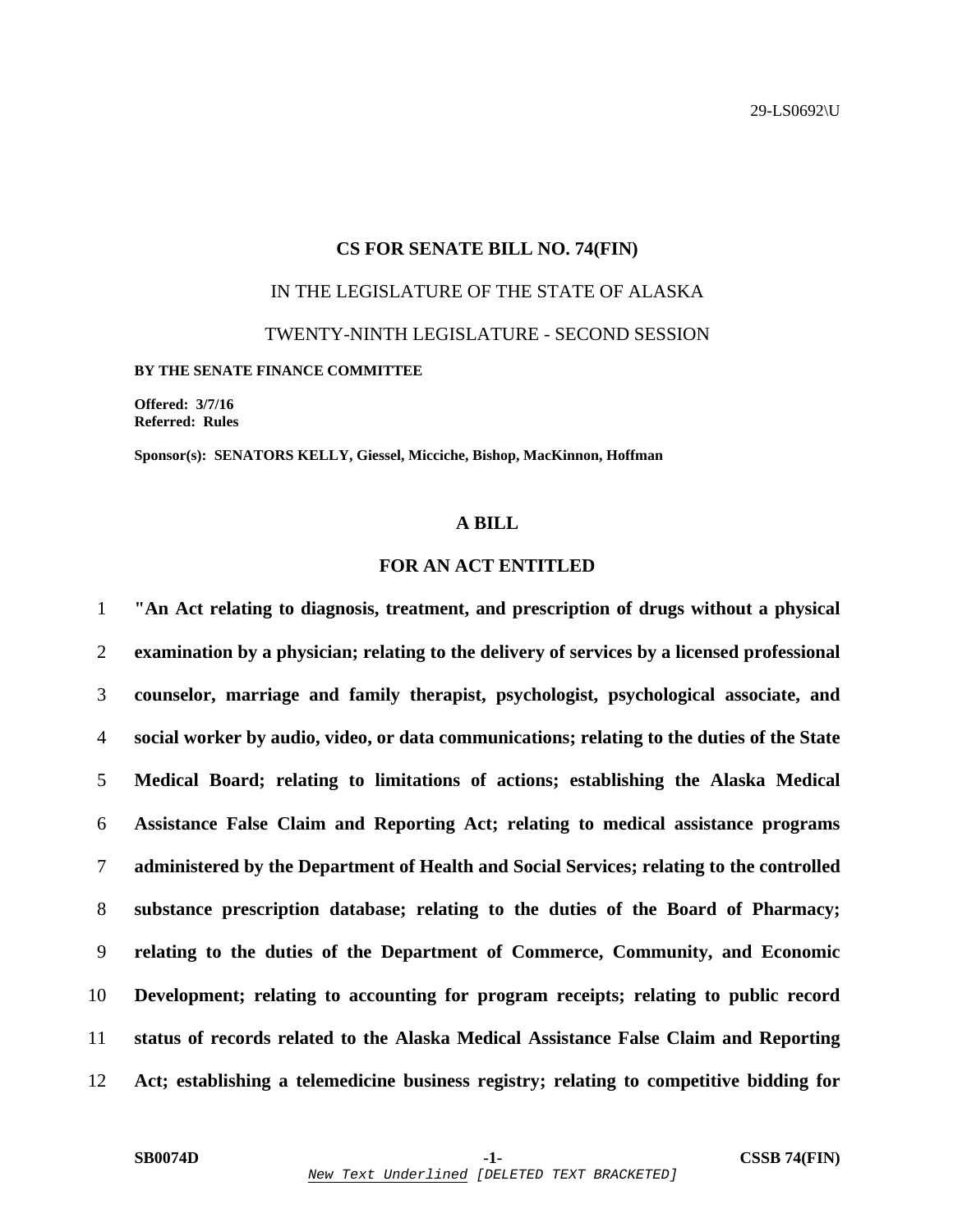**medical assistance products and services; relating to verification of eligibility for public assistance programs administered by the Department of Health and Social Services; relating to annual audits of state medical assistance providers; relating to reporting overpayments of medical assistance payments; establishing authority to assess civil penalties for violations of medical assistance program requirements; relating to seizure and forfeiture of property for medical assistance fraud; relating to the duties of the Department of Health and Social Services; establishing medical assistance demonstration projects; relating to Alaska Pioneers' Homes and Alaska Veterans' Homes; relating to the duties of the Department of Administration; relating to the Alaska Mental Health Trust Authority; relating to feasibility studies for the provision of specified state services; amending Rules 4, 5, 7, 12, 24, 26, 27, 41, 77, 79, 82, and 89, Alaska Rules of Civil Procedure, and Rule 37, Alaska Rules of Criminal Procedure; and providing for an effective date."** 

## 14 **BE IT ENACTED BY THE LEGISLATURE OF THE STATE OF ALASKA:**

15 **\* Section 1.** AS 08.29.400 is amended by adding new subsections to read:

16 (b) The board may not impose disciplinary sanctions on a licensee for the 17 evaluation, diagnosis, or treatment of a person through audio, video, or data 18 communications when physically separated from the person if

- 19 (1) the licensee or another licensed health care provider is available to 20 provide follow-up care;
- 21 (2) the licensee requests that the person consent to sending a copy of 22 all records of the encounter to a primary care provider if the licensee is not the 23 person's primary care provider and, if the person consents, the licensee sends the 24 records to the person's primary care provider; and
- 25 (3) the licensee meets the requirements established by the board in 26 regulation.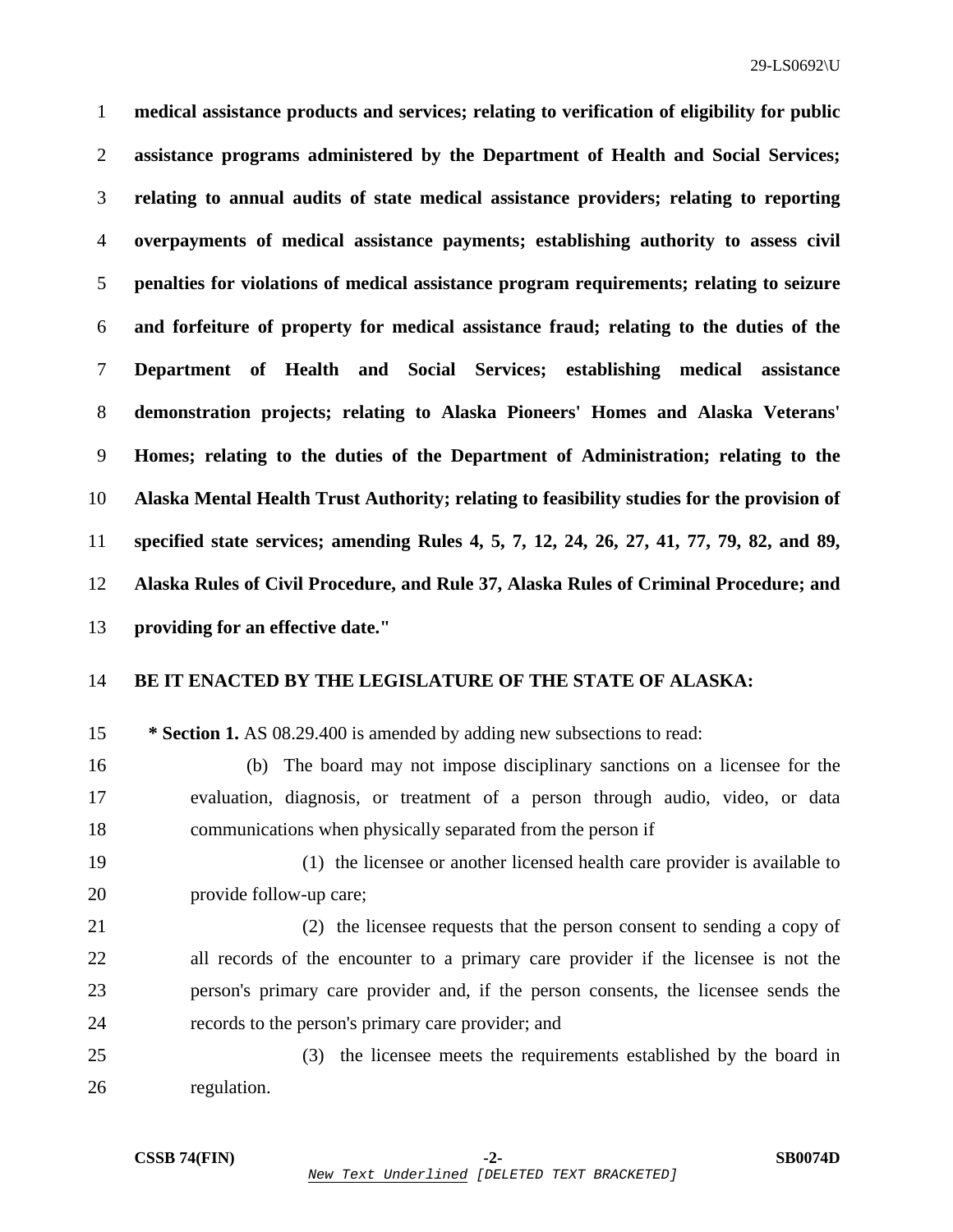| $\mathbf{1}$   | The board shall adopt regulations restricting the evaluation, diagnosis,<br>(c)       |
|----------------|---------------------------------------------------------------------------------------|
| $\overline{2}$ | supervision, and treatment of a person as authorized under (b) of this section by     |
| 3              | establishing standards of care, including standards for training, confidentiality,    |
| 4              | supervision, practice, and related issues.                                            |
| 5              | * Sec. 2. AS 08.63.210 is amended by adding new subsections to read:                  |
| 6              | (c) The board may not impose disciplinary sanctions on a licensee for the             |
| 7              | evaluation, diagnosis, supervision, or treatment of a person through audio, video, or |
| 8              | data communications when physically separated from the person if                      |
| 9              | (1) the licensee or another licensed health care provider is available to             |
| 10             | provide follow-up care;                                                               |
| 11             | (2) the licensee requests that the person consent to sending a copy of                |
| 12             | all records of the encounter to a primary care provider if the licensee is not the    |
| 13             | person's primary care provider and, if the person consents, the licensee sends the    |
| 14             | records to the person's primary care provider; and                                    |
| 15             | the licensee meets the requirements established by the board in<br>(3)                |
| 16             | regulation.                                                                           |
| 17             | The board shall adopt regulations restricting the evaluation, diagnosis,<br>(d)       |
| 18             | supervision, and treatment of a person as authorized under (c) of this section by     |
| 19             | establishing standards of care, including standards for training, confidentiality,    |
| 20             | supervision, practice, and related issues.                                            |
| 21             | * Sec. 3. AS 08.64.101 is amended to read:                                            |
| 22             | Sec. 08.64.101. Duties. The board shall                                               |
| 23             | (1) examine and issue licenses to applicants;                                         |
| 24             | (2) develop written guidelines to ensure that licensing requirements are              |
| 25             | not unreasonably burdensome and the issuance of licenses is not unreasonably          |
| 26             | withheld or delayed;                                                                  |
| 27             | after a hearing, impose disciplinary sanctions on persons who<br>(3)                  |
| 28             | violate this chapter or the regulations or orders of the board;                       |
| 29             | (4) adopt regulations ensuring that renewal of licenses is contingent on              |
| 30             | [UPON] proof of continued competency on the part of the licensee; and                 |
| 31             | under regulations adopted by the board, contract with private<br>(5)                  |
|                |                                                                                       |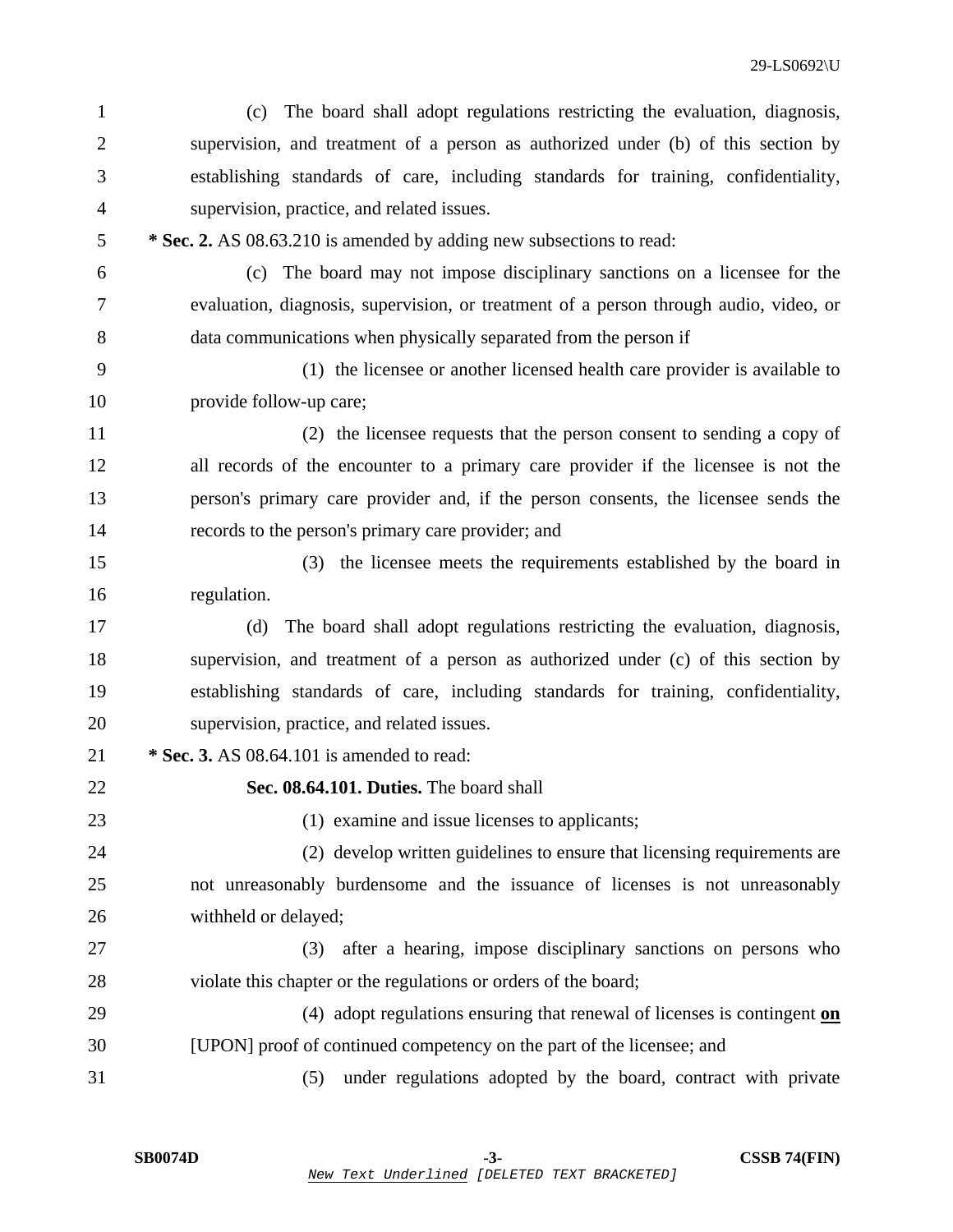| 1              | professional organizations to establish an impaired medical professionals program to            |
|----------------|-------------------------------------------------------------------------------------------------|
| $\overline{2}$ | identify, confront, evaluate, and treat persons licensed under this chapter who abuse           |
| 3              | alcohol, other drugs, or other substances or are mentally ill or cognitively impaired;          |
| $\overline{4}$ | (6) adopt regulations that establish guidelines for a physician who                             |
| 5              | is rendering a diagnosis, providing treatment, or prescribing, dispensing, or                   |
| 6              | administering a prescription drug to a person without conducting a physical                     |
| 7              | examination under AS 08.64.364; the guidelines must include a nationally                        |
| 8              | recognized model policy for standards of care of a patient who is at a different                |
| 9              | location than the physician.                                                                    |
| 10             | * Sec. 4. AS $08.64.364(a)$ is amended to read:                                                 |
| 11             | The board may not impose disciplinary sanctions on a physician for<br>(a)                       |
| 12             | rendering a diagnosis, providing treatment, or prescribing, dispensing, or                      |
| 13             | administering a prescription drug that is not a controlled substance to a person                |
| 14             | without conducting a physical examination if                                                    |
| 15             | (1) [THE PRESCRIPTION DRUG IS                                                                   |
| 16             | (A) NOT A CONTROLLED SUBSTANCE; OR                                                              |
| 17             | (B) A CONTROLLED SUBSTANCE AND IS PRESCRIBED,                                                   |
| 18             | DISPENSED, OR ADMINISTERED BY A PHYSICIAN WHEN AN                                               |
| 19             | APPROPRIATE LICENSED HEALTH CARE PROVIDER IS PRESENT                                            |
| 20             | TO ASSIST THE<br><b>WITH</b><br><b>THE</b><br><b>PATIENT</b><br><b>PHYSICIAN</b><br><b>WITH</b> |
| 21             | EXAMINATION, DIAGNOSIS, AND TREATMENT;                                                          |
| 22             | THE PHYSICIAN IS LOCATED IN THIS STATE AND] the<br>(2)                                          |
| 23             | physician or another licensed health care provider or physician in the physician's              |
| 24             | group practice is available to provide follow-up care; and                                      |
| 25             | <b>the physician requests that</b> $[(3)]$ the person <b>consent</b><br>(2)                     |
| 26             | [CONSENTS] to sending a copy of all records of the encounter to the person's primary            |
| 27             | care provider if the prescribing physician is not the person's primary care provider,           |
| 28             | and, if the patient consents, the physician sends the records to the person's primary           |
| 29             | care provider.                                                                                  |
| 30             | * Sec. 5. AS 08.64.364 is amended by adding new subsections to read:                            |
| 31             | The board may not impose disciplinary sanctions on a physician for<br>(c)                       |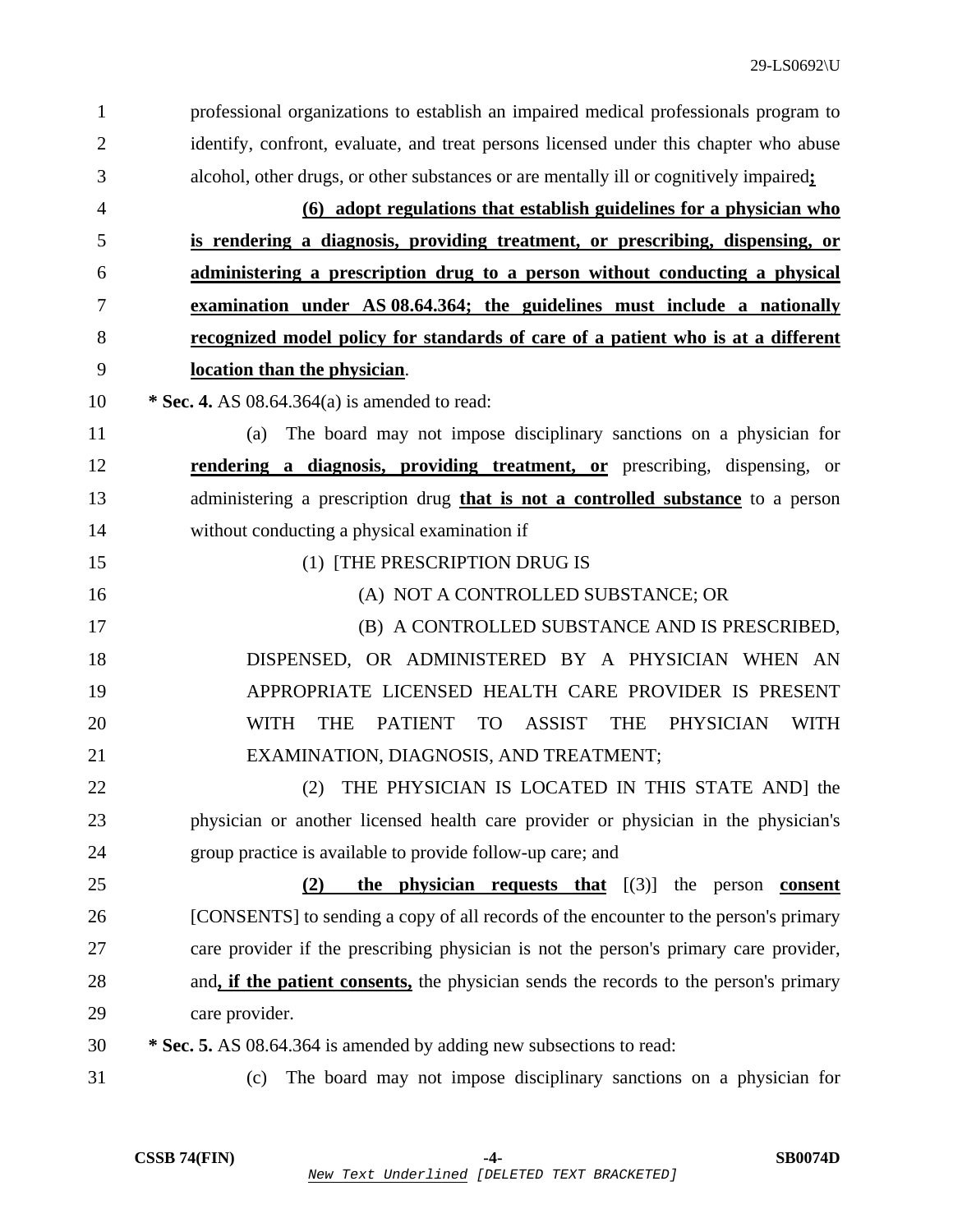| 1  | prescribing, dispensing, or administering a prescription drug that is a controlled     |
|----|----------------------------------------------------------------------------------------|
| 2  | substance if the requirements under (a) of this section are met and the physician      |
| 3  | prescribes, dispenses, or administers the controlled substance when an appropriate     |
| 4  | licensed health care provider is present with the patient to assist the physician with |
| 5  | examination, diagnosis, and treatment.                                                 |
| 6  | (d) Notwithstanding (b) and (c) of this section, a physician may not                   |
| 7  | (1) prescribe an abortion-inducing drug; or                                            |
| 8  | (2) prescribe, dispense, or administer a prescription drug in response to              |
| 9  | an Internet questionnaire or electronic mail message to a person with whom the         |
| 10 | physician does not have a prior physician-patient relationship.                        |
| 11 | * Sec. 6. AS 08.86.204 is amended by adding new subsections to read:                   |
| 12 | (c) The board may not impose disciplinary sanctions on a licensee for the              |
| 13 | evaluation, diagnosis, or treatment of a person through audio, video, or data          |
| 14 | communications when physically separated from the person if                            |
| 15 | (1) the licensee or another licensed health care provider is available to              |
| 16 | provide follow-up care;                                                                |
| 17 | (2) the licensee requests that the person consent to sending a copy of                 |
| 18 | all records of the encounter to a primary care provider if the licensee is not the     |
| 19 | person's primary care provider and, if the person consents, the licensee sends the     |
| 20 | records to the person's primary care provider; and                                     |
| 21 | the licensee meets the requirements established by the board in<br>(3)                 |
| 22 | regulation.                                                                            |
| 23 | The board shall adopt regulations restricting the evaluation, diagnosis,<br>(d)        |
| 24 | supervision, and treatment of a person as authorized under (c) of this section by      |
| 25 | establishing standards of care, including standards for training, confidentiality,     |
| 26 | supervision, practice, and related issues.                                             |
| 27 | * Sec. 7. AS 08.95.050 is amended by adding new subsections to read:                   |
| 28 | The board may not impose disciplinary sanctions on a licensee for the<br>(b)           |
| 29 | evaluation, diagnosis, or treatment of a person through audio, video, or data          |
| 30 | communications when physically separated from the person if                            |
| 31 | (1) the licensee or another licensed health care provider is available to              |
|    |                                                                                        |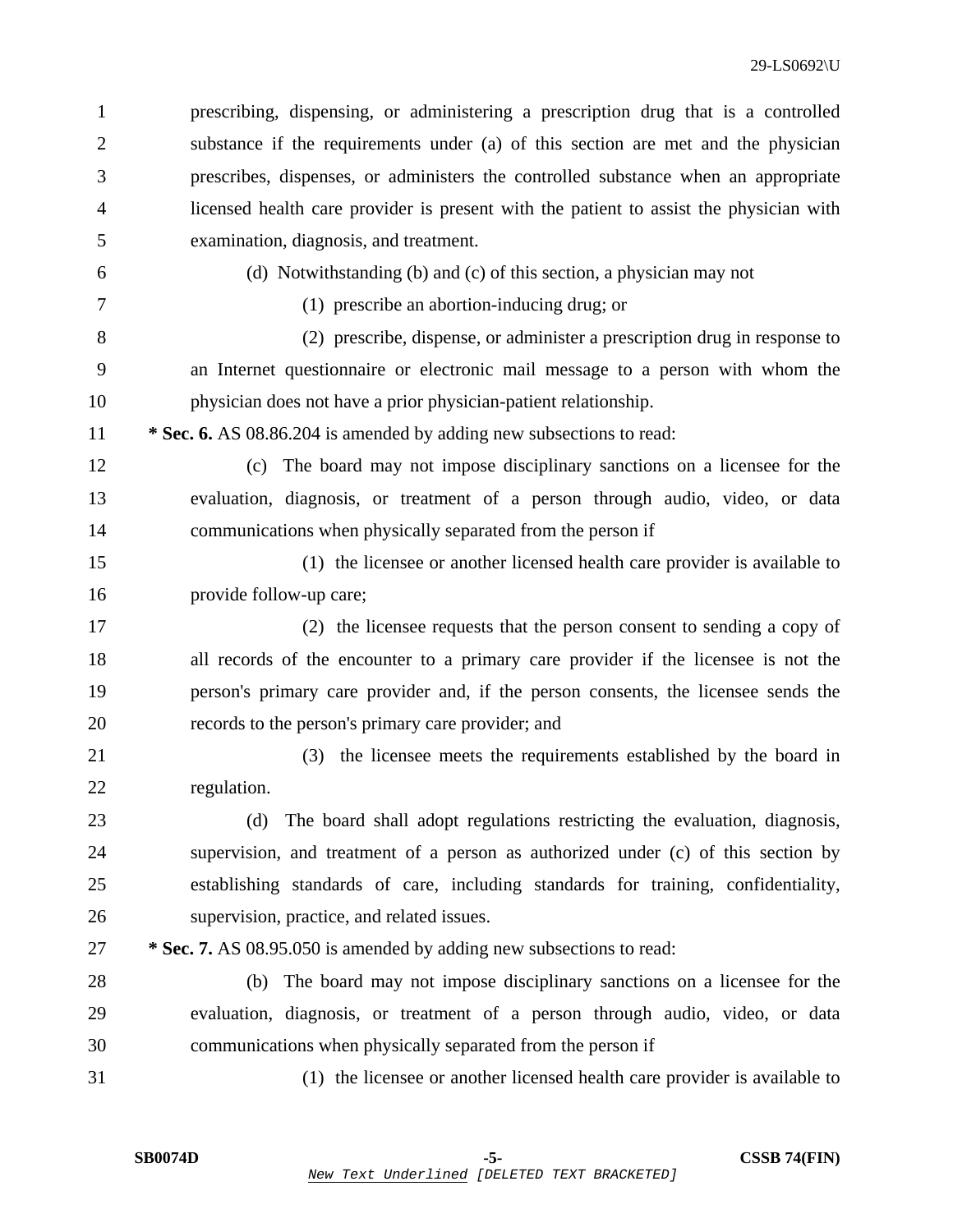1 provide follow-up care;

- 2 (2) the licensee requests that the person consent to sending a copy of 3 all records of the encounter to a primary care provider if the licensee is not the 4 person's primary care provider and, if the person consents, the licensee sends the 5 records to the person's primary care provider; and
- 

6 (3) the licensee meets the requirements established by the board in 7 regulation.

8 (c) The board shall adopt regulations restricting the evaluation, diagnosis, 9 supervision, and treatment of a person as authorized under (b) of this section by 10 establishing standards of care, including standards for training, confidentiality, 11 supervision, practice, and related issues.

12 **\* Sec. 8.** AS 09.10 is amended by adding a new section to read:

13 **Sec. 09.10.075. Actions related to claims based on medical assistance**  14 **payment fraud.** Except as provided in AS 09.58.070, a person may not bring an 15 action under AS 09.58.010 - 09.58.060, unless the action is commenced by the earlier 16 of (1) six years after the act or omission was committed, or (2) three years after the 17 date when facts material to the action were known, or reasonably should have been 18 known, by the attorney general or the Department of Health and Social Services, but 19 in no event more than 10 years after the date the violation under AS 09.58.010 20 occurred.

21 **\* Sec. 9.** AS 09.10.120(a) is amended to read:

22 (a) **Except as provided in AS 09.10.075, an** [AN] action brought in the name 23 of or for the benefit of the state, any political subdivision, or public corporation may 24 be commenced only within six years **after** [OF] the date of accrual of the cause of 25 action. However, if the action is for relief on the ground of fraud, the limitation 26 commences from the time of discovery by the aggrieved party of the facts constituting 27 the fraud.

28 **\* Sec. 10.** AS 09 is amended by adding a new chapter to read:

29 **Chapter 58. Alaska Medical Assistance False Claim and Reporting Act.**  30 **Sec. 09.58.010. False claims for medical assistance; civil penalty.** (a) A 31 medical assistance provider or medical assistance recipient may not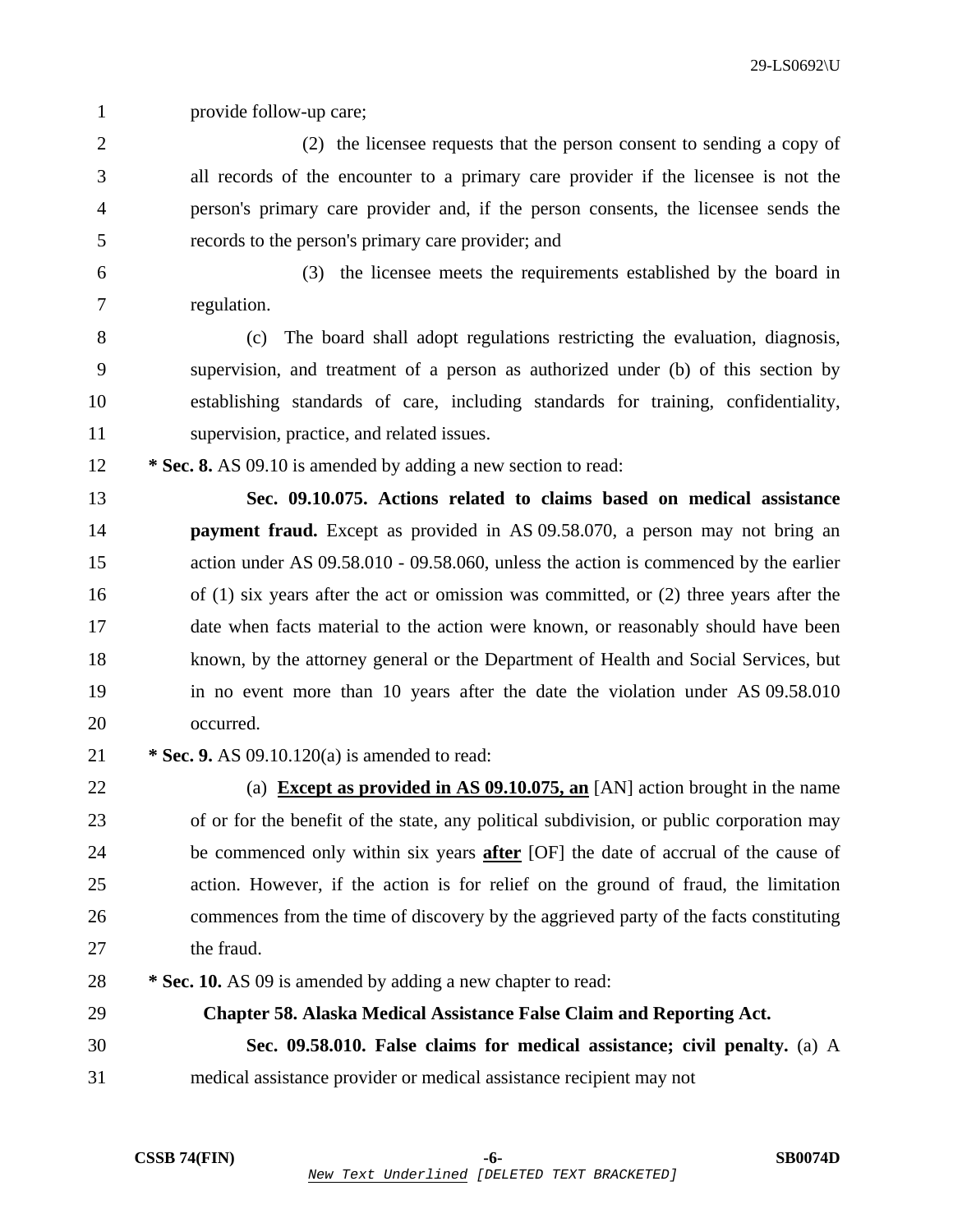1 (1) knowingly submit, authorize, or cause to be submitted to an officer 2 or employee of the state a false or fraudulent claim for payment or approval under the 3 medical assistance program;

4 (2) knowingly make, use, or cause to be made or used, directly or 5 indirectly, a false record or statement to get a false or fraudulent claim for payment 6 paid or approved by the state under the medical assistance program;

7 (3) conspire to defraud the state by getting a false or fraudulent claim 8 paid or approved under the medical assistance program;

9 (4) knowingly make, use, or cause to be made or used, a false record or 10 statement to conceal, avoid, increase, or decrease an obligation to pay or transmit 11 money or property to the medical assistance program;

12 (5) knowingly enter into an agreement, contract, or understanding with 13 an officer or employee of the state for approval or payment of a claim under the 14 medical assistance program knowing that the information in the agreement, contract, 15 or understanding is false or fraudulent.

16 (b) A beneficiary of an intentional or inadvertent submission of a false or 17 fraudulent claim under the medical assistance program who later discovers the claim is 18 false or fraudulent shall disclose the false or fraudulent claim to the state not later than 19 60 days after discovering the false claim.

20 (c) In addition to any criminal penalties or seizure or forfeiture of property 21 under AS 47.05, a medical assistance provider or medical assistance recipient who 22 violates (a) or (b) of this section shall be liable to the state in a civil action for

23 (1) a civil penalty of not less than \$5,500 and not more than \$11,000;

24 (2) three times the amount of actual damages sustained by the state; 25 and 26 (3) reasonable attorney fees and costs calculated under applicable court

27 rules.

28 (d) Liability for actual damages under (c) of this section may be reduced to not 29 less than twice the amount of actual damages that the state sustains if the court finds 30 that a person liable for an act under (a) or (b) of this section

31 (1) furnished the attorney general or the Department of Health and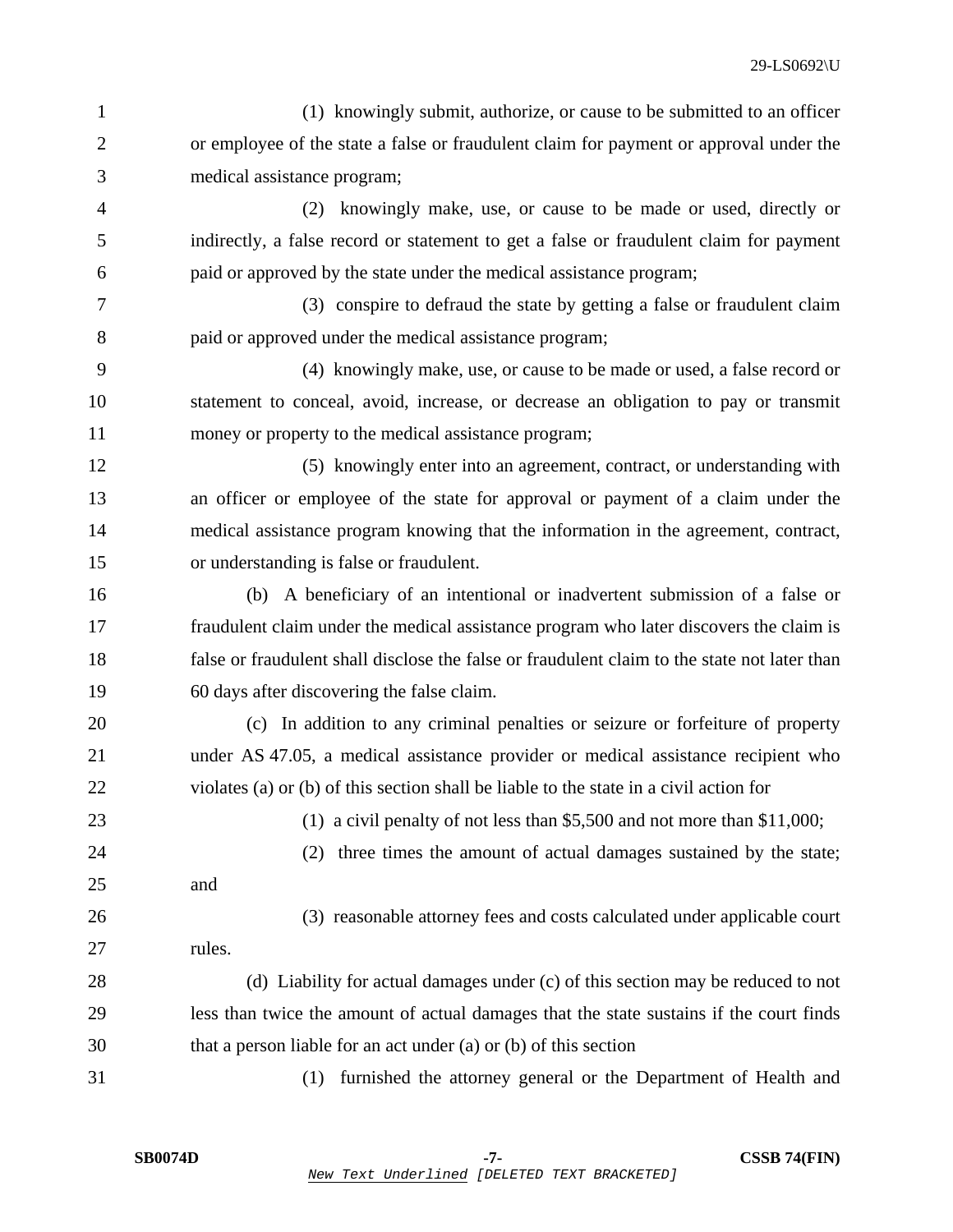- 1 Social Services with all information known to the person about the violation not later 2 than 30 days after the date the information was obtained;
- 3 (2) fully cooperated with the investigation of the violation under 4 AS 09.58.020; and

5 (3) at the time the person furnished the attorney general with the 6 information about the violation, no criminal prosecution, civil action, investigation, or 7 administrative action had been started in this state with respect to the violation, and the 8 person did not have actual knowledge of the existence of an investigation of the 9 violation.

10 (e) A corporation, partnership, or other individual is liable under this chapter 11 for acts of its agents if the agent acted with apparent authority, regardless of whether 12 the agent acted, in whole or in part, to benefit the principal and regardless of whether 13 the principal adopted or ratified the agent's claims, representations, statement, or other 14 action or conduct.

15 **Sec. 09.58.015. Attorney general investigation; civil action.** (a) The attorney 16 general or the Department of Health and Social Services may investigate an alleged 17 violation of AS 09.58.010. The attorney general may request assistance from the 18 Department of Health and Social Services in an investigation under this section.

19 (b) The attorney general may bring a civil action in superior court under 20 AS 09.58.010 - 09.58.060.

21 **Sec. 09.58.020. Private plaintiff; civil action.** (a) Notwithstanding 22 AS 09.58.015, a person may bring an action under this section for a violation of 23 AS 09.58.010 in the name of the person and the state.

24 (b) To bring an action under this section, a person shall file a complaint, in 25 camera and under seal, and serve on the attorney general

26 (1) a copy of the complaint; and

27 (2) written disclosure of substantially all material evidence and 28 information the person possesses that pertains to the claim.

29 (c) A complaint filed under this section must remain under seal for at least 60 30 days and may not be served on the defendant until the court so orders. The attorney 31 general may elect to intervene and proceed with the action within 60 days after the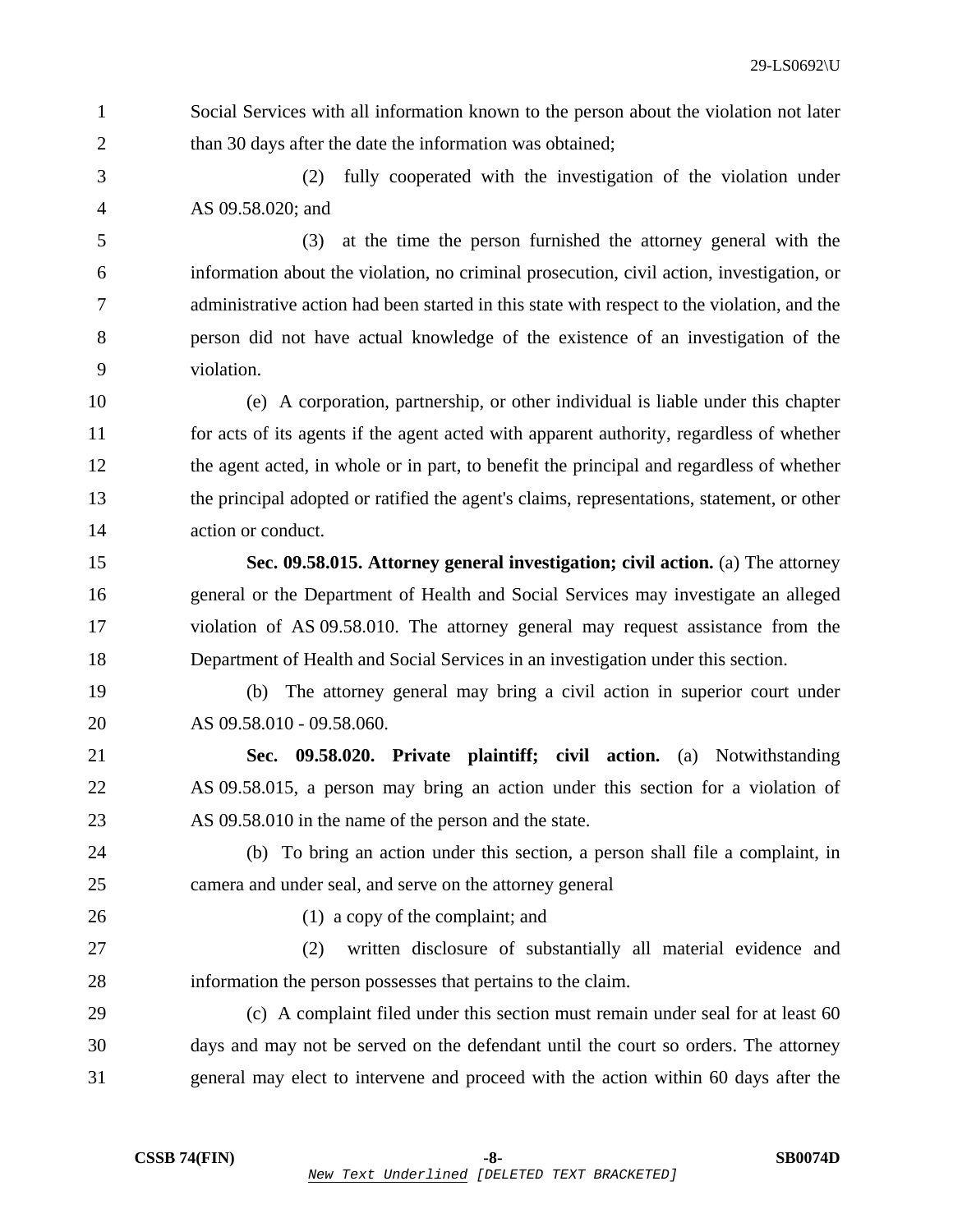1 attorney general receives both the complaint and the material evidence and the 2 information required under (b) of this section. The attorney general may, for good 3 cause shown, move the court, under seal, for an extension of the time during which the 4 complaint remains under seal under this subsection.

5 (d) Before the expiration of the 60-day period or an extension of time granted 6 under (c) of this section, the attorney general shall conduct an investigation and make 7 a written determination as to whether substantial evidence exists that a violation of 8 AS 09.58.010 has occurred. After the investigation and determination are complete, 9 the attorney general shall provide the person who brought the action and the 10 Department of Health and Social Services with a copy of the determination unless the 11 action has been referred to the division of the Department of Law that has 12 responsibility for criminal cases.

13 (e) Before the expiration of the 60-day period or an extension obtained under 14 (c) of this section, the attorney general shall

15 (1) intervene in the action and proceed with the action on behalf of the 16 state;

17 (2) notify the court that the attorney general declines to take over the 18 action, in which case the person bringing the action has the right to conduct the action; 19 or

20 (3) if the attorney general determines that substantial evidence does not 21 exist that a violation of AS 09.58.010 has occurred, or that the action is barred under 22 AS 09.58.050, the attorney general shall move the court to dismiss the action.

23 (f) The named defendant in a complaint filed under this section is not required 24 to respond to a complaint filed under this section until after the complaint is unsealed 25 by the court and a copy of the summons and complaint are served on the defendant 26 under the applicable Alaska Rules of Civil Procedure.

27 (g) When a person brings an action under this section, only the attorney 28 general may intervene or bring a related action based on similar facts to the underlying 29 action.

30 **Sec. 09.58.025. Subpoenas.** In conducting an investigation under 31 AS 09.58.015 or 09.58.020, the attorney general may issue subpoenas to compel the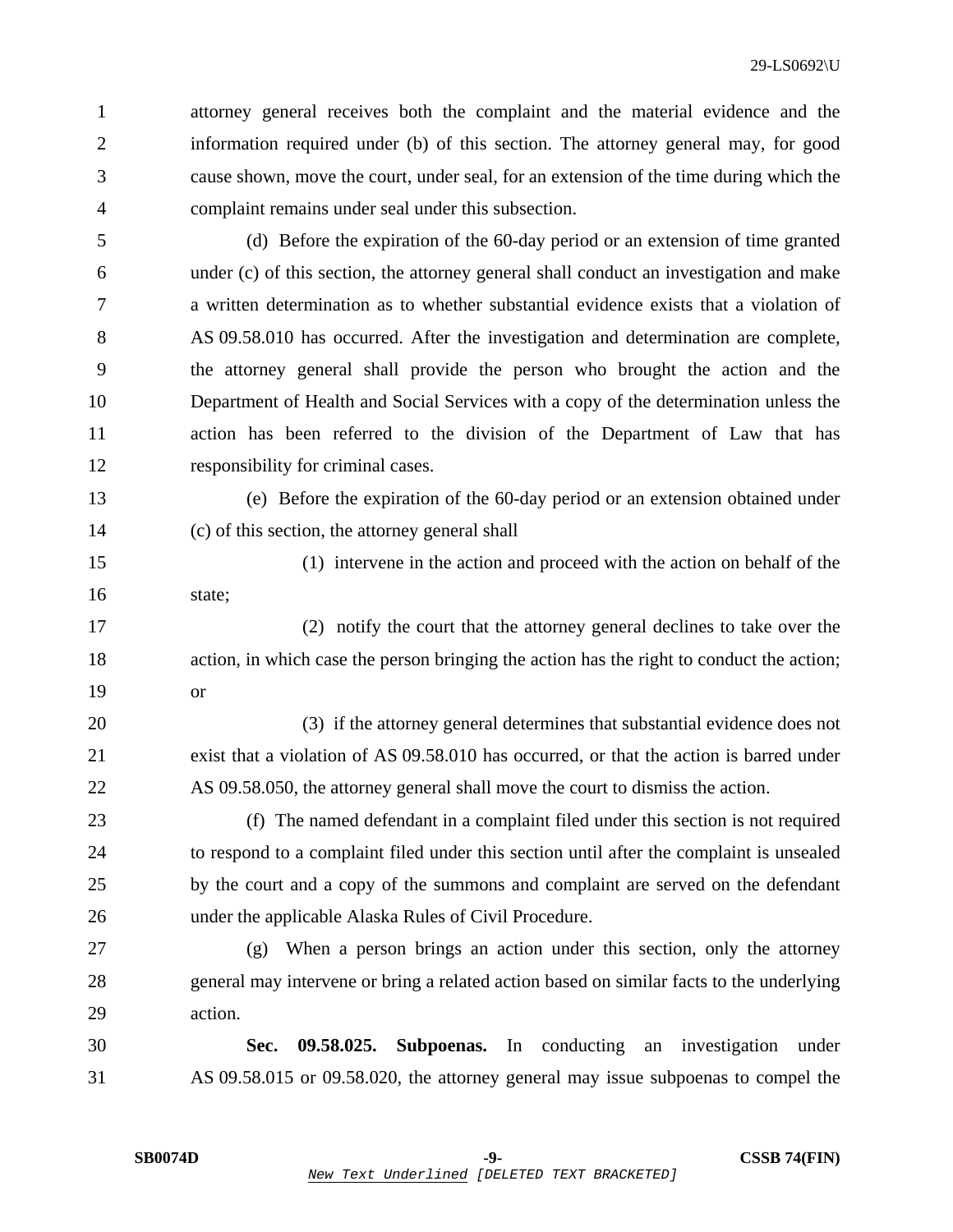1 production of books, papers, correspondence, memoranda, and other records in 2 connection with an investigation under or the administration of AS 09.58.010 - 3 09.58.060. If a medical assistance provider or a medical assistance recipient fails or 4 refuses, without just cause, to obey a subpoena issued under this subsection, the 5 superior court may, upon application by the attorney general, issue an order requiring 6 the medical assistance provider or medical assistance recipient to appear before the 7 attorney general to produce evidence.

8 **Sec. 09.58.030. Rights in false or fraudulent claims actions.** (a) If the 9 attorney general elects to intervene and proceed with an action under AS 09.58.020, 10 the attorney general has exclusive authority for prosecuting the action and is not bound 11 by an act of the person bringing the action. The person who brought the action has the 12 right to continue as a nominal party to the action, but does not have the right to 13 participate in the action except as a witness or as otherwise directed by the attorney 14 general. If the attorney general elects to intervene under AS 09.58.020, the attorney 15 general may file a new complaint or amend the complaint filed by the person who 16 brought the action under AS 09.58.020(b).

17 (b) Notwithstanding the objections of the person who brought the action, the 18 attorney general may

19 (1) move to dismiss the action at any time under this chapter if the 20 attorney general has notified the person who brought the action of the intent to seek 21 dismissal and the court has provided the person who brought the action with an 22 opportunity to respond to the motion;

23 (2) settle the action with the defendant at any time, if the court 24 determines, after a hearing, that the proposed settlement is fair, adequate, and 25 reasonable under all the circumstances; upon a showing of good cause, the hearing 26 described in this paragraph shall be held in camera.

27 (c) If the attorney general elects not to proceed under AS 09.58.020 with the 28 action, the person who brought the action has the right to proceed and conduct the 29 action. The attorney general may request at any time during the proceedings to be 30 served with copies of all documents related to the action, including pleadings, 31 motions, and discovery. The attorney general shall pay for the reasonable copying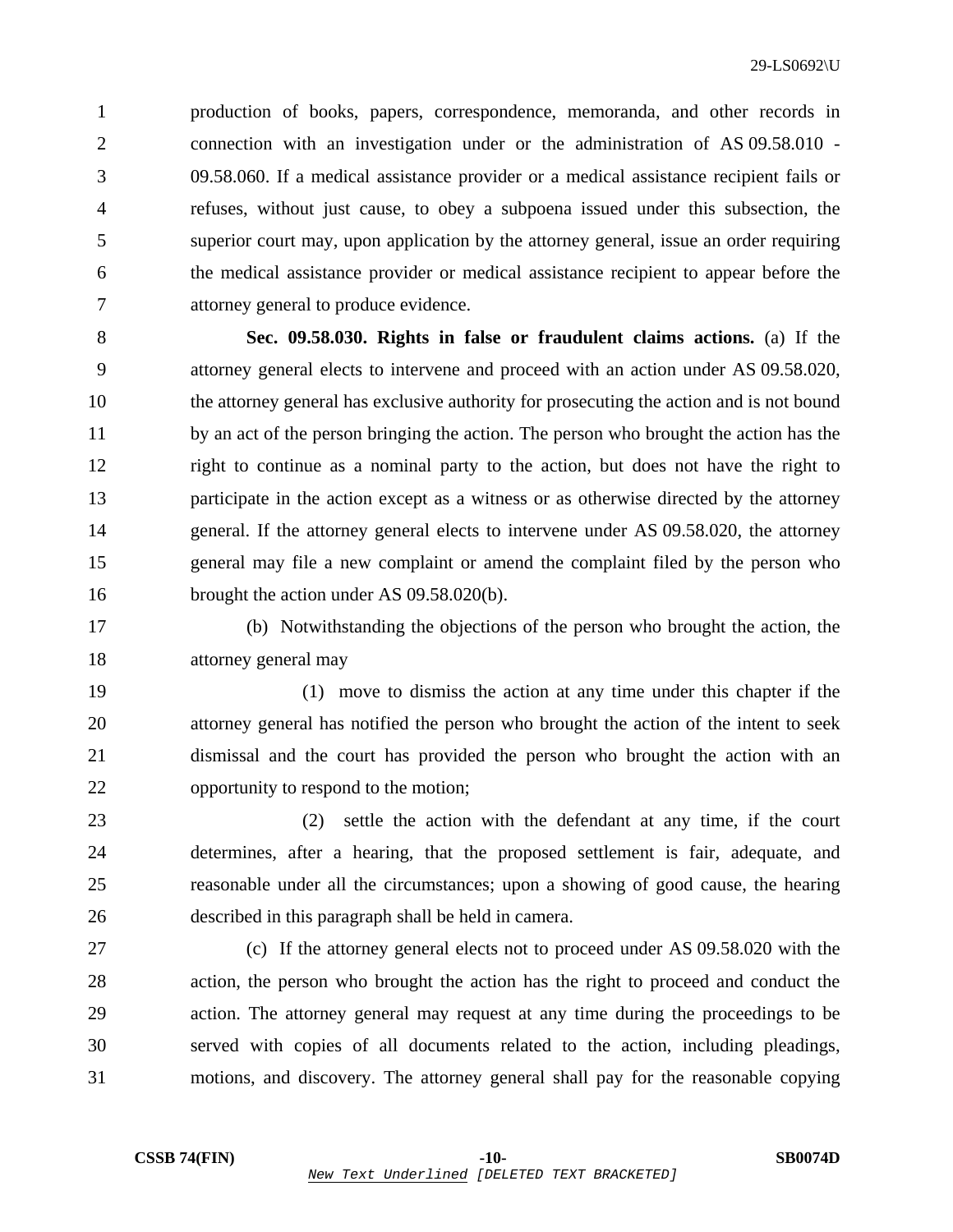1 charges for documents provided under this subsection. If the person who brought the 2 action proceeds with the action, the court, without limiting the status and rights of the 3 person who brought the action, shall allow the attorney general to intervene at any 4 time.

5 (d) Whether or not the attorney general proceeds with the action under this 6 chapter, on a showing by the attorney general that certain actions of discovery by the 7 person bringing the action would interfere with pending investigation or prosecution 8 of a criminal or civil proceeding arising out of the same matter, the court may stay the 9 discovery for not more than 90 days. The court may extend the 90-day period on a 10 further showing, in camera, that the state has pursued the criminal or civil 11 investigation or proceedings with reasonable diligence and that proposed discovery in 12 the civil action under AS 09.58.010 - 09.58.060 may interfere with the ongoing 13 criminal or civil investigation or proceedings.

14 **Sec. 09.58.040. Award to false or fraudulent claim plaintiff.** (a) If the 15 attorney general proceeds with an action brought by a person for a violation of 16 AS 09.58.010, the person who brought the action shall receive at least 15 percent but 17 not more than 25 percent of the proceeds of the action or settlement of the claim, 18 depending on the extent to which the person bringing the action contributed to the 19 prosecution of the action. The court order or settlement agreement shall state the 20 percentage and the amount to be received by the person who brought the action. A 21 payment under this subsection to the person who brought the action may only be paid 22 from proceeds received from a judgment or settlement under this section.

23 (b) If the attorney general does not proceed with an action brought under 24 AS 09.58.020, the person bringing the action to judgment or settlement by court order 25 shall receive an amount that the court decides is reasonable for collecting the civil 26 penalty and damages based on the person's effort to prosecute the action successfully. 27 The amount shall be at least 25 percent but not more than 30 percent of the proceeds 28 of the action or settlement of the claim. A payment under this subsection to the person 29 who brought the action may only be paid from proceeds received from a judgment or 30 settlement received under this section.

31 (c) Whether or not the attorney general participates in the action, if the court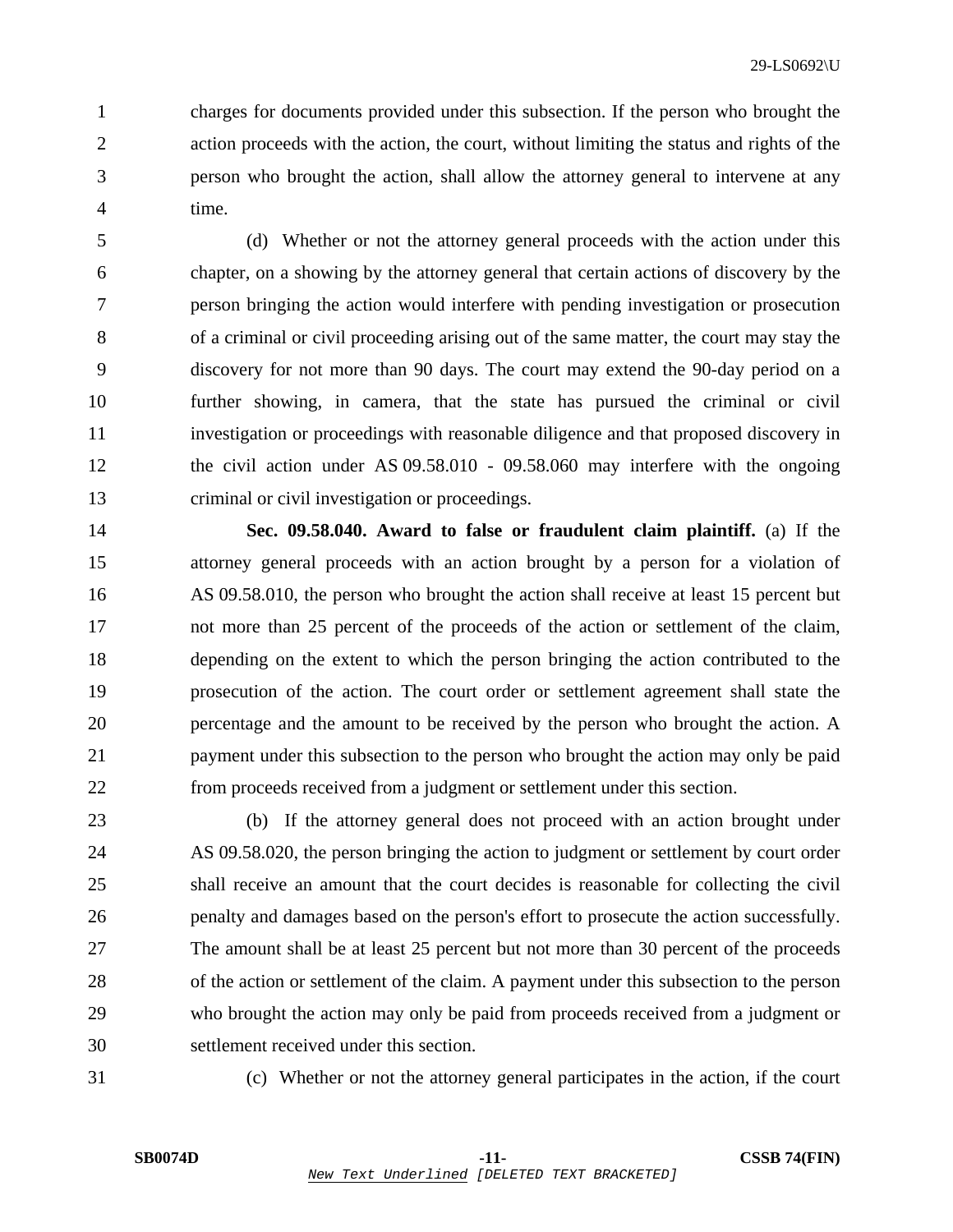| $\mathbf{1}$   | finds that the action was brought by a person who planned or initiated the violation     |
|----------------|------------------------------------------------------------------------------------------|
| $\overline{2}$ | alleged in the action brought under AS 09.58.020, the court may, to the extent the       |
| 3              | court considers appropriate, reduce the share of the proceeds of the action that the     |
| $\overline{4}$ | person would otherwise receive under (a) or (b) of this section, taking into account the |
| 5              | role of that person in advancing the case to litigation and any relevant circumstances   |
| 6              | pertaining to the violation. If the person bringing the action is convicted of criminal  |
| 7              | conduct arising from the person's role in the violation of AS 09.58.010, the court shall |
| 8              | dismiss the person from the civil action and the person may not receive any share of     |
| 9              | the proceeds of the action or settlement. A dismissal under this subsection does not     |
| 10             | prejudice the right of the attorney general to continue the action.                      |
| 11             | (d) In this section, "proceeds of the action or settlement"                              |
| 12             | (1) includes damages, civil penalties, payment for cost of compliance,                   |
| 13             | and other economic benefits realized by the state as a result of a civil action brought  |
| 14             | under AS 09.58.010 - 09.58.060;                                                          |
| 15             | (2) does not include attorney fees and costs awarded to the state.                       |
| 16             | Sec. 09.58.050. Certain actions barred. A person may not bring an action                 |
| 17             | under AS 09.58.020 if the action is                                                      |
| 18             | based on evidence or information known to the state when the<br>(1)                      |
| 19             | action was brought;                                                                      |
| 20             | (2) based on allegations or transactions that are the subject of a civil or              |
| 21             | criminal action or an administrative proceeding in which the state is already a party;   |
| 22             | based on the public disclosure of allegations or actions in a<br>(3)                     |
| 23             | criminal or civil action or an administrative hearing, or from the news media, unless    |
| 24             | the action is brought by the attorney general or the person bringing the action is an    |
| 25             | original source of the information that was publicly disclosed; in this paragraph, a     |
| 26             | person is an original source of the information that was publicly disclosed if the       |
| 27             | person has independent knowledge, including knowledge based on personal                  |
| 28             | investigation of the defendant's conduct, of the information on which the allegations    |
| 29             | are based, and has voluntarily provided or verified the information on which the         |
| 30             | allegations are based or voluntarily provided the information to the attorney general    |
| 31             | before filing an action under AS 09.58.020 that is based on the information; or          |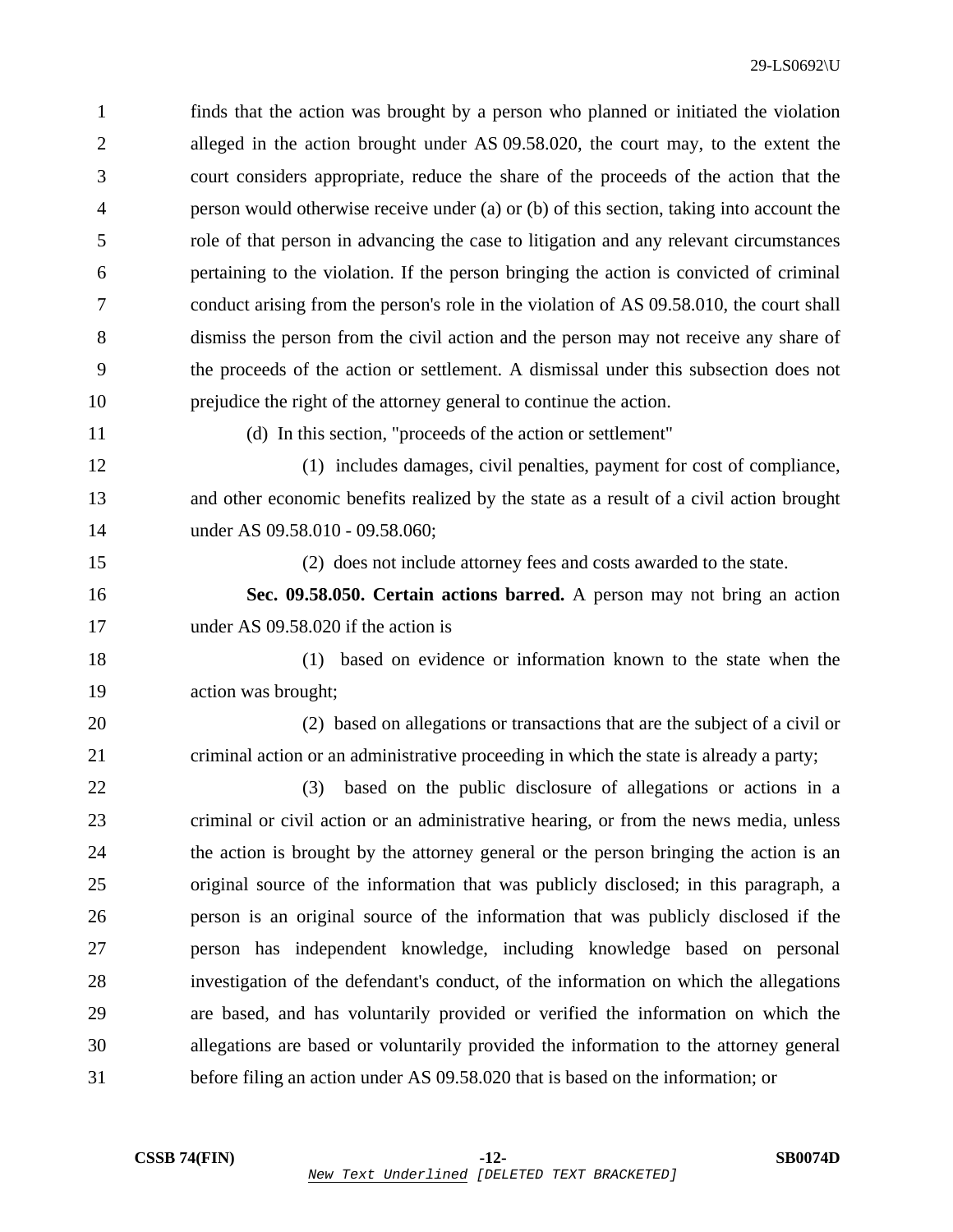1 (4) against the state or current or former state employees.

2 **Sec. 09.58.060. State not liable for attorney fees, costs, and other expenses**. 3 The state, its agencies, current or former officers, and current or former employees, are 4 not liable for attorney fees, costs, and other expenses that a person incurs in bringing 5 an action under AS 09.58.020.

6 **Sec. 09.58.070. Employee protection for retaliation.** (a) An employee of a 7 medical assistance provider who is discharged, demoted, suspended, threatened, 8 harassed, or discriminated against in the terms and conditions of employment by the 9 employee's employer because of lawful acts done by the employee on behalf of the 10 employee or others in furtherance of an action under AS 09.58.010 - 09.58.060, 11 including investigation for, initiation of, testimony for or assistance in an action filed 12 or to be filed under AS 09.58.010 - 09.58.060, is entitled to the same relief authorized 13 under AS 39.90.120.

14 (b) Notwithstanding (a) of this section, a state employee who is discharged, 15 demoted, suspended, threatened, harassed, or discriminated against in the terms and 16 conditions of employment because of lawful acts done by the employee on behalf of 17 the employee or a person who brings an action under AS 09.58.020 or in furtherance 18 of an action under AS 09.58.010 - 09.58.060, including investigation, initiation of, 19 testimony for or assistance in an action filed or to be filed under AS 09.58.010 - 20 09.58.060, is entitled to relief under AS 39.90.100 - 39.90.150 (Alaska Whistleblower 21 Act).

22 (c) A person may not bring an action under this section unless the action is 23 commenced not later than three years after the date the employee was subject to 24 retaliation under (a) or (b) of this section.

25 **Sec. 09.58.080. Regulations.** The attorney general may adopt regulations 26 under AS 44.62 as necessary to carry out the purposes of this chapter.

27 **Sec. 09.58.090. Special provisions.** (a) This chapter does not apply to any 28 controversy involving damages to the state of less than \$5,500 in value.

29 (b) No punitive damages may be awarded in an action brought under 30 AS 09.58.010 - 09.58.060.

31 **Sec. 09.58.100. Definitions.** In this chapter,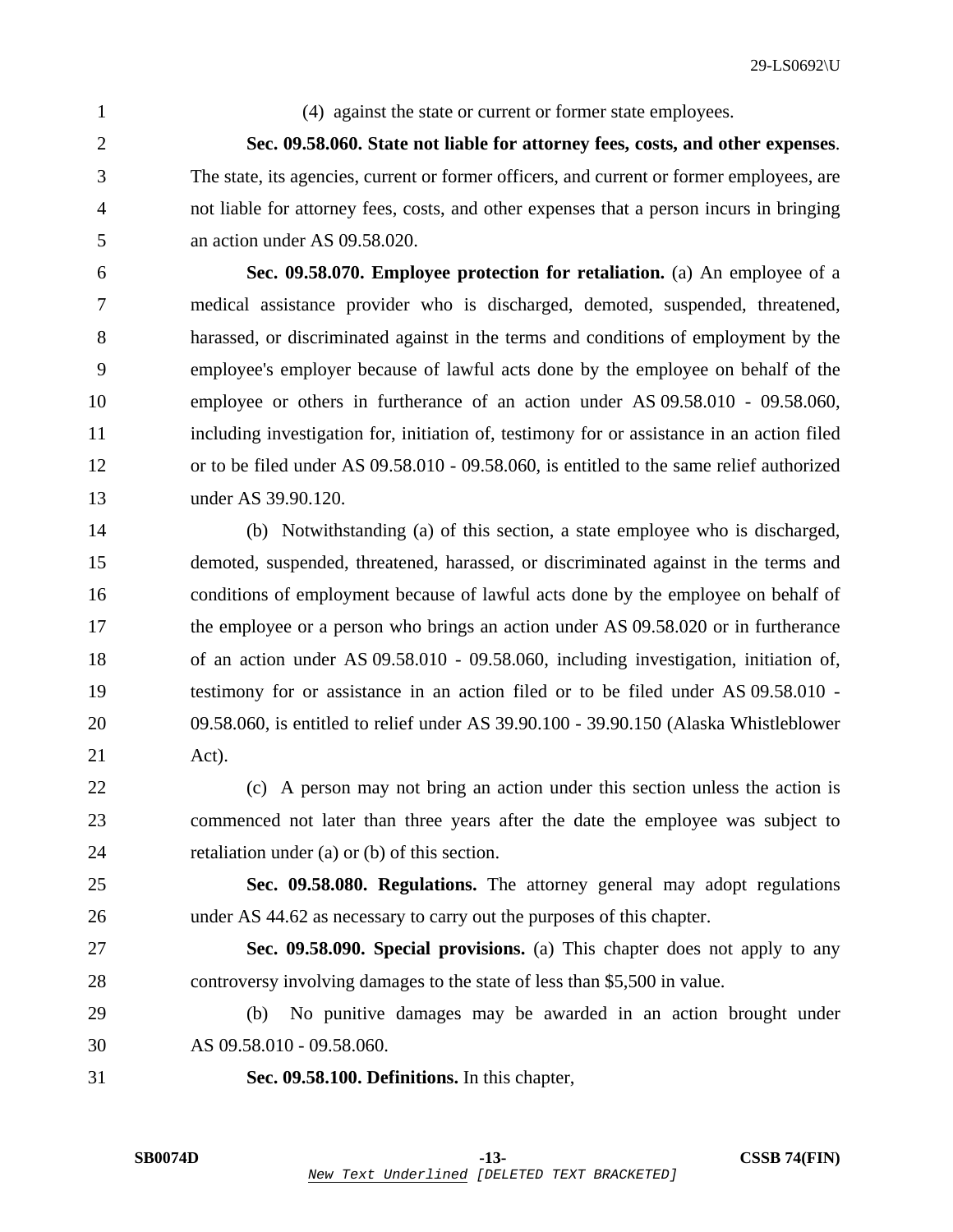| $\mathbf{1}$   | (1) "attorney general" includes a designee of the attorney general;                       |
|----------------|-------------------------------------------------------------------------------------------|
| $\overline{2}$ | (2) "claim" means a request for payment of health care services or                        |
| 3              | equipment, whether made to a contractor, grantee, or other person, when the state         |
| 4              | provides, directly or indirectly, a portion of the money, property, or services requested |
| 5              | or demanded, or when the state will, directly or indirectly, reimburse the contractor,    |
| 6              | grantee, or other recipient for a portion of the money, property, or services requested   |
| 7              | or demanded;                                                                              |
| 8              | (3) "controversy" means the aggregate of one or more false claims                         |
| 9              | submitted by the same medical assistance provider or medical assistance recipient         |
| 10             | under this chapter;                                                                       |
| 11             | (4) "knowingly" means that a person, with or without specific intent to                   |
| 12             | defraud,                                                                                  |
| 13             | (A) has actual knowledge of the information;                                              |
| 14             | acts in deliberate ignorance of the truth or falsity of the<br>(B)                        |
| 15             | information; or                                                                           |
| 16             | acts in reckless disregard of the truth or falsity of the<br>(C)                          |
| 17             | information;                                                                              |
| 18             | "medical assistance program" means the federal-state program<br>(5)                       |
| 19             | administered by the Department of Health and Social Services under AS 47.05 and           |
| 20             | AS 47.07 and regulations adopted under AS 47.05 and AS 47.07;                             |
| 21             | "medical assistance provider" has the meaning given under<br>(6)                          |
| 22             | AS 47.05.290;                                                                             |
| 23             | "medical assistance recipient" has the meaning given under<br>(7)                         |
| 24             | AS 47.05.290;                                                                             |
| 25             | "obligation" means an established duty, whether or not fixed,<br>(8)                      |
| 26             | arising from                                                                              |
| 27             | an express or implied contractual grantor or grantee or<br>(A)                            |
| 28             | licensor or licensee relationship;                                                        |
| 29             | (B) a fee-based or similar relationship;                                                  |
| 30             | (C) a statute or regulation; or                                                           |
| 31             | (D) the retention of any overpayment.                                                     |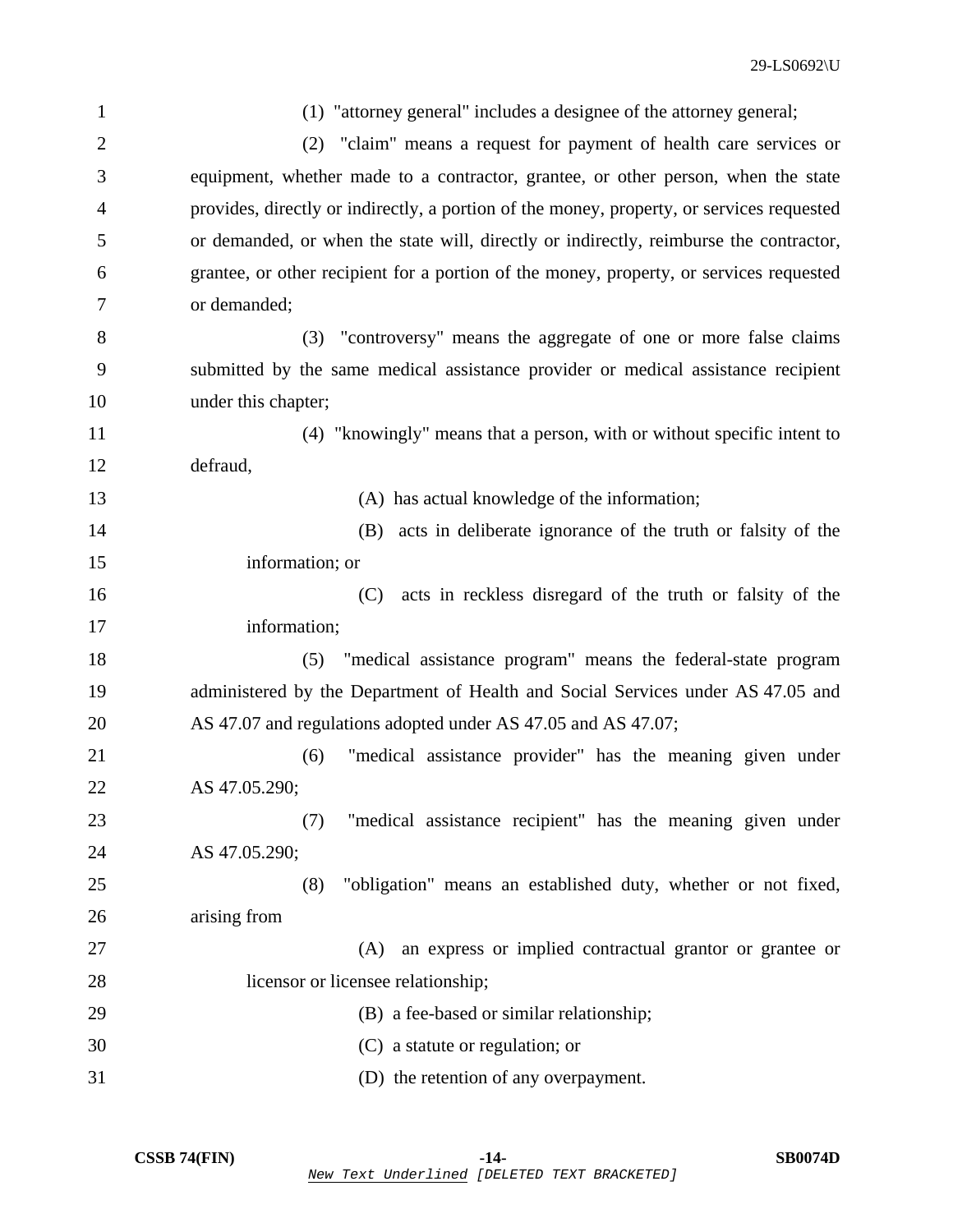1 **Sec. 09.58.110. Short title.** This chapter may be cited as the Alaska Medical 2 Assistance False Claim and Reporting Act.

3 **\* Sec. 11.** AS 09.58.025, added by sec. 10 of this Act, is amended to read:

4 **Sec. 09.58.025. Subpoenas.** In conducting an investigation under 5 AS 09.58.015 [OR 09.58.020], the attorney general may issue subpoenas to compel 6 the production of books, papers, correspondence, memoranda, and other records in 7 connection with an investigation under or the administration of AS 09.58.010 - 8 09.58.060. If a medical assistance provider or a medical assistance recipient fails or 9 refuses, without just cause, to obey a subpoena issued under this subsection, the 10 superior court may, upon application by the attorney general, issue an order requiring 11 the medical assistance provider or medical assistance recipient to appear before the 12 attorney general to produce evidence.

13 **\* Sec. 12.** AS 09.58.070(b), added by sec. 10 of this Act, is amended to read:

14 (b) Notwithstanding (a) of this section, a state employee who is discharged, 15 demoted, suspended, threatened, harassed, or discriminated against in the terms and 16 conditions of employment because of lawful acts done by the employee on behalf of 17 the employee [OR A PERSON WHO BRINGS AN ACTION UNDER AS 09.58.020] 18 or in furtherance of an action under AS 09.58.010 - 09.58.060, including investigation, 19 initiation of, testimony for or assistance in an action filed or to be filed under 20 AS 09.58.010 - 09.58.060, is entitled to relief under AS 39.90.100 - 39.90.150 (Alaska 21 Whistleblower Act).

22 **\* Sec. 13.** AS 17.30.200(a) is amended to read:

23 (a) The controlled substance prescription database is established in the Board 24 of Pharmacy. The purpose of the database is to contain data as described in this 25 section regarding every prescription for a schedule [IA, IIA, IIIA, IVA, OR VA 26 CONTROLLED SUBSTANCE UNDER STATE LAW OR A SCHEDULE I,] II, III, 27 **or** IV [, OR V] controlled substance under federal law dispensed in the state to a 28 person other than those administered to a patient at a health care facility. The 29 Department of Commerce, Community, and Economic Development shall assist the 30 board and provide necessary staff and equipment to implement this section.

31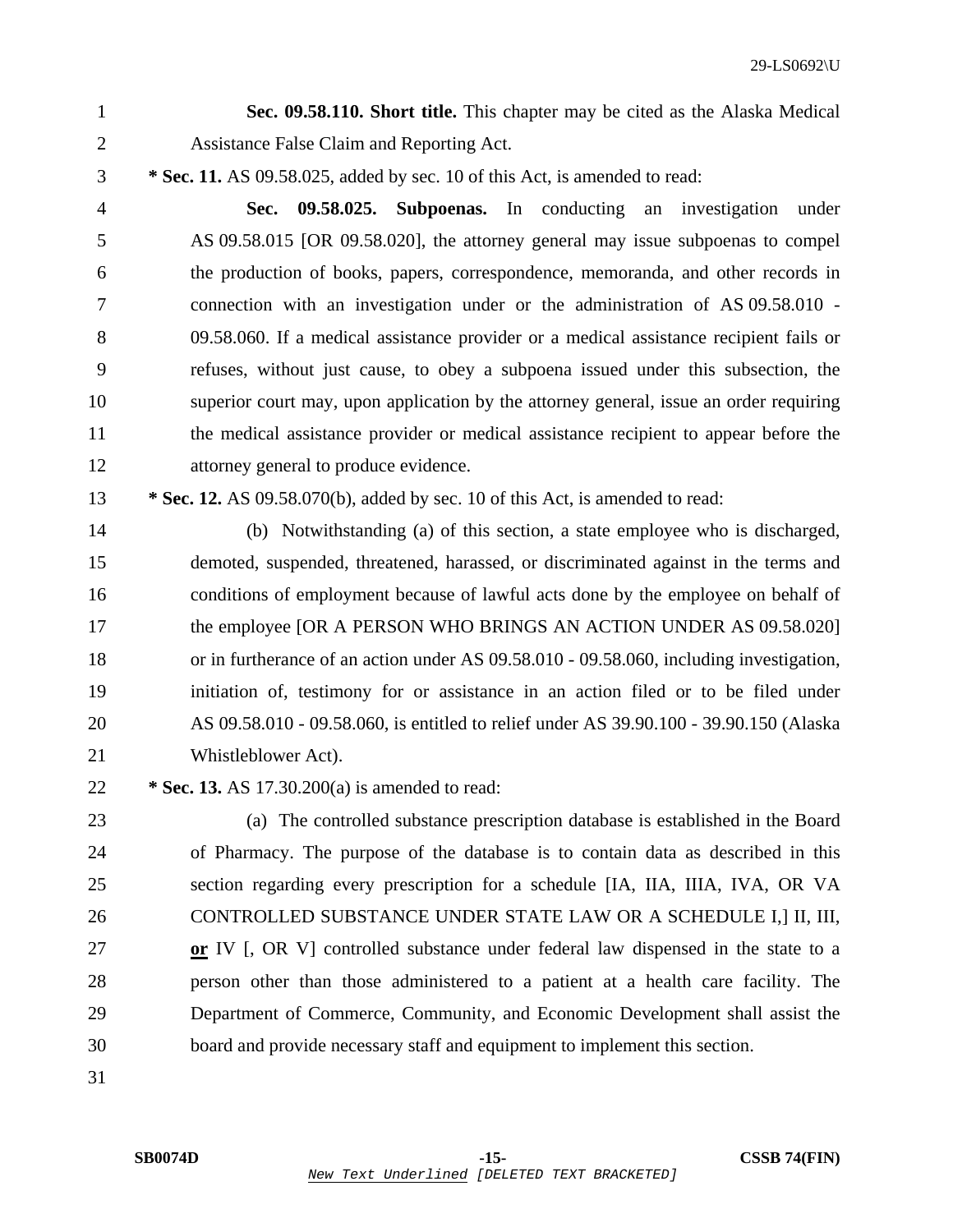| $\mathbf{1}$   | * Sec. 14. AS 17.30.200(b) is amended to read:                                             |
|----------------|--------------------------------------------------------------------------------------------|
| $\overline{2}$ | The pharmacist-in-charge of each licensed or registered pharmacy,<br>(b)                   |
| 3              | regarding each schedule [IA, IIA, IIIA, IVA, OR VA CONTROLLED SUBSTANCE                    |
| $\overline{4}$ | UNDER STATE LAW OR A SCHEDULE I, III, III, or IV [, OR V] controlled                       |
| 5              | substance under federal law dispensed by a pharmacist under the supervision of the         |
| 6              | pharmacist-in-charge, and each practitioner who directly dispenses a schedule [IA,         |
| 7              | IIA, IIIA, IVA, OR VA CONTROLLED SUBSTANCE UNDER STATE LAW OR A                            |
| 8              | SCHEDULE I, III, III, or IV [, OR V] controlled substance under federal law other          |
| 9              | than those administered to a patient at a health care facility, shall submit to the board, |
| 10             | by a procedure and in a format established by the board, the following information for     |
| 11             | inclusion in the database on at least a weekly basis:                                      |
| 12             | the name of the prescribing practitioner and the practitioner's<br>(1)                     |
| 13             | federal Drug Enforcement Administration registration number or other appropriate           |
| 14             | identifier;                                                                                |
| 15             | (2) the date of the prescription;                                                          |
| 16             | (3) the date the prescription was filled and the method of payment; this                   |
| 17             | paragraph does not authorize the board to include individual credit card or other          |
| 18             | account numbers in the database;                                                           |
| 19             | (4) the name, address, and date of birth of the person for whom the                        |
| 20             | prescription was written;                                                                  |
| 21             | (5) the name and national drug code of the controlled substance;                           |
| 22             | (6) the quantity and strength of the controlled substance dispensed;                       |
| 23             | the name of the drug outlet dispensing the controlled substance;<br>(7)                    |
| 24             | and                                                                                        |
| 25             | (8) the name of the pharmacist or practitioner dispensing the controlled                   |
| 26             | substance and other appropriate identifying information.                                   |
| 27             | * Sec. 15. AS 17.30.200(d) is amended to read:                                             |
| 28             | The database and the information contained within the database are<br>(d)                  |
| 29             | confidential, are not public records, and are not subject to public disclosure. The board  |
| 30             | shall undertake to ensure the security and confidentiality of the database and the         |
| 31             | information contained within the database. The board may allow access to the               |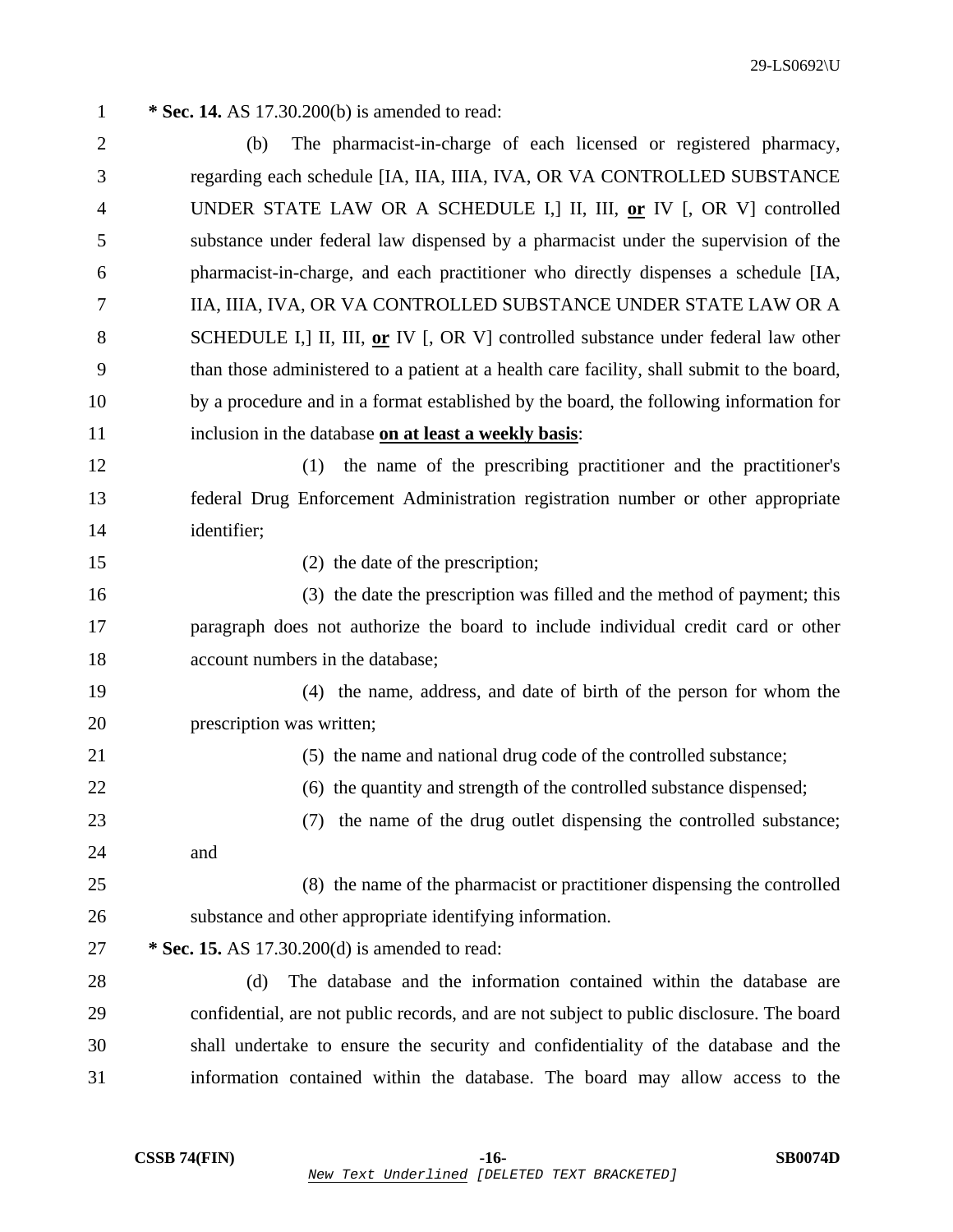1 database only to the following persons, and in accordance with the limitations 2 provided and regulations of the board:

3 (1) personnel of the board regarding inquiries concerning licensees or 4 registrants of the board or personnel of another board or agency concerning a 5 practitioner under a search warrant, subpoena, or order issued by an administrative law 6 judge or a court;

7 (2) authorized board personnel or contractors as required for 8 operational and review purposes;

9 (3) a licensed practitioner having authority to prescribe controlled 10 substances **or an agent or employee of the practitioner whom the practitioner has** 11 **authorized to access the database on the practitioner's behalf**, to the extent the 12 information relates specifically to a current patient of the practitioner to whom the 13 practitioner is prescribing or considering prescribing a controlled substance;

14 (4) a licensed or registered pharmacist having authority to dispense 15 controlled substances **or an agent or employee of the pharmacist whom the** 16 **pharmacist has authorized to access the database on the pharmacist's behalf**, to 17 the extent the information relates specifically to a current patient to whom the 18 pharmacist is dispensing or considering dispensing a controlled substance;

19 (5) federal, state, and local law enforcement authorities may receive 20 printouts of information contained in the database under a search warrant, subpoena, 21 or order issued by a court establishing probable cause for the access and use of the 22 information; [AND]

23 (6) an individual who is the recipient of a controlled substance 24 prescription entered into the database may receive information contained in the 25 database concerning the individual on providing evidence satisfactory to the board that 26 the individual requesting the information is in fact the person about whom the data 27 entry was made and on payment of a fee set by the board under AS 37.10.050 that 28 does not exceed \$10**;**

29 **(7) a licensed pharmacist employed by the Department of Health** 30 **and Social Services who is responsible for administering prescription drug** 31 **coverage for the medical assistance program under AS 47.07, to the extent that**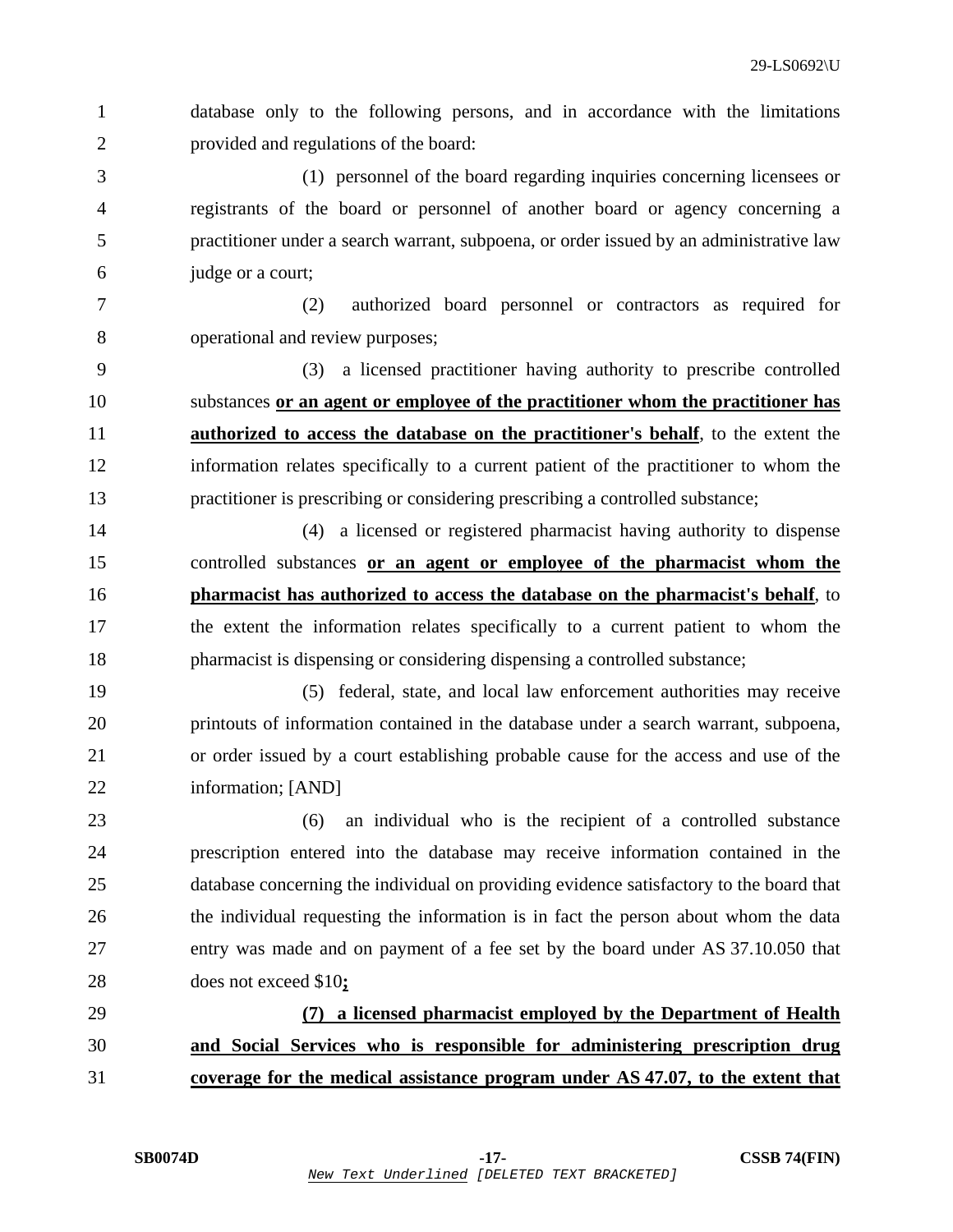1 **the information relates specifically to prescription drug coverage under the** 2 **program;**

**(8) a licensed pharmacist, licensed practitioner, or authorized employee of the Department of Health and Social Services responsible for utilization review of prescription drugs for the medical assistance program under AS 47.07, to the extent that the information relates specifically to utilization review of prescription drugs provided to recipients of medical assistance;**

**(9) the state medical examiner, to the extent that the information relates specifically to investigating the cause and manner of a person's death; and (10) an authorized employee of the Department of Health and Social Services may receive information from the database that does not disclose the identity of a patient, prescriber, dispenser, or dispenser location, for the purpose of identifying and monitoring public health issues in the state; however, the information provided under this paragraph may include the region of the**

- 15 **state in which a patient, prescriber, and dispenser are located and the specialty of** 16 **the prescriber**.
- 17 **\* Sec. 16.** AS 17.30.200(e) is amended to read:
- 18 (e) The failure of a pharmacist-in-charge, pharmacist, or practitioner to 19 **register or** submit information to the database as required under this section is 20 grounds for the board to take disciplinary action against the license or registration of 21 the pharmacy or pharmacist or for another licensing board to take disciplinary action 22 against a practitioner.
- 23 **\* Sec. 17.** AS 17.30.200(h) is amended to read:

24 (h) An individual who has submitted information to the database in 25 accordance with this section may not be held civilly liable for having submitted the 26 information. [NOTHING IN THIS SECTION REQUIRES OR OBLIGATES A 27 DISPENSER OR PRACTITIONER TO ACCESS OR CHECK THE DATABASE 28 BEFORE DISPENSING, PRESCRIBING, OR ADMINISTERING A 29 MEDICATION, OR PROVIDING MEDICAL CARE TO A PERSON.] Dispensers or 30 practitioners may not be held civilly liable for damages for accessing or failing to 31 access the information in the database.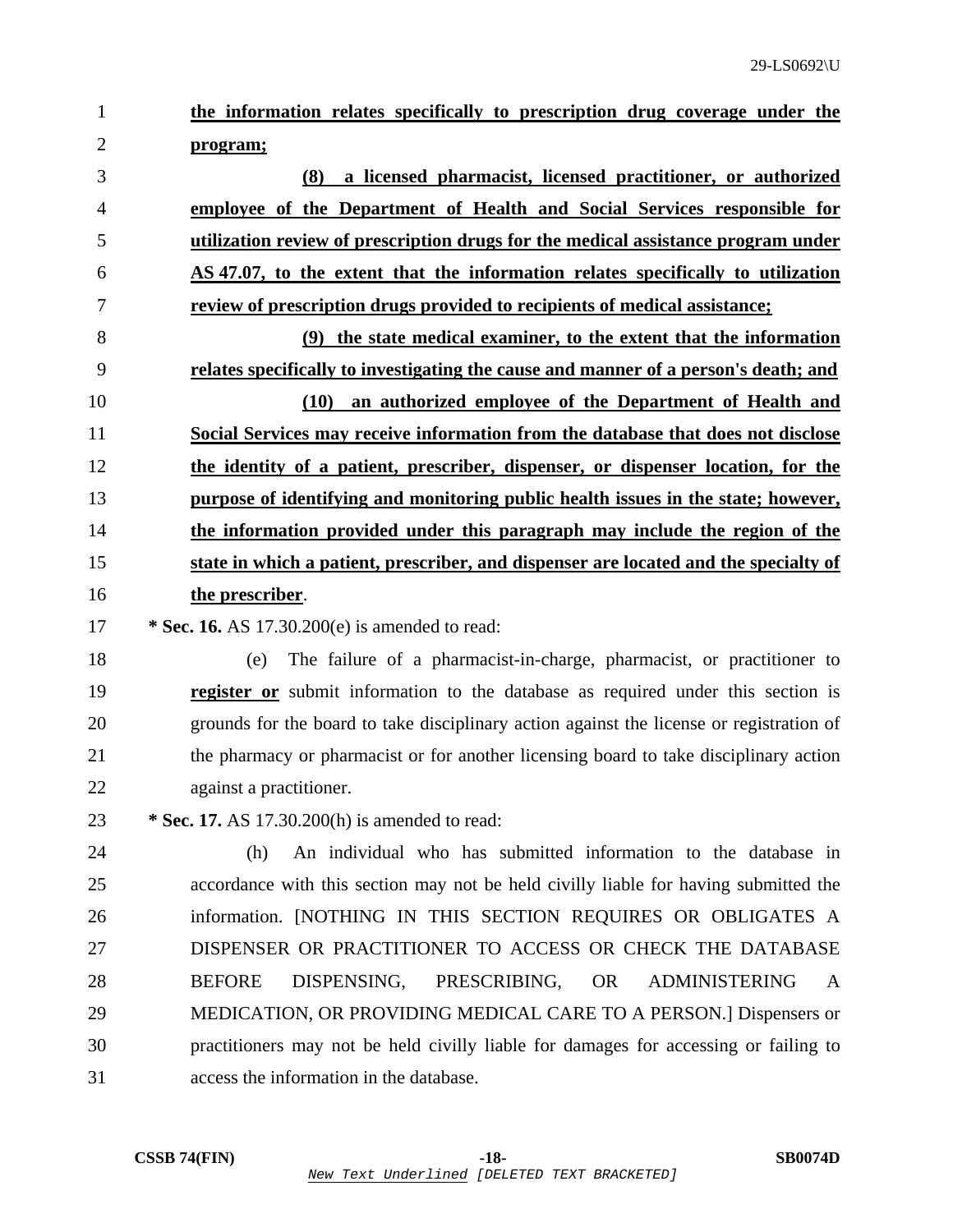| $\mathbf{1}$ | * Sec. 18. AS $17.30.200(k)$ is amended to read:                                         |
|--------------|------------------------------------------------------------------------------------------|
| 2            | (k) In the regulations adopted under this section, the board shall provide               |
| 3            | (1) that prescription information in the database [SHALL] be purged                      |
| 4            | from the database after two years have elapsed from the date the prescription was        |
| 5            | dispensed;                                                                               |
| 6            | (2) a method for an individual to challenge information in the database                  |
| 7            | about the individual that the person believes is incorrect or was incorrectly entered by |
| 8            | a dispenser;                                                                             |
| 9            | (3) a procedure and time frame for registration with the database;                       |
| 10           | (4) that a pharmacist or practitioner review the information in the                      |
| 11           | database to check a patient's prescription records before dispensing, prescribing,       |
| 12           | or administering a controlled substance to the patient; the regulations must             |
| 13           | provide that a pharmacist or practitioner is not required to review the                  |
| 14           | information in the database before dispensing, prescribing, or administering a           |
| 15           | controlled substance to a person who is receiving treatment                              |
| 16           | (A) in an inpatient setting;                                                             |
| 17           | (B) at the scene of an emergency or in an ambulance; in this                             |
| 18           | subparagraph, "ambulance" has the meaning given in AS 18.08.200;                         |
| 19           | (C) in an emergency room; or                                                             |
| 20           | (D) immediately before, during, or within the first 24 hours                             |
| 21           | <u>after surgery</u> .                                                                   |
| 22           | * Sec. 19. AS 17.30.200 is amended by adding new subsections to read:                    |
| 23           | (o) A pharmacist who dispenses or a practitioner who prescribes, administers,            |
| 24           | or directly dispenses a schedule II, III, or IV controlled substance under federal law   |
| 25           | shall register with the database by a procedure and in a format established by the       |
| 26           | board.                                                                                   |
| 27           | The board shall promptly notify the State Medical Board, the Board of<br>(p)             |
| 28           | Nursing, the Board of Dental Examiners, and the Board of Examiners in Optometry          |
| 29           | when a practitioner registers with the database under (o) of this section.               |
| 30           | (q) The board is authorized to provide unsolicited notification to a pharmacist          |
| 31           | or practitioner if a patient has received one or more prescriptions for controlled       |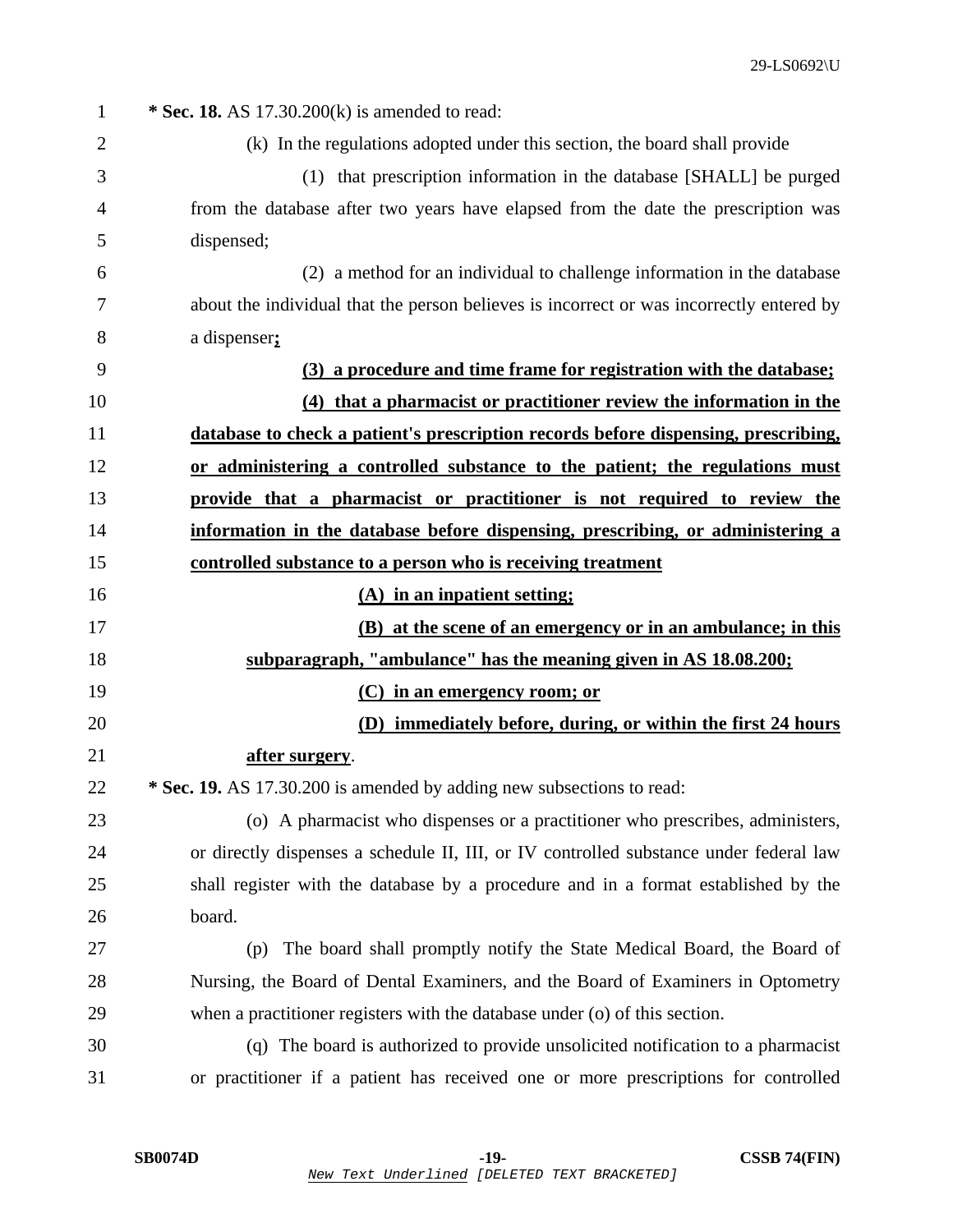| $\mathbf{1}$   | substances in quantities or with a frequency inconsistent with generally recognized    |
|----------------|----------------------------------------------------------------------------------------|
| $\overline{2}$ | standards of safe practice.                                                            |
| 3              | (r) The board shall update the database on at least a weekly basis with the            |
| $\overline{4}$ | information submitted to the board under (b) of this section.                          |
| 5              | * Sec. 20. AS 37.05.146(c) is amended by adding a new paragraph to read:               |
| 6              | (88) monetary recoveries under AS 09.58 (Alaska Medical Assistance                     |
| $\tau$         | False Claim and Reporting Act).                                                        |
| 8              | * Sec. 21. AS 40.25.120(a) is amended by adding a new paragraph to read:               |
| 9              | (15) records relating to proceedings under AS 09.58 (Alaska Medical                    |
| 10             | Assistance False Claim and Reporting Act).                                             |
| 11             | * Sec. 22. AS 44.33 is amended by adding a new section to read:                        |
| 12             | Article 5A. Telemedicine Business Registry.                                            |
| 13             | Sec. 44.33.381. Telemedicine business registry. (a) The department shall               |
| 14             | adopt regulations for establishing and maintaining a registry of businesses performing |
| 15             | telemedicine services in the state.                                                    |
| 16             | The department shall maintain the registry of businesses performing<br>(b)             |
| 17             | telemedicine services in the state. The registry must include the name, address, and   |
| 18             | contact information of businesses performing telemedicine services in the state.       |
| 19             | (c) In this section,                                                                   |
| 20             | (1) "department" means the Department of Commerce, Community,                          |
| 21             | and Economic Development;                                                              |
| 22             | (2) "telemedicine services" means the delivery of health care services                 |
| 23             | using the transfer of medical data through audio, visual, or data communications that  |
| 24             | are performed over two or more locations by a provider who is physically separated     |
| 25             | from the recipient of the health care services.                                        |
| 26             | * Sec. 23. AS 47.05.015 is amended by adding a new subsection to read:                 |
| 27             | Notwithstanding (c) of this section, the department may enter into a<br>(e)            |
| 28             | contract through the competitive bidding process under AS 36.30 (State Procurement     |
| 29             | Code) for medical assistance products and services offered under AS 47.07.030 if the   |
| 30             | contract is for durable medical equipment or specific medical services that can be     |
| 31             | delivered on a statewide basis.                                                        |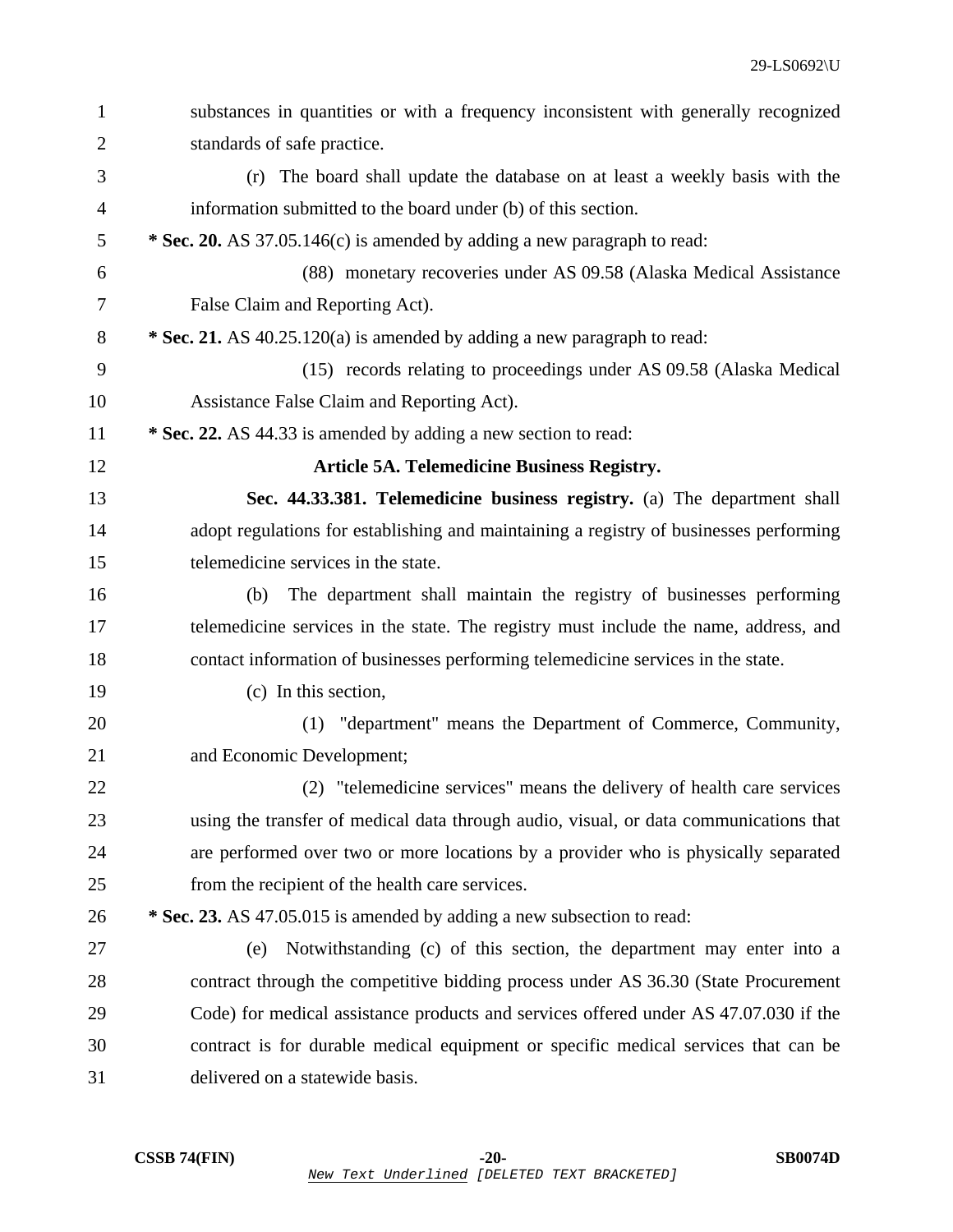1 **\* Sec. 24.** AS 47.05 is amended by adding a new section to article 1 to read:

2 **Sec. 47.05.105. Enhanced computerized eligibility verification system.** (a) 3 The department shall establish an enhanced computerized income, asset, and identity 4 eligibility verification system for the purposes of verifying eligibility, eliminating 5 duplication of public assistance payments, and deterring waste and fraud in public 6 assistance programs administered by the department under AS 47.05.010. Nothing in 7 this section prohibits the department from verifying eligibility for public assistance 8 through additional procedures or authorizes the department or a third-party vendor to 9 use data to verify eligibility for a federal program if the use of that data is prohibited 10 by federal law.

11 (b) The department shall enter into a competitively bid contract with a third-12 party vendor for the purpose of developing a system under this section to prevent 13 fraud, misrepresentation, and inadequate documentation when determining an 14 applicant's eligibility for public assistance before the payment of benefits and for 15 periodically verifying eligibility between eligibility redeterminations and during 16 eligibility redeterminations and reviews under AS 47.05.110 - 47.05.120. The 17 department may also contract with a third-party vendor to provide information to 18 facilitate reviews of recipient eligibility and income verification.

19 (c) The annual savings to the state resulting from the use of the system under 20 this section must exceed the cost of implementing the system. A contract under this 21 section must require the third-party vendor to report annual savings to the state 22 realized from implementing the system. Payment to the third-party vendor may be 23 based on a fee for each applicant and may include incentives for achieving a rate of 24 success established by the department for identifying duplication, waste, and fraud in 25 public assistance programs.

26 (d) To avoid a conflict of interest, the department may not award a contract to 27 provide services for the enrollment of public assistance providers or applicants under 28 this title to a vendor that is awarded a contract under this section.

29 **\* Sec. 25.** AS 47.05.200(a) is amended to read:

30 (a) The department shall annually contract for independent audits of a 31 statewide sample of all medical assistance providers in order to identify overpayments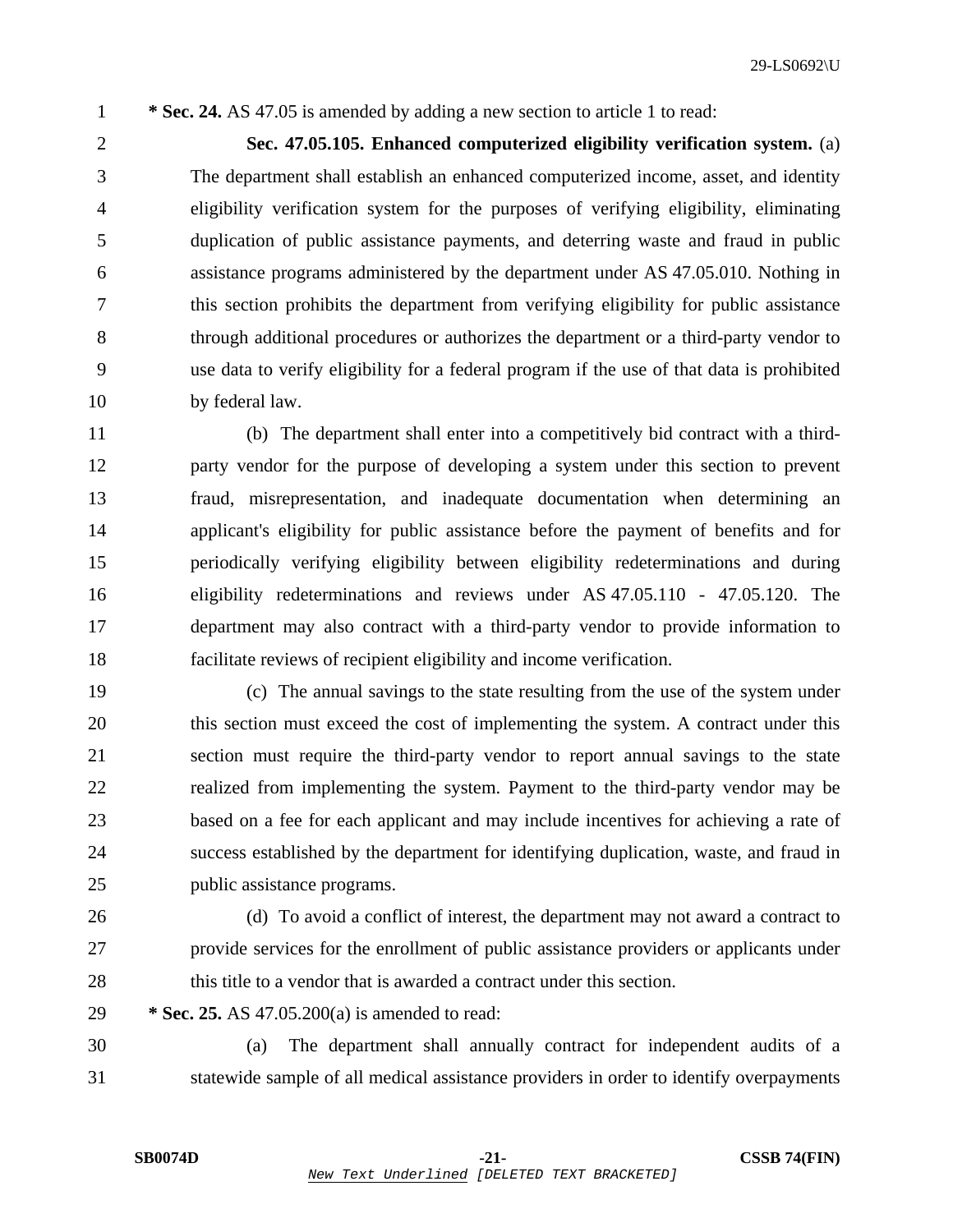1 and violations of criminal statutes. The audits conducted under this section may not be 2 conducted by the department or employees of the department. The number of audits 3 under this section **may not be less than 50** each year [, AS A TOTAL FOR THE 4 MEDICAL ASSISTANCE PROGRAMS UNDER AS 47.07 AND AS 47.08, SHALL 5 BE 0.75 PERCENT OF ALL ENROLLED PROVIDERS UNDER THE 6 PROGRAMS, ADJUSTED ANNUALLY ON JULY 1, AS DETERMINED BY THE 7 DEPARTMENT, EXCEPT THAT THE NUMBER OF AUDITS UNDER THIS 8 SECTION MAY NOT BE LESS THAN 75]. The audits under this section must 9 include both on-site audits and desk audits and must be of a variety of provider types. 10 The department may not award a contract under this subsection to an organization that 11 does not retain persons with a significant level of expertise and recent professional 12 practice in the general areas of standard accounting principles and financial auditing 13 and in the specific areas of medical records review, investigative research, and Alaska 14 health care criminal law. The contractor, in consultation with the commissioner, shall 15 select the providers to be audited and decide the ratio of desk audits and on-site audits 16 to the total number selected. **In identifying providers who are subject to an audit** 17 **under this chapter, the department shall attempt to minimize concurrent state or** 18 **federal audits.**

## 19 **\* Sec. 26.** AS 47.05.200(b) is amended to read:

20 (b) Within 90 days after receiving each audit report from an audit conducted 21 under this section, the department shall begin administrative procedures to recoup 22 overpayments identified in the audits and shall allocate the reasonable and necessary 23 financial and human resources to ensure prompt recovery of overpayments unless the 24 attorney general has advised the commissioner in writing that a criminal investigation 25 of an audited provider has been or is about to be undertaken, in which case, the 26 commissioner shall hold the administrative procedure in abeyance until a final 27 charging decision by the attorney general has been made. The commissioner shall 28 provide copies of all audit reports to the attorney general so that the reports can be 29 screened for the purpose of bringing criminal charges. **The department may assess** 30 **interest and penalties on any identified overpayment. Interest under this** 31 **subsection shall be calculated using the statutory rates for postjudgment interest**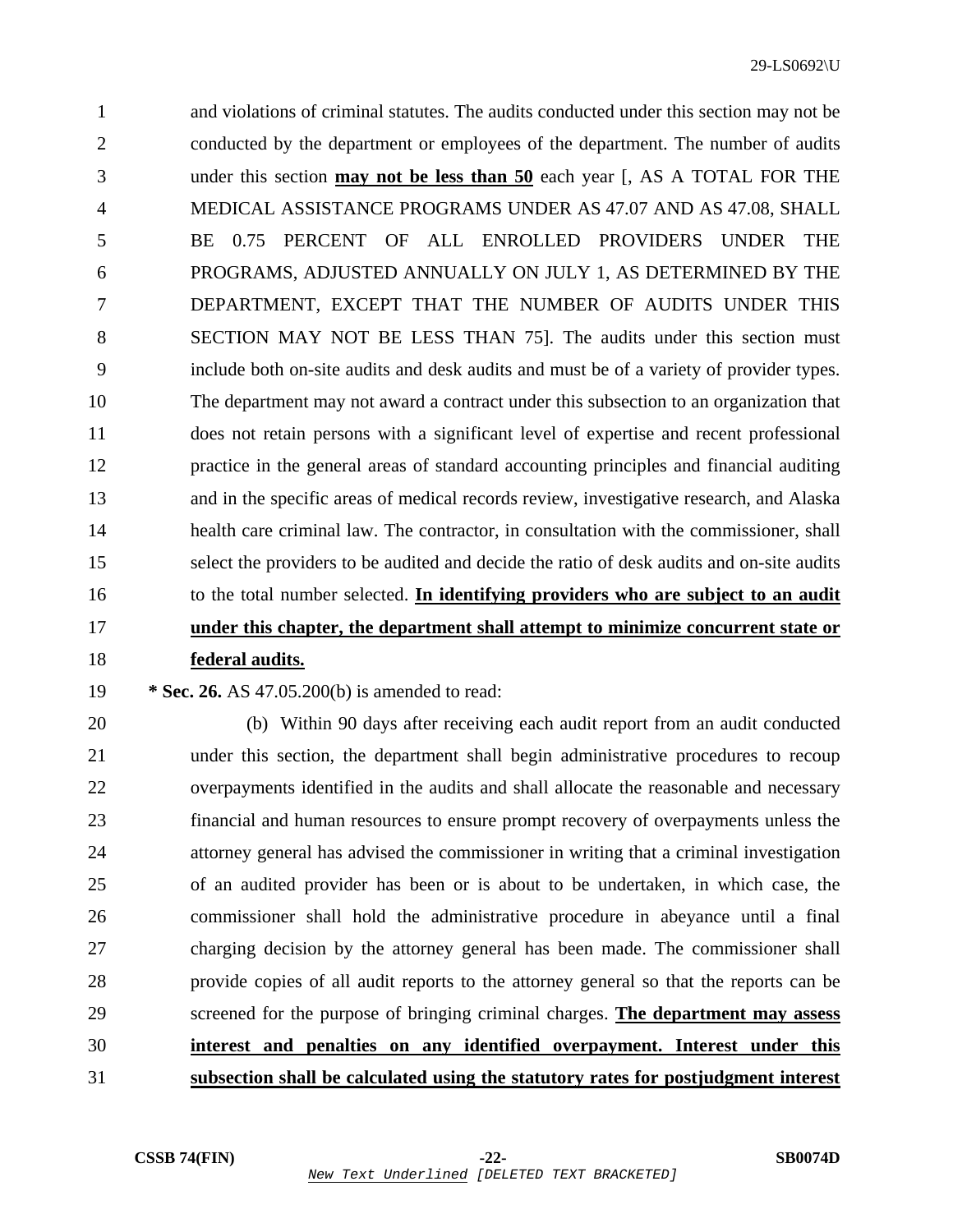| $\mathbf{1}$   | accruing from the date of the issuance of the final agency decision to recoup            |
|----------------|------------------------------------------------------------------------------------------|
| $\overline{2}$ | <u>overpayments identified in the audit. In this subsection, the date of issuance of</u> |
| 3              | the final agency decision is the later of the date of                                    |
| 4              | (1) the department's written notification of the decision and the                        |
| 5              | provider's appeal rights; or                                                             |
| 6              | (2) if timely appealed by the provider, a final agency decision                          |
| $\tau$         | under AS 44.64.060.                                                                      |
| 8              | * Sec. 27. AS 47.05 is amended by adding a new section to read:                          |
| 9              | Sec. 47.05.235. Duty to identify and repay self-identified overpayments. (a)             |
| 10             | Unless a provider is being audited under AS $47.05.200(a)$ , an enrolled medical         |
| 11             | assistance provider shall conduct a biennial review or audit of a statistically valid    |
| 12             | sample of claims submitted to the department for reimbursement. If overpayments are      |
| 13             | identified, the medical assistance provider shall report the overpayment to the          |
| 14             | department not later than 10 business days after identification of the overpayment. The  |
| 15             | report must also identify how the medical assistance provider intends to repay the       |
| 16             | department. After the department receives the report, the medical assistance provider    |
| 17             | and the department shall enter into an agreement establishing a schedule for             |
| 18             | repayment of the identified overpayment. The agreement may authorize repayment in        |
| 19             | a lump sum, a payment plan, or by offsetting future billings as approved by the          |
| 20             | department.                                                                              |
| 21             | (b) The department may not assess interest or penalties on an overpayment                |
| 22             | identified and repaid by a medical assistance provider under this section.               |
| 23             | * Sec. 28. AS 47.05 is amended by adding new sections to read:                           |
| 24             | Sec. 47.05.250. Civil penalties. (a) The department may assess a civil penalty           |
| 25             | against a provider who violates this chapter, AS 47.07, or regulations adopted under     |
| 26             | this chapter or AS 47.07.                                                                |
| 27             | The department shall adopt regulations establishing a range of civil<br>(b)              |
| 28             | penalties that the department may assess against a provider under this section. In       |
| 29             | establishing the range of civil penalties, the department shall take into account        |
| 30             | appropriate factors, including the seriousness of the violation, the service provided by |
| 31             | the provider, and the severity of the penalty. The regulations may not provide for a     |
|                |                                                                                          |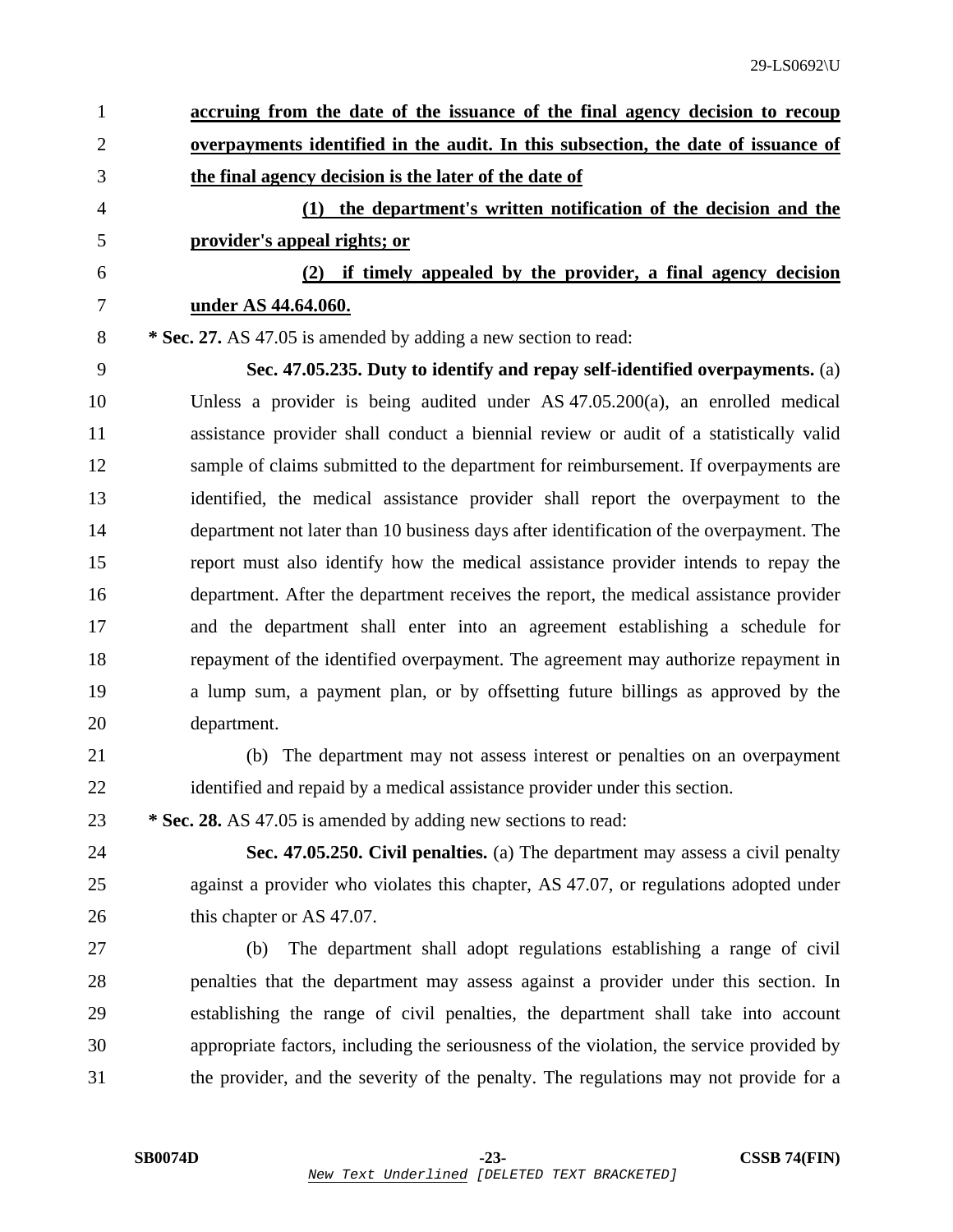1 civil penalty of less than \$100 or more than \$25,000 for each violation.

2 (c) The provisions of this section are in addition to any other remedies 3 available under this chapter, AS 47.07, or regulations adopted under this chapter or 4 AS 47.07.

5 (d) A provider against whom a civil penalty of less than \$2,500 is assessed 6 may appeal the decision assessing the penalty to the commissioner or the 7 commissioner's designee. The commissioner shall, by regulation, establish time limits 8 and procedures for an appeal under this subsection. The decision of the commissioner 9 or the commissioner's designee may be appealed to the office of administrative 10 hearings established under AS 44.64.

11 (e) A provider against whom a civil penalty of \$2,500 or more is assessed may 12 appeal the decision assessing the penalty to the office of administrative hearings 13 established under AS 44.64.

14 **Sec. 47.05.260. Seizure and forfeiture of real or personal property in**  15 **medical assistance fraud cases.** (a) Upon written application by the attorney general 16 establishing probable cause that a medical assistance provider has committed or is 17 committing medical assistance fraud under AS 47.05.210, the court may authorize the 18 seizure of real or personal property listed in (e) of this section to cover the cost of the 19 alleged fraud. The application may be made ex parte if the attorney general establishes 20 sufficient facts to show that notice to the owner of the property would lead to the 21 waste or dissipation of assets subject to seizure. If the attorney general does not 22 establish sufficient facts to show that notice to the owner would lead to the waste or 23 dissipation of assets subject to seizure, the application for seizure must be served on 24 the owners of the property.

25 (b) Upon issuance of the court order authorizing seizure, the owners of the 26 property may not take any action to dispose of the property through transfer of title or 27 sale of the property without written permission from the court. However, an innocent 28 purchaser may not be required to forfeit property purchased in good faith. The 29 purchaser bears the burden of proof to establish that the property was purchased 30 innocently and in good faith.

31 (c) If a medical assistance provider is convicted of medical assistance fraud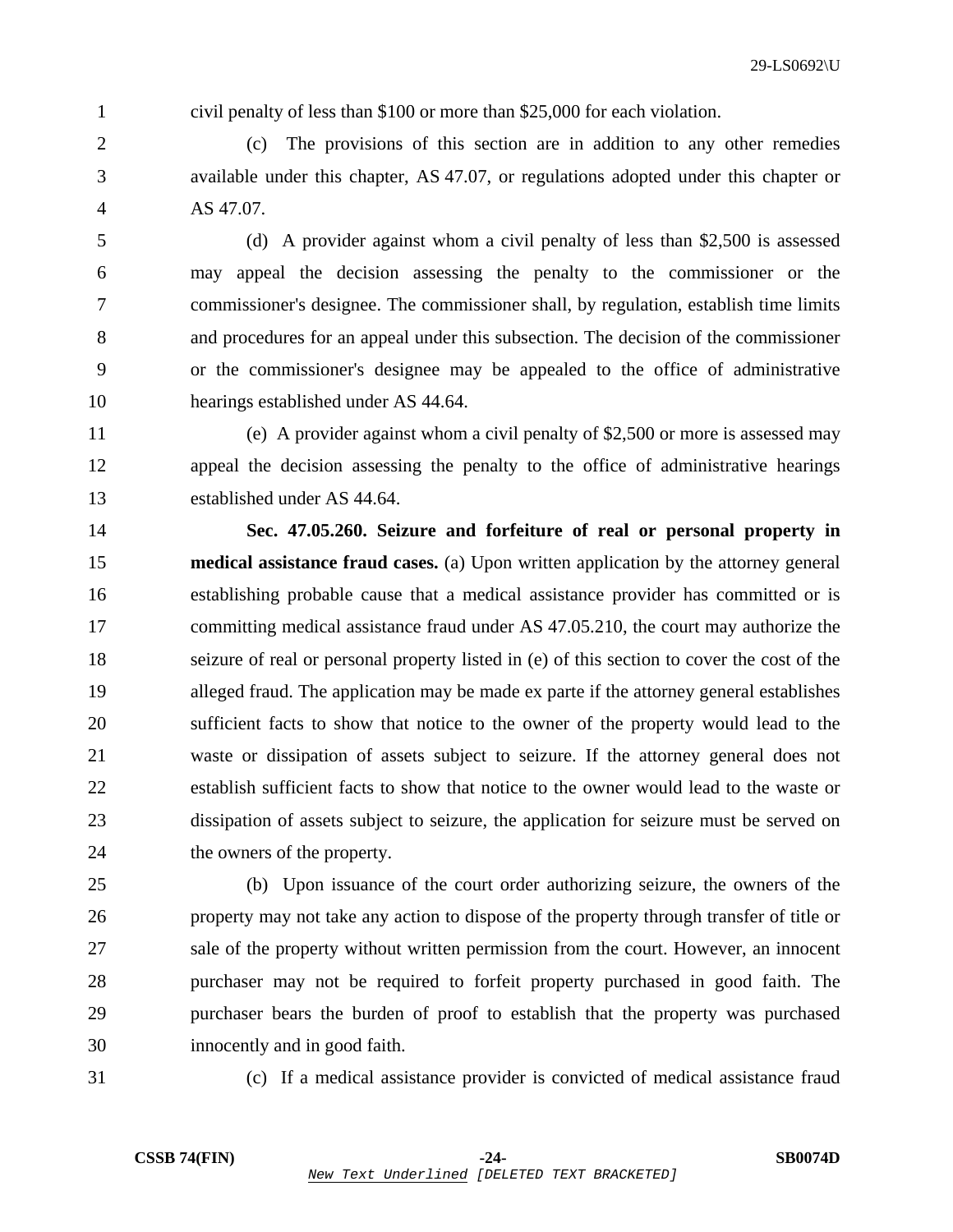1 under AS 47.05.210 after property is seized under this section, the court may order 2 that the property be forfeited to the state and disposed of as directed by the court. If 3 the property has been sold, the proceeds of the sale shall be transmitted to the proper 4 state officer or employee for deposit into the general fund. The attorney general shall 5 return to the owner of the property any property seized under this section that the court 6 does not order to be forfeited as soon as practicable after the court issues a final 7 judgment in the medical assistance fraud proceeding under AS 47.05.210 and the 8 medical assistance provider pays any fine or restitution ordered by the court.

9 (d) An action for forfeiture under this section may be joined with a civil or 10 criminal action brought by the state to recover damages resulting from alleged medical 11 assistance fraud.

12 (e) Property that may be seized under this chapter includes bank accounts, 13 automobiles, boats, airplanes, stocks, bonds, the medical assistance provider's business 14 inventory, and other real or personal property owned and used to conduct the medical 15 assistance provider's business.

16 **Sec. 47.05.270. Medical assistance reform program.** (a) The department 17 shall adopt regulations to design and implement a program for reforming the state 18 medical assistance program under AS 47.07. The reform program must include

19 (1) referrals to community and social support services, including career 20 and education training services available through the Department of Labor and 21 Workforce Development under AS 23.15, the University of Alaska, or other sources;

22 (2) electronic distribution of an explanation of medical assistance 23 benefits to recipients for health care services received under the program;

24 (3) expanding the use of telehealth for primary care, behavioral health, 25 and urgent care;

26 (4) enhancing fraud prevention, detection, and enforcement;

27 (5) reducing the cost of behavioral health, senior, and disabilities 28 services provided to recipients of medical assistance under the state's home and 29 community-based services waiver under AS 47.07.045;

- 30 (6) pharmacy initiatives;
- 31 (7) enhanced care management;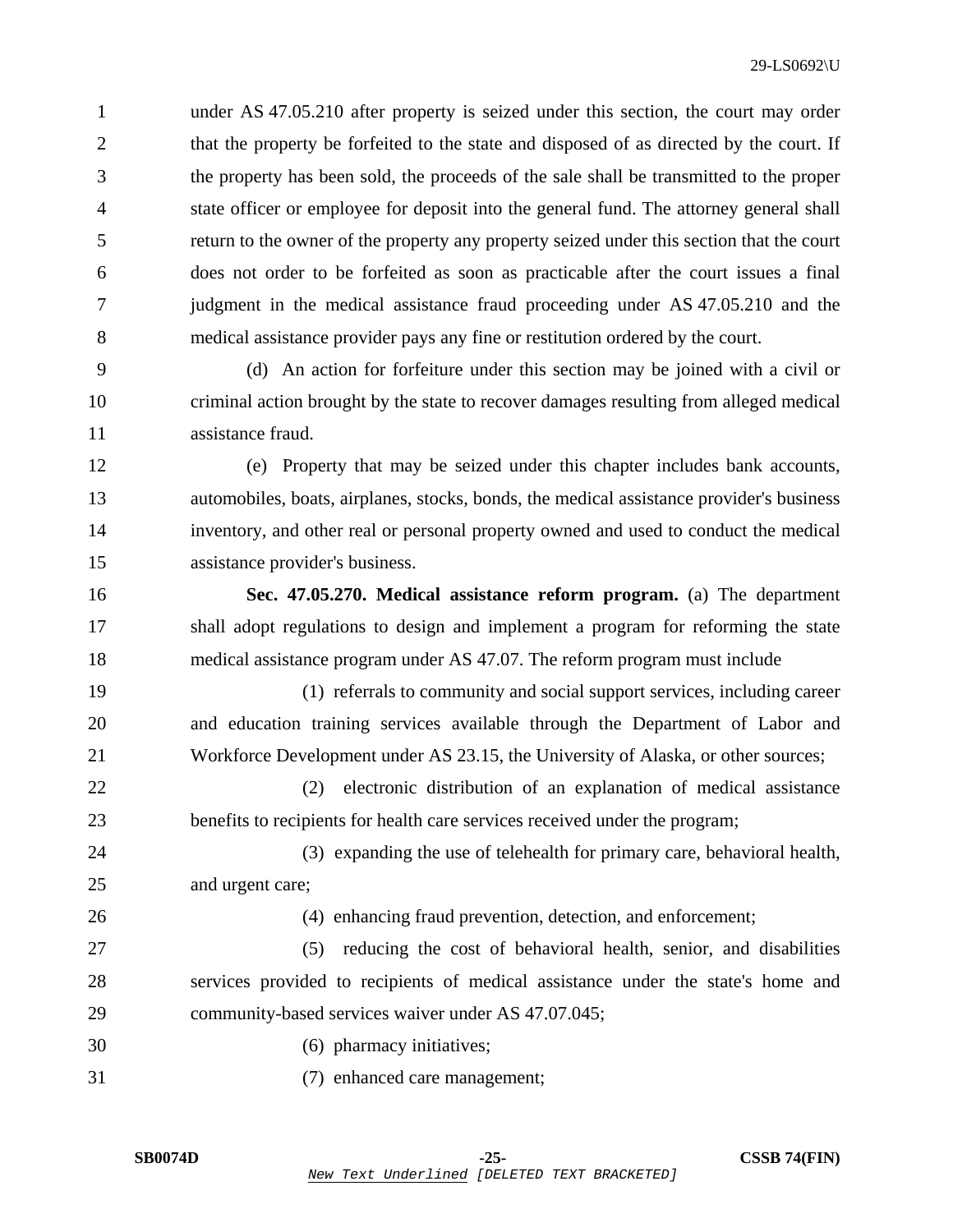| $\mathbf{1}$   | (8) redesigning the payment process by implementing fee agreements                     |
|----------------|----------------------------------------------------------------------------------------|
| $\overline{2}$ | that include one or more of the following:                                             |
| 3              | (A) premium payments for centers of excellence;                                        |
| 4              | penalties for hospital-acquired infections, readmissions,<br>(B)                       |
| 5              | and outcome failures;                                                                  |
| 6              | (C) bundled payments for specific episodes of care; or                                 |
| 7              | global payments for contracted payers, primary care<br>(D)                             |
| 8              | managers, and case managers for a recipient or for care related to a specific          |
| 9              | diagnosis;                                                                             |
| 10             | stakeholder involvement in setting annual targets for quality and<br>(9)               |
| 11             | cost-effectiveness;                                                                    |
| 12             | (10) to the extent consistent with federal law, reducing travel costs by               |
| 13             | requiring a recipient to obtain medical services in the recipient's home community, to |
| 14             | the extent appropriate services are available in the recipient's home community;       |
| 15             | guidelines for health care providers to develop health care<br>(11)                    |
| 16             | delivery models supported by evidence-based practices that encourage wellness and      |
| 17             | disease prevention.                                                                    |
| 18             | (b) The department shall, in coordination with the Alaska Mental Health Trust          |
| 19             | Authority, efficiently manage a comprehensive and integrated behavioral health         |
| 20             | program that uses evidence-based, data-driven practices to achieve positive outcomes   |
| 21             | for people with mental health or substance abuse disorders and children with severe    |
| 22             | emotional disturbances. The goal of the program is to assist recipients of services    |
| 23             | under the program to recover by achieving the highest level of autonomy with the least |
| 24             | dependence on state-funded services possible for each person. The program must         |
| 25             | include                                                                                |
| 26             | (1) a plan for providing a continuum of community-based services to                    |
| 27             | address housing, employment, criminal justice, and other relevant issues;              |
| 28             | (2) services from a wide array of providers and disciplines, including                 |
| 29             | licensed or certified mental health and primary care professionals; and                |
| 30             | efforts to reduce operational barriers that fragment services,<br>(3)                  |
| 31             | minimize administrative burdens, and reduce the effectiveness and efficiency of the    |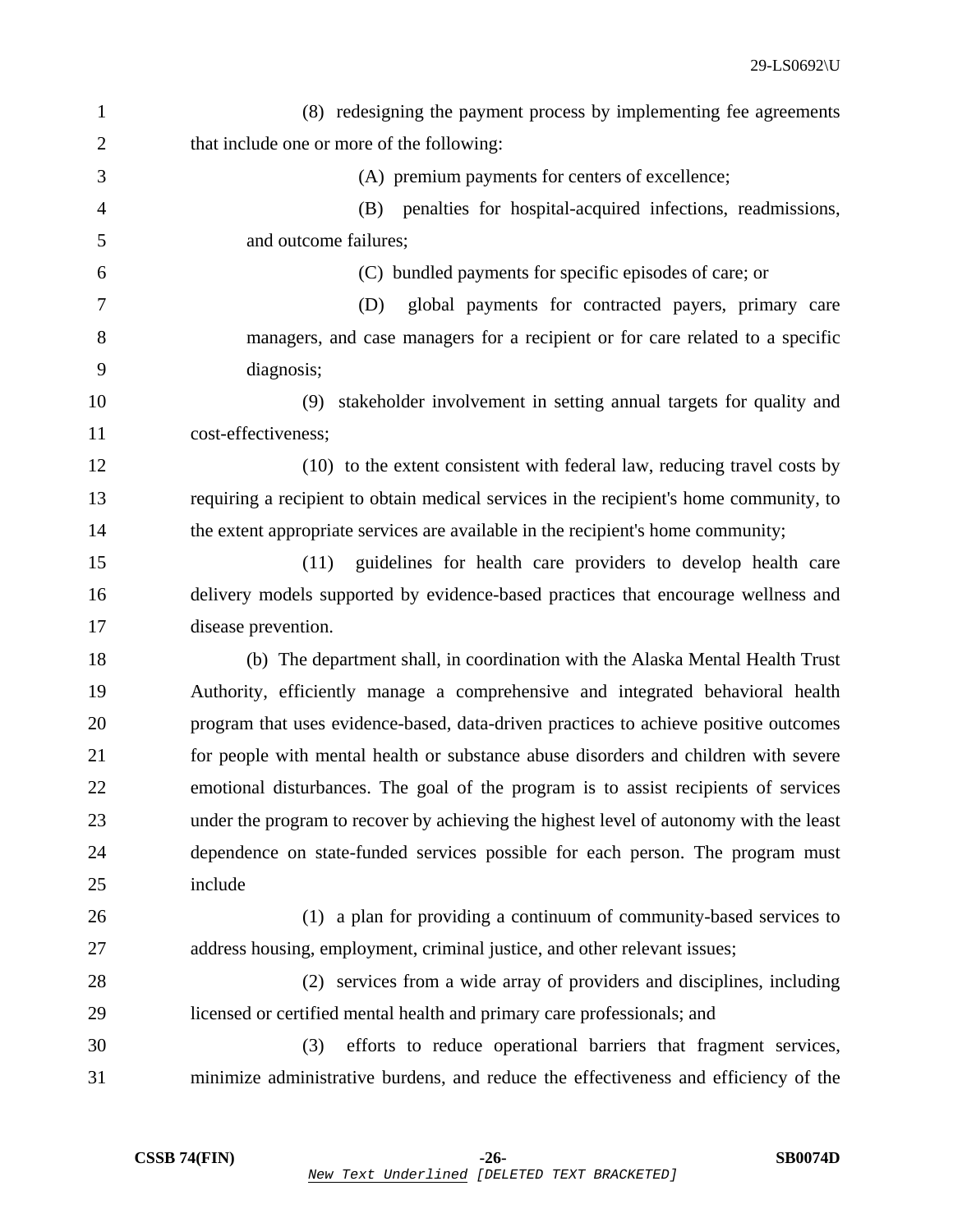1 program.

2 (c) The department shall identify the areas of the state where improvements in 3 access to telehealth would be most effective in reducing the costs of medical 4 assistance and improving access to health care services for medical assistance 5 recipients. The department shall make efforts to improve access to telehealth for 6 recipients in those locations. The department may enter into agreements with Indian 7 Health Service providers, if necessary, to improve access by medical assistance 8 recipients to telehealth facilities and equipment.

9 (d) On or before November 15 of each year, the department shall prepare a 10 report and submit the report to the senate secretary and the chief clerk of the house of 11 representatives and notify the legislature that the report is available. The report must 12 include

13 (1) realized cost savings related to reform efforts under this section;

14 (2) realized cost savings related to medical assistance reform efforts 15 undertaken by the department other than the reform efforts described in this Act;

16 (3) a statement of whether the department has met annual targets for 17 quality and cost-effectiveness;

18 (4) recommendations for legislative or budgetary changes related to 19 medical assistance reforms during the next fiscal year;

20 (5) changes in federal laws that the department expects will result in a 21 cost or savings to the state of more than \$1,000,000;

22 (6) a description of any medical assistance grants, options, or waivers 23 the department applied for in the previous fiscal year;

24 (7) the results of demonstration projects the department has 25 implemented;

26 (8) legal and technological barriers to the expanded use of telehealth, 27 improvements in the use of telehealth in the state, and recommendations for changes 28 or investments that would allow cost-effective expansion of telehealth;

29 (9) the percentage decrease in costs of travel for medical assistance 30 recipients compared to the previous fiscal year;

31 (10) the percentage decrease in the number of medical assistance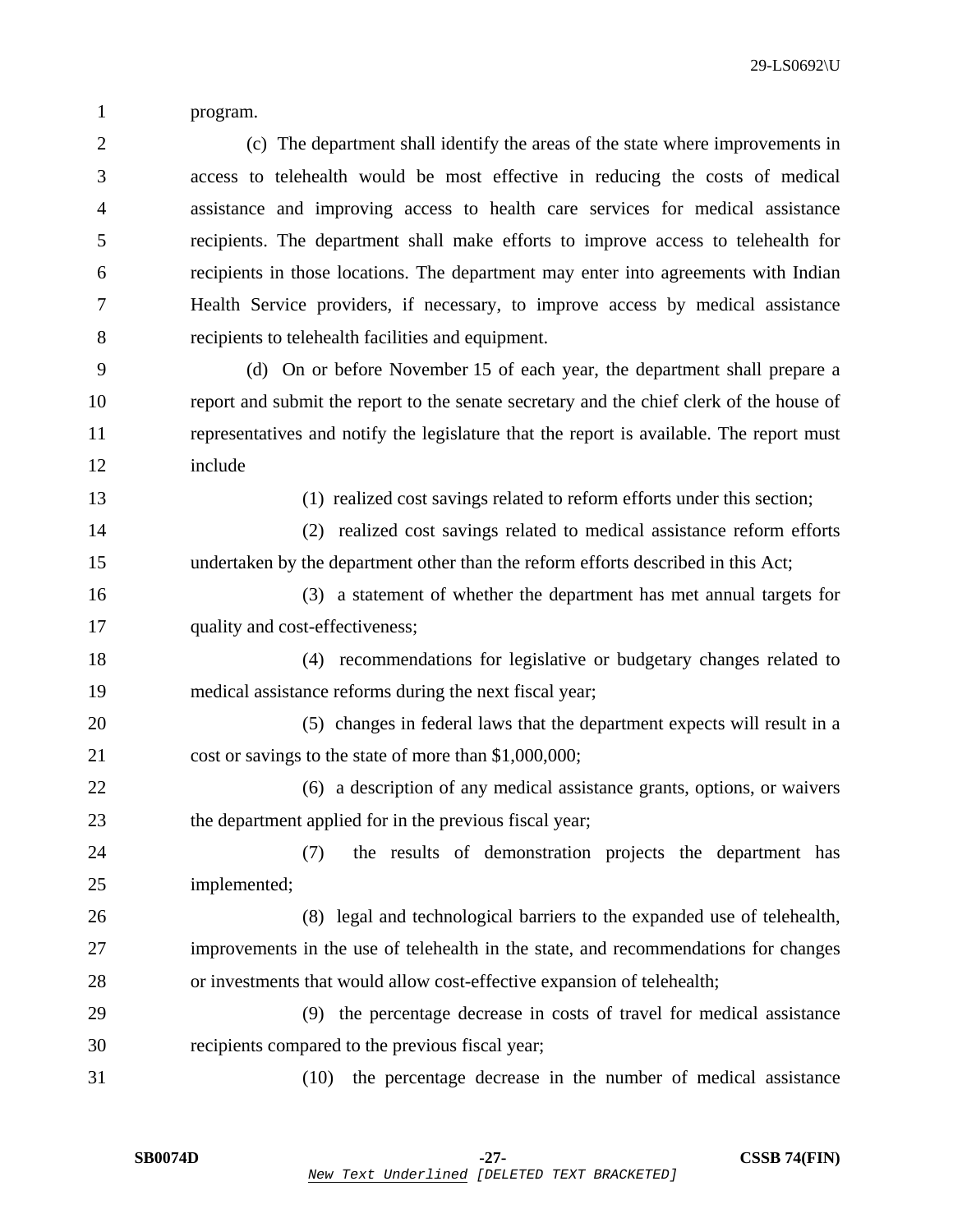| $\mathbf{1}$   | recipients identified as frequent users of emergency departments compared to the          |
|----------------|-------------------------------------------------------------------------------------------|
| $\overline{2}$ | previous fiscal year;                                                                     |
| 3              | (11) the percentage increase or decrease in the number of hospital                        |
| $\overline{4}$ | readmissions within 30 days after a hospital stay for medical assistance recipients       |
| 5              | compared to the previous fiscal year;                                                     |
| 6              | (12) the percentage increase or decrease in state general fund spending                   |
| 7              | for the average medical assistance recipient compared to the previous fiscal year;        |
| 8              | (13) the percentage increase or decrease in uncompensated care costs                      |
| 9              | incurred by medical assistance providers compared to the percentage change in private     |
| 10             | health insurance premiums for individual and small group health insurance;                |
| 11             | (14) the cost, in state and federal funds, for providing optional services                |
| 12             | under AS 47.07.030(b).                                                                    |
| 13             | In this section, "telehealth" means the practice of health care delivery,<br>(e)          |
| 14             | evaluation, diagnosis, consultation, or treatment, using the transfer of health care data |
| 15             | through audio, visual, or data communications, performed over two or more locations       |
| 16             | between providers who are physically separated from the recipient or from each other      |
| 17             | or between a provider and a recipient who are physically separated from each other.       |
| 18             | * Sec. 29. AS 47.07.030(d) is amended to read:                                            |
| 19             | (d) The department shall [MAY] establish as optional services a primary care              |
| 20             | case management system or a managed care organization contract in which certain           |
| 21             | eligible individuals are required to enroll and seek approval from a case manager or      |
| $22\,$         | the managed care organization before receiving certain services. The purpose of a         |
| 23             | primary care case management system or managed care organization contract is              |
| 24             | to increase the use of appropriate primary and preventive care by medical                 |
| 25             | assistance recipients, while decreasing the unnecessary use of specialty care and         |
| 26             | hospital emergency department services. The department shall                              |
| 27             | (1) establish enrollment criteria and determine eligibility for services                  |
| 28             | consistent with federal and state law; the department shall require recipients with       |
| 29             | multiple hospitalizations to enroll in a primary care case management system or           |
| 30             | with a managed care organization under this subsection, except that the                   |
| 31             | department may exempt recipients with chronic, acute, or terminal medical                 |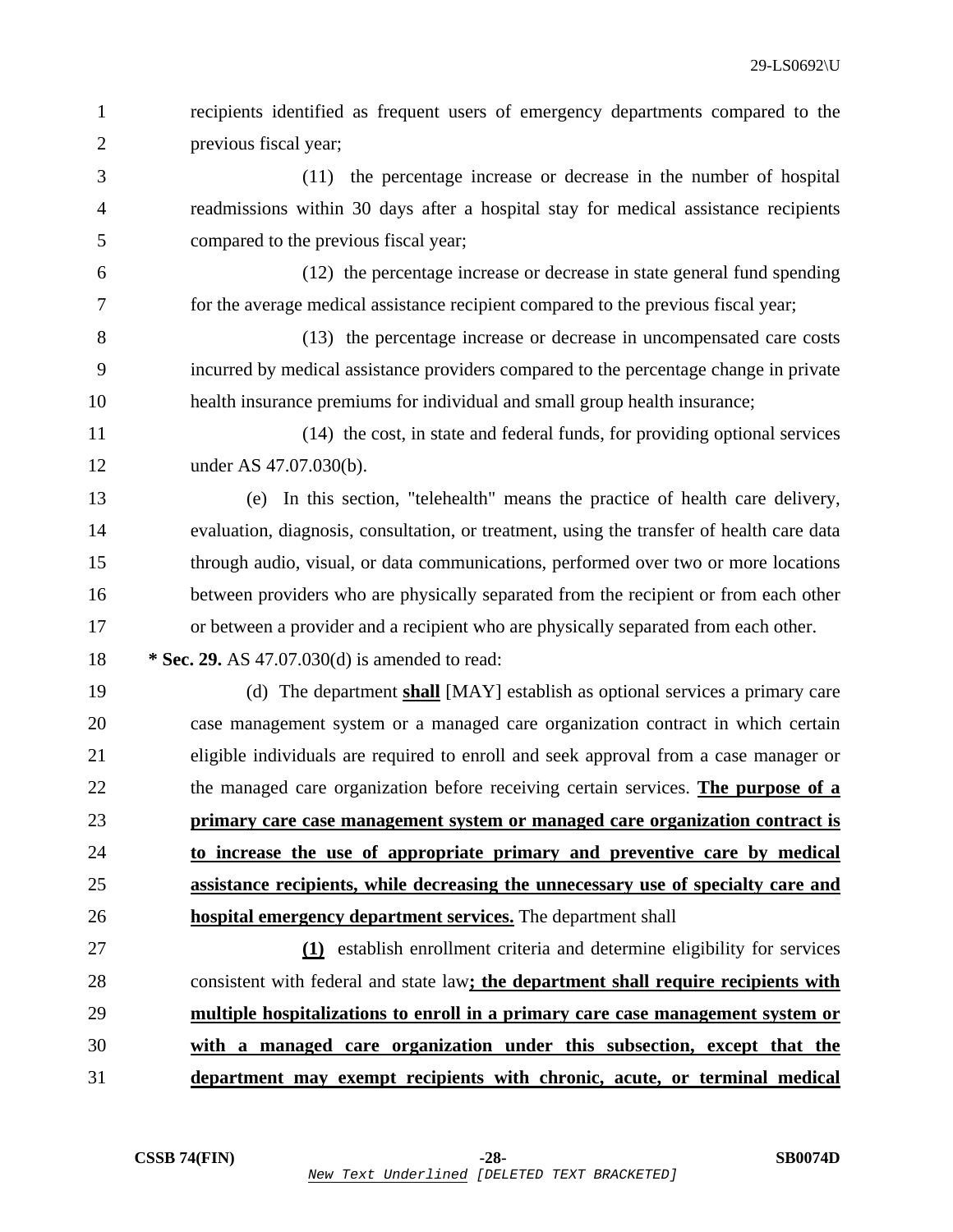| $\mathbf{1}$   | conditions from the requirement under this paragraph;                                  |
|----------------|----------------------------------------------------------------------------------------|
| $\overline{2}$ | (2) define the coordinated care services and provider types eligible                   |
| 3              | to participate as primary care providers;                                              |
| $\overline{4}$ | (3) create a performance and quality reporting system; and                             |
| 5              | integrate the coordinated care demonstration projects<br>(4)                           |
| 6              | described under AS 47.07.039 and the demonstration projects described under            |
| 7              | AS 47.07.036(e) with the primary care case management system or managed care           |
| 8              | organization contract established under this subsection.                               |
| 9              | * Sec. 30. AS 47.07.036 is amended by adding new subsections to read:                  |
| 10             | (d) Notwithstanding (a) $-$ (c) of this section, the department may                    |
| 11             | apply for a section 1915(i) option under 42 U.S.C. 1396n to<br>(1)                     |
| 12             | improve services and care through home and community-based services to obtain a 50     |
| 13             | percent federal match;                                                                 |
| 14             | apply for a section $1915(k)$ option under 42 U.S.C. 1396n to<br>(2)                   |
| 15             | provide home and community-based services and support to increase the federal match    |
| 16             | for these programs from 50 percent to 56 percent;                                      |
| 17             | apply for a section 1945 option under 42 U.S.C. 1396w-4 to<br>(3)                      |
| 18             | provide coordinated care through health homes for individuals with chronic conditions  |
| 19             | and to increase the federal match for the services to 90 percent for the first eight   |
| 20             | quarters the required state plan amendment is in effect;                               |
| 21             | (4) evaluate and seek permission from the United States Department of                  |
| 22             | Health and Human Services Centers for Medicare and Medicaid Services to participate    |
| 23             | in various demonstration projects, including payment reform, care management           |
| 24             | programs, workforce development and innovation, and innovative services delivery       |
| 25             | models; and                                                                            |
| 26             | provide incentives for telehealth, including increasing the<br>(5)                     |
| 27             | capability for and reimbursement of telehealth for recipients.                         |
| 28             | (e) Notwithstanding (a) - (c) of this section, and in addition to the projects and     |
| 29             | services described under (d) and (f) of this section, the department shall apply for a |
| 30             | section 1115 waiver under 42 U.S.C. 1315(a) to establish one or more demonstration     |
| 31             | projects focused on innovative payment models for one or more groups of medical        |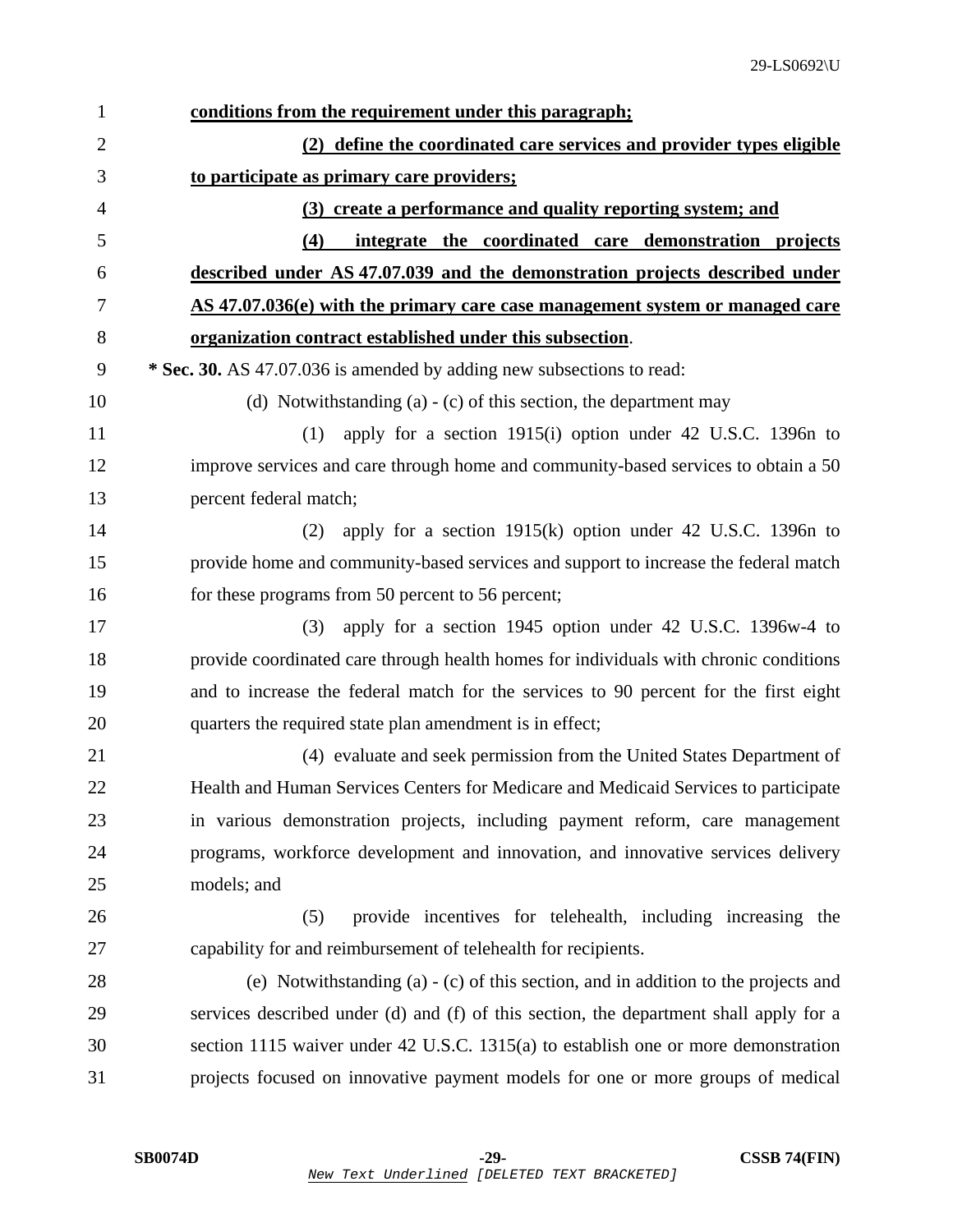| $\mathbf{1}$   | assistance recipients in one or more specific geographic areas. The demonstration        |
|----------------|------------------------------------------------------------------------------------------|
| $\overline{2}$ | project or projects may include                                                          |
| 3              | (1) managed care organizations as described under 42 U.S.C. 1396u-2;                     |
| $\overline{4}$ | (2) community care organizations;                                                        |
| 5              | (3) patient-centered medical homes as described under 42 U.S.C. 256a-                    |
| 6              | $1;$ or                                                                                  |
| $\tau$         | (4) other innovative payment models that ensure access to health care                    |
| 8              | without reducing the quality of care.                                                    |
| 9              | (f) Notwithstanding (a) $-$ (c) of this section, and in addition to the projects and     |
| 10             | services described under (d) and (e) of this section, the department shall apply for a   |
| 11             | section 1115 waiver under 42 U.S.C. 1315(a) to establish one or more demonstration       |
| 12             | projects focused on improving the state's behavioral health system for medical           |
| 13             | assistance recipients. The department shall engage stakeholders and the community in     |
| 14             | the development of a project or projects under this subsection. The demonstration        |
| 15             | project or projects must be consistent with the comprehensive and integrated             |
| 16             | behavioral health program described under AS 47.05.270(b).                               |
|                |                                                                                          |
| 17             | (g) In this section, "telehealth" has the meaning given in AS $47.05.270(e)$ .           |
| 18             | * Sec. 31. AS 47.07 is amended by adding new sections to read:                           |
| 19             | Sec. 47.07.038. Collaborative, hospital-based project to reduce use of                   |
| 20             | emergency department services. (a) On or before December 1, 2016, the department         |
| 21             | shall collaborate with a statewide professional hospital association to establish a      |
| 22             | hospital-based project to reduce the use of emergency department services by medical     |
| 23             | assistance recipients. The statewide professional hospital association shall operate the |
| 24             | project. The project may include shared savings for participating hospitals. The project |
| 25             | must include                                                                             |
| 26             | (1)<br>an interdisciplinary process for defining, identifying, and                       |
| 27             | minimizing the number of frequent users of emergency department services;                |
| 28             | (2) to the extent consistent with federal law, a system for real-time                    |
| 29             | electronic exchange of patient information, including recent emergency department        |
| 30             | visits, hospital care plans for frequent users of emergency departments, and data from   |
| 31             | the controlled substance prescription database;                                          |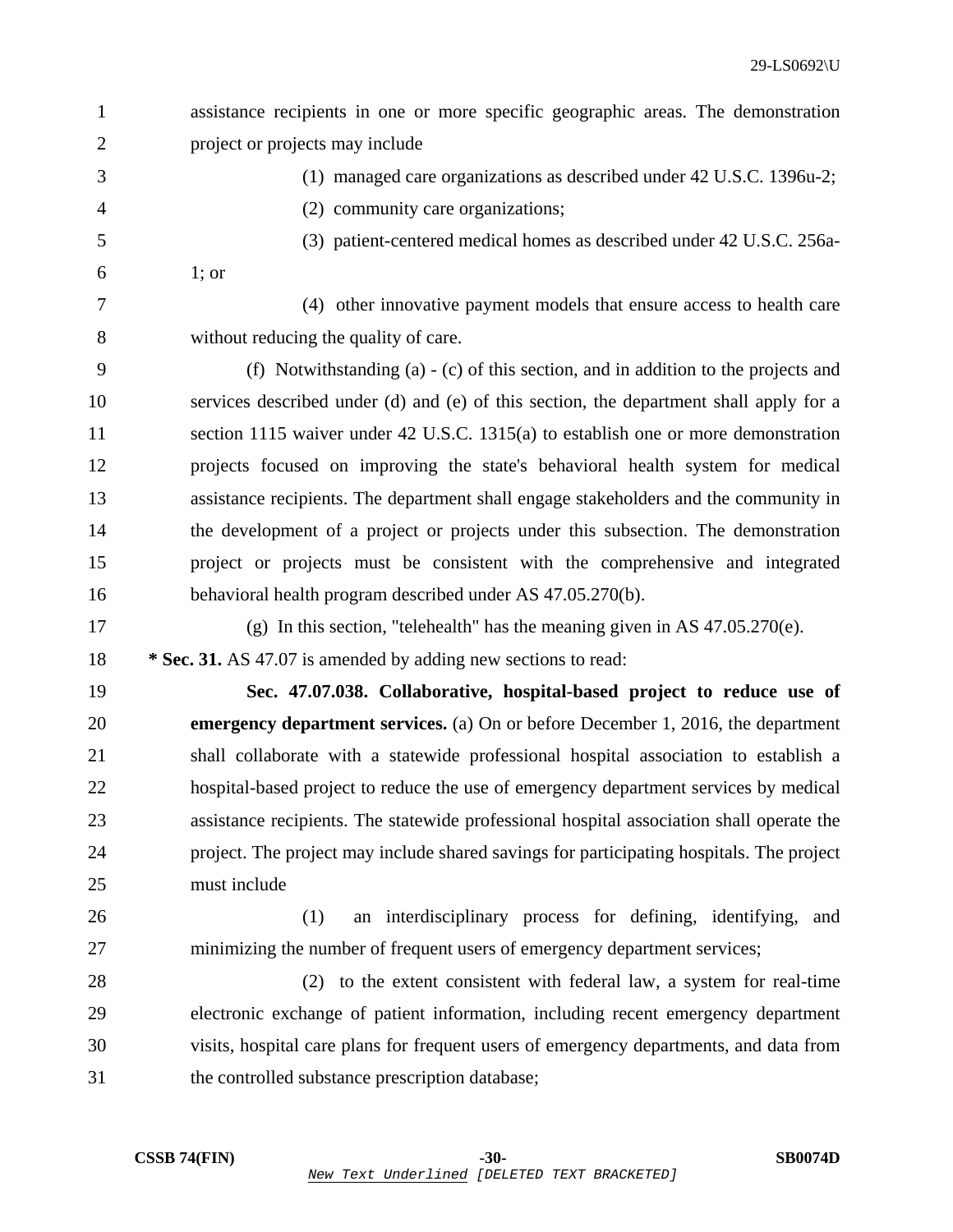1 (3) a procedure for educating patients about the use of emergency 2 departments and appropriate alternative services and facilities for nonurgent care;

3 (4) a process for assisting users of emergency departments in making 4 appointments with primary care or behavioral health providers within 96 hours after 5 an emergency department visit;

6 (5) a collaborative process between the department and the statewide 7 professional hospital association to establish uniform statewide guidelines for 8 prescribing narcotics in an emergency department; and

9 (6) designation of health care personnel to review successes and 10 challenges regarding appropriate emergency department use.

11 (b) The department shall adopt regulations necessary to implement this 12 section, request technical assistance from the United States Department of Health and 13 Human Services, and apply to the United States Department of Health and Human 14 Services for waivers or amendments to the state plan as necessary to implement the 15 projects under this section.

16 **Sec. 47.07.039. Coordinated care demonstration projects.** (a) The 17 department shall contract with one or more third parties to implement one or more 18 coordinated care demonstration projects for recipients of medical assistance identified 19 by the department. The purpose of a demonstration project under this section is to 20 assess the efficacy of a proposed health care delivery model with respect to cost for, 21 access to, and quality of care for medical assistance recipients. The department may 22 contract for separate demonstration projects to coordinate care for different groups of 23 medical assistance recipients to achieve more effective care for recipients at greater 24 cost savings for the medical assistance program. The department shall request 25 proposals for at least one project under this section on or before December 31, 2016, 26 and may annually request proposals for additional projects under this section 27 thereafter. The department may use an innovative procurement process as described 28 under AS 36.30.308 to award a contract for a project under this section. A proposal for 29 a demonstration project under this section must be submitted to the committee 30 established under (b) of this section and must include three or more of the following 31 elements: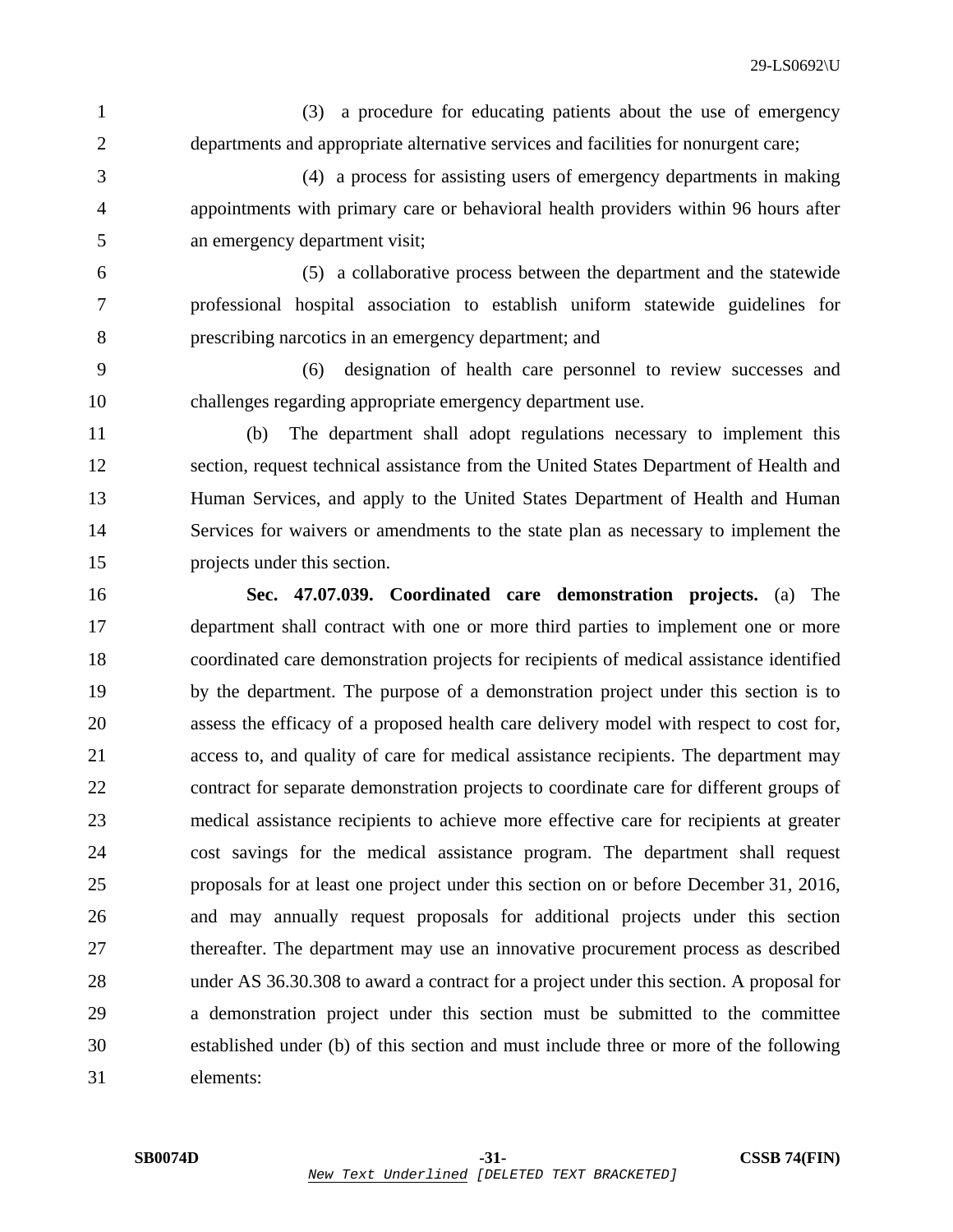| 1              | (1)<br>comprehensive primary-care-based management for medical                           |
|----------------|------------------------------------------------------------------------------------------|
| $\overline{2}$ | assistance services, including behavioral health services and coordination of long-term  |
| 3              | services and support;                                                                    |
| $\overline{4}$ | care coordination, including the assignment of a primary care<br>(2)                     |
| 5              | provider located in the local geographic area of the recipient, to the extent practical; |
| 6              | (3) health promotion;                                                                    |
| 7              | (4) comprehensive transitional care and follow-up care after inpatient                   |
| 8              | treatment;                                                                               |
| 9              | (5) referral to community and social support services, including career                  |
| 10             | and education training services available through the Department of Labor and            |
| 11             | Workforce Development under AS 23.15, the University of Alaska, or other sources;        |
| 12             | sustainability and the ability to achieve similar results in other<br>(6)                |
| 13             | regions of the state;                                                                    |
| 14             | integration and coordination of benefits, services, and utilization<br>(7)               |
| 15             | management;                                                                              |
| 16             | (8) local accountability for health and resource allocation.                             |
| 17             | A project review committee is established in the department for the<br>(b)               |
| 18             | purpose of reviewing proposals for demonstration projects under this section. The        |
| 19             | project review committee consists of                                                     |
| 20             | (1)<br>the commissioner of the department, or the commissioner's                         |
| 21             | designee;                                                                                |
| 22             | the commissioner of administration, or the commissioner's<br>(2)                         |
| 23             | designee;                                                                                |
| 24             | the chief executive officer of the Alaska Mental Health Trust<br>(3)                     |
| 25             | Authority, or the chief executive officer's designee;                                    |
| 26             | two representatives of stakeholder groups, appointed by the<br>(4)                       |
| 27             | governor for staggered three-year terms;                                                 |
| 28             | (5) a nonvoting member who is a member of the senate, appointed by                       |
| 29             | the president of the senate; and                                                         |
| 30             | a nonvoting member who is a member of the house of<br>(6)                                |
| 31             | representatives, appointed by the speaker of the house of representatives.               |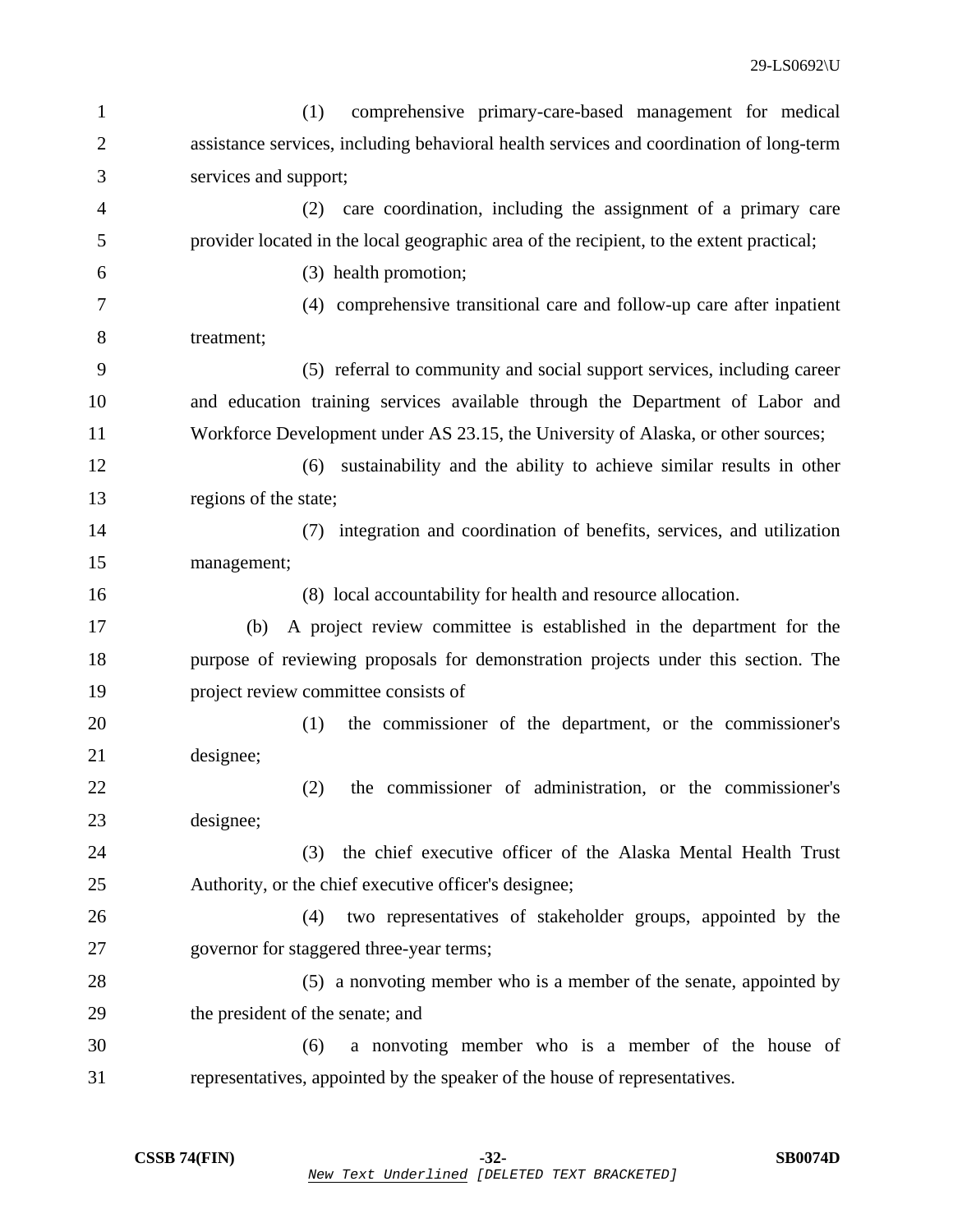1 (c) The department may contract with a managed care organization, primary 2 care case manager, accountable care organization, prepaid ambulatory health plan, or 3 provider-led entity to implement a demonstration project under this section. The fee 4 structure for a contract under this subsection may include global payments, bundled 5 payments, capitated payments, shared savings and risk, or other payment structures. 6 The department shall work with the division of insurance, Department of Commerce, 7 Community, and Economic Development, to streamline the application process for a 8 company to obtain a certificate of authority required under AS 21.09.010 as necessary 9 to participate in a demonstration project under this section.

10 (d) A proposal for a demonstration project under this section must include, in 11 addition to the elements required under (a) of this section, information demonstrating 12 how the project will implement additional cost-saving measures including innovations 13 to reduce the cost of care for medical assistance recipients through the expanded use 14 of telehealth for primary care, urgent care, and behavioral health services. The 15 department shall identify legal or cost barriers preventing the expanded use of 16 telehealth and shall recommend remedies for identified barriers.

17 (e) The department shall contract with a third-party actuary to review 18 demonstration projects established under this section. The actuary shall review each 19 demonstration project after one year of implementation and make recommendations 20 for the implementation of a similar project on a statewide basis. The actuary shall 21 evaluate each project based on cost savings for the medical assistance program, health 22 outcomes for participants in the project, and the ability to achieve similar results on a 23 statewide basis. On or before December 31 of each year starting in 2018, the actuary 24 shall submit a final report to the department regarding any demonstration project that 25 has been in operation for at least one year.

26 (f) The department shall prepare a plan regarding regional or statewide 27 implementation of a coordinated care project based on the results of the demonstration 28 projects under this section. On or before November 15, 2019, the department shall 29 submit the plan to the senate secretary and the chief clerk of the house of 30 representatives and notify the legislature that the plan is available. On or before 31 November 15 of each year thereafter, the department shall submit a report regarding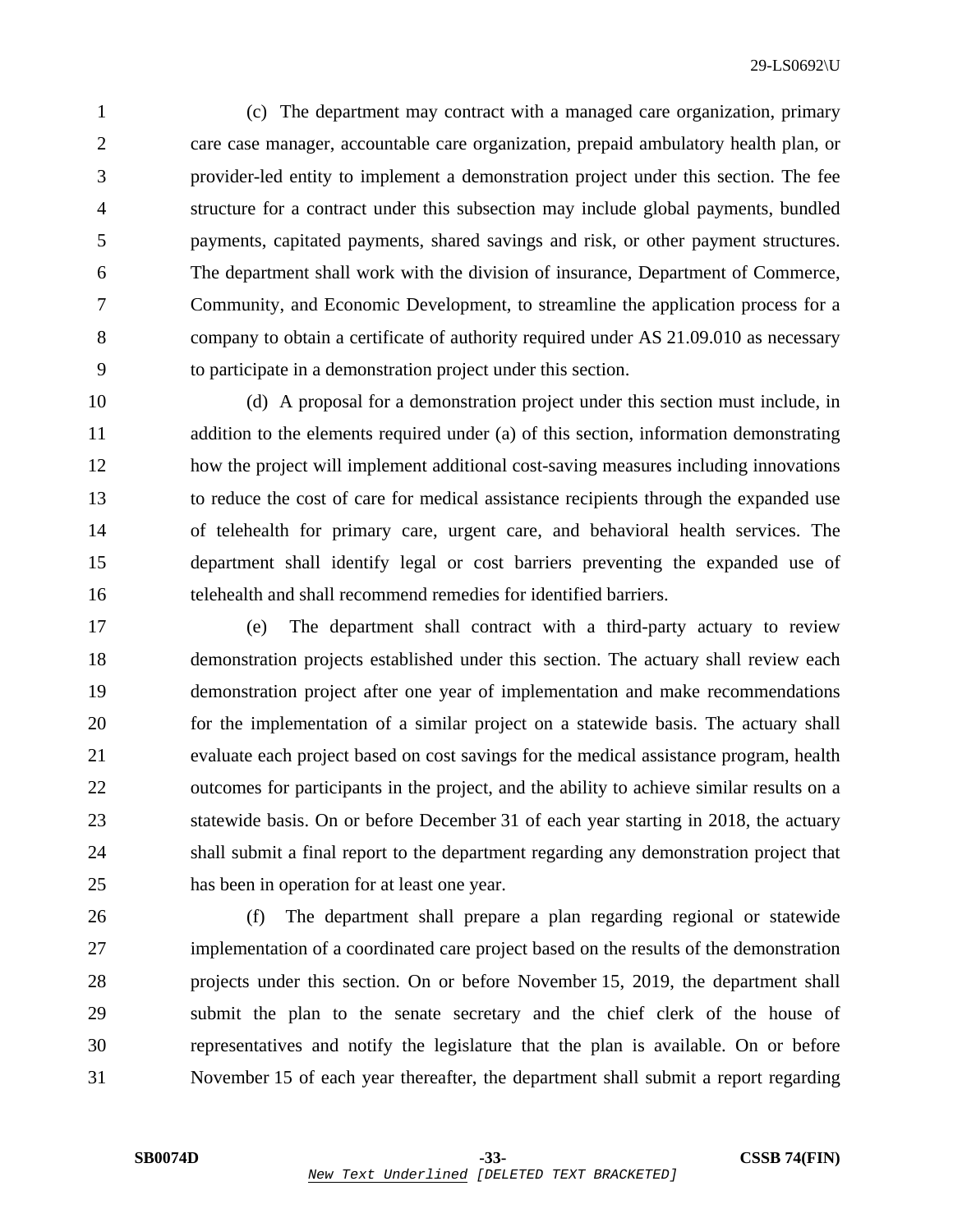| 1              | any changes or recommendations regarding the plan developed under this subsection          |
|----------------|--------------------------------------------------------------------------------------------|
| $\overline{2}$ | to the senate secretary and the chief clerk of the house of representatives and notify the |
| 3              | legislature that the report is available.                                                  |
| 4              | (g) In this section, "telehealth" has the meaning given in AS $47.05.270(e)$ .             |
| 5              | * Sec. 32. AS 47.07 is amended by adding a new section to read:                            |
| 6              | Sec. 47.07.076. Report to legislature. (a) The department and the attorney                 |
| 7              | general shall annually prepare a report relating to the medical assistance program         |
| 8              | under AS 47.07. The report must include the following information:                         |
| 9              | (1) the amount and source of funds used to prevent or prosecute fraud,                     |
| 10             | abuse, payment errors, and errors in eligibility determinations for the previous fiscal    |
| 11             | year;                                                                                      |
| 12             | (2) actions taken to address fraud, abuse, payment errors, and errors in                   |
| 13             | eligibility determinations during the previous fiscal year;                                |
| 14             | specific examples of fraud or abuse that were prevented or<br>(3)                          |
| 15             | prosecuted;                                                                                |
| 16             | (4) identification of vulnerabilities in the medical assistance program,                   |
| 17             | including any vulnerabilities identified by independent auditors with whom the             |
| 18             | department contracts under AS 47.05.200;                                                   |
| 19             | (5) initiatives the department has taken to prevent fraud or abuse;                        |
| 20             | recommendations to increase effectiveness in preventing and<br>(6)                         |
| 21             | prosecuting fraud and abuse;                                                               |
| 22             | (7) the return to the state for every dollar expended by the department                    |
| 23             | and the attorney general to prevent and prosecute fraud and abuse;                         |
| 24             | the most recent payment error rate measurement report for the<br>(8)                       |
| 25             | medical assistance program, including fee for service programs and pilot or                |
| 26             | demonstration projects; the report must also explain the reasons for the payment errors    |
| 27             | and the total amount of state and federal funds paid in error during the reporting period  |
| 28             | and not recovered by the department at the time of the report;                             |
| 29             | (9) results from the Medicaid Eligibility Quality Control program.                         |
| 30             | (b) On or before November 15 of each year, the department shall submit the                 |
| 31             | report required under this section to the senate secretary and the chief clerk of the      |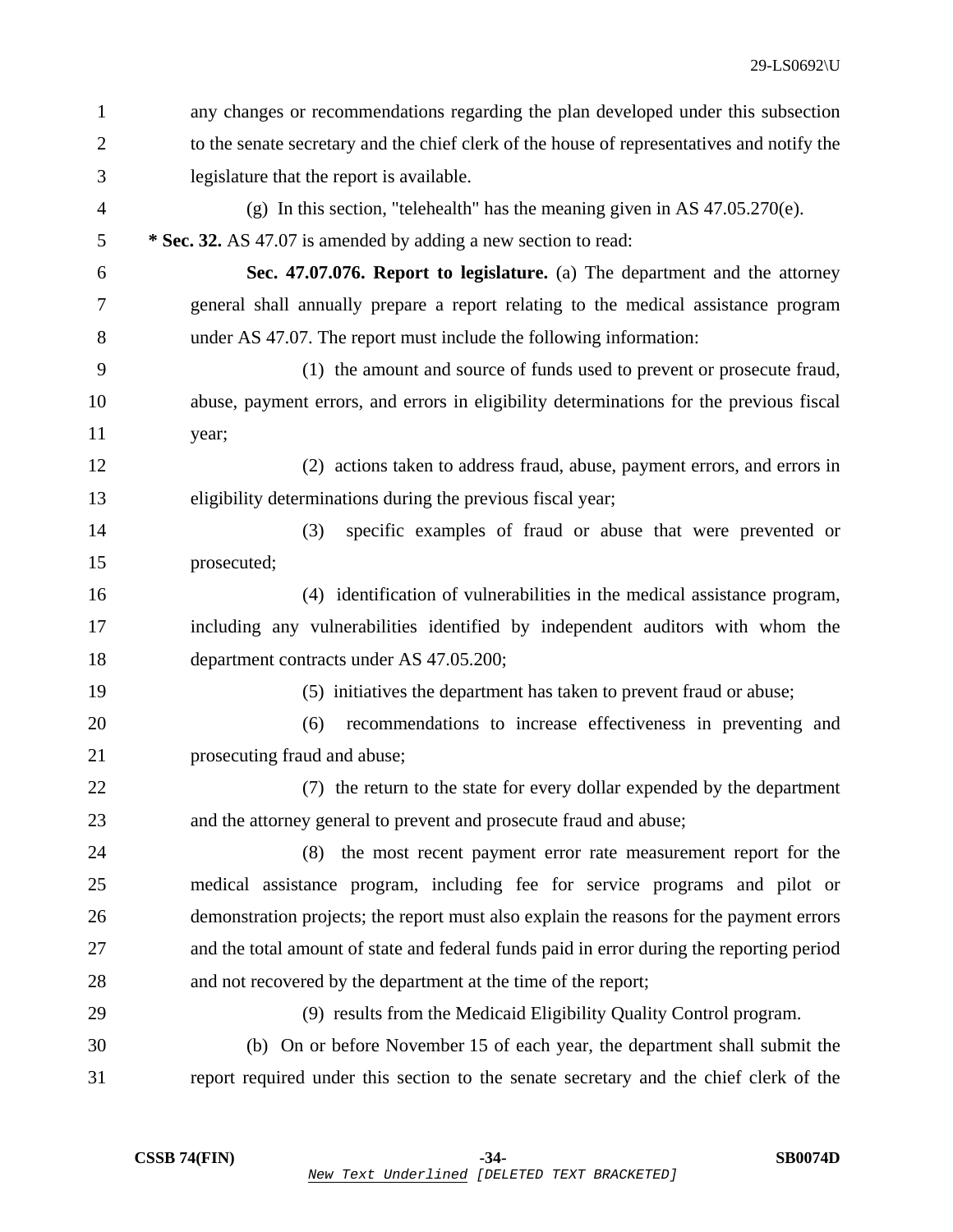| $\mathbf{1}$   | house of representatives and notify the legislature that the report is available.                |
|----------------|--------------------------------------------------------------------------------------------------|
| $\overline{2}$ | * Sec. 33. AS 47.07.900(4) is amended to read:                                                   |
| 3              | "clinic services" means services provided by state-approved<br>(4)                               |
| $\overline{4}$ | outpatient community mental health clinics [THAT RECEIVE GRANTS UNDER                            |
| 5              | AS 47.30.520 - 47.30.620], state-operated community mental health clinics, outpatient            |
| 6              | surgical care centers, and physician clinics;                                                    |
| 7              | * Sec. 34. AS 47.07.900(17) is amended to read:                                                  |
| 8              | (17) "rehabilitative services" means services for substance abusers and                          |
| 9              | emotionally disturbed or chronically mentally ill adults provided by                             |
| 10             | (A) a drug or alcohol treatment center [THAT IS FUNDED                                           |
| 11             | WITH A GRANT UNDER AS 47.30.475]; or                                                             |
| 12             | (B) an outpatient community mental health clinic [THAT HAS                                       |
| 13             | CONTRACT TO PROVIDE COMMUNITY MENTAL HEALTH<br>A                                                 |
| 14             | SERVICES UNDER AS 47.30.520 - 47.30.620];                                                        |
| 15             | * Sec. 35. AS 47.55.020(e) is amended to read:                                                   |
| 16             | (e) As a condition for receipt of payment assistance under (d) of this section,                  |
| 17             | the department, under regulations adopted by the department, shall [MAY] require a               |
| 18             | person to                                                                                        |
| 19             | (1) apply for other state or federally sponsored programs that may                               |
| 20             | reduce the amount of the payment assistance; and                                                 |
| 21             | (2) submit to the department a copy of the person's application for                              |
| 22             | medical assistance coverage under AS 47.07 and the decision letter the person                    |
| 23             | receives regarding the application.                                                              |
| 24             | * Sec. 36. AS 09.58.020, 09.58.030, 09.58.040, 09.58.050, and 09.58.060 are repealed             |
| 25             | July 1, 2019.                                                                                    |
| 26             | * Sec. 37. The uncodified law of the State of Alaska is amended by adding a new section to       |
| 27             | read:                                                                                            |
| 28             | INDIRECT COURT RULE AMENDMENTS. (a) AS 09.58.020, added by sec. 10 of                            |
| 29             | this Act, and repealed by sec. 36 of this Act, has the effect of amending the following court    |
| 30             | rules in the manner specified from the effective date of sec. 10 of this Act until July 1, 2019: |
| 31             | (1) Rules 4, 5, 7, and 12, Alaska Rules of Civil Procedure, by requiring that a                  |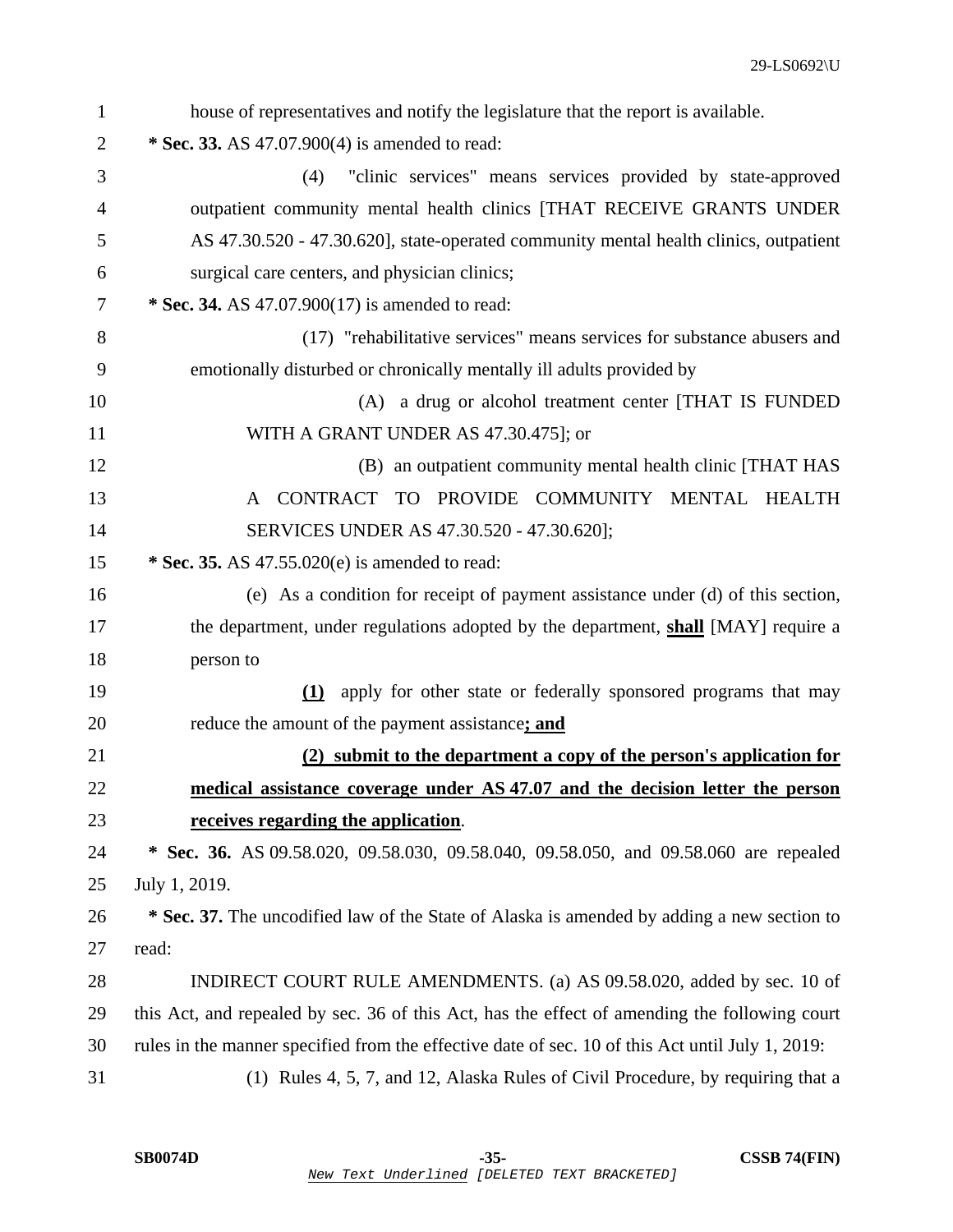1 complaint under AS 09.58 be filed in camera and under seal and may not be served on the 2 defendant until unsealed and that a copy of the complaint be served on the attorney general;

3 (2) Rules 41 and 77, Alaska Rules of Civil Procedure, by authorizing the 4 attorney general to move for dismissal of a complaint filed by another person under 5 AS 09.58.020, added by sec. 10 of this Act and repealed by sec. 36 of this Act, and requiring 6 court approval for dismissal of the action.

7 (b) AS 09.58.025, added by sec. 10 of this Act, and amended by sec. 11 of this Act, 8 has the effect of amending Rule 27, Alaska Rules of Civil Procedure, by authorizing the 9 attorney general to issue subpoenas as part of an investigation

10 (1) under AS 09.58.015, added by sec. 10 of this Act, from the effective date 11 of sec. 10 of this Act; and

12 (2) under AS 09.58.020, added by sec. 10 of this Act, from the effective date 13 of sec. 10 of this Act until July 1, 2019.

14 (c) AS 09.58.030, added by sec. 10 of this Act, and repealed by sec. 36 of this Act, 15 has the effect of amending the following court rules in the manner specified from the effective 16 date of sec. 10 of this Act until July 1, 2019:

17 (1) Rule 24, Alaska Rules of Civil Procedure, by authorizing the attorney 18 general to intervene in a civil action filed by another person under AS 09.58.020 added by 19 sec. 10 of this Act, and repealed by sec. 36 of this Act, and limiting the participation of a party 20 to the litigation;

21 (2) Rules 26 and 27, Alaska Rules of Civil Procedure, by authorizing the 22 attorney general to request that the court issue a stay of discovery for a 90-day period, or 23 longer upon a showing by the attorney general.

24 (d) AS 09.58.040, added by sec. 10 of this Act, and repealed by sec. 36 of this Act, 25 has the effect of amending Rules 79 and 82, Alaska Rules of Civil Procedure, from the 26 effective date of sec. 10 of this Act until July 1, 2019, by giving a person who brings an action 27 under AS 09.58.020, added by sec. 10 of this Act, and repealed by sec. 36 of this Act, the 28 right to reasonable attorney fees and costs in an action prosecuted by the attorney general.

29 (e) AS 47.05.260, added by sec. 28 of this Act, has the effect of amending Rule 89, 30 Alaska Rules of Civil Procedure, and Rule 37, Alaska Rules of Criminal Procedure, by 31 authorizing the attorney general to apply to the court for authorization to seize property in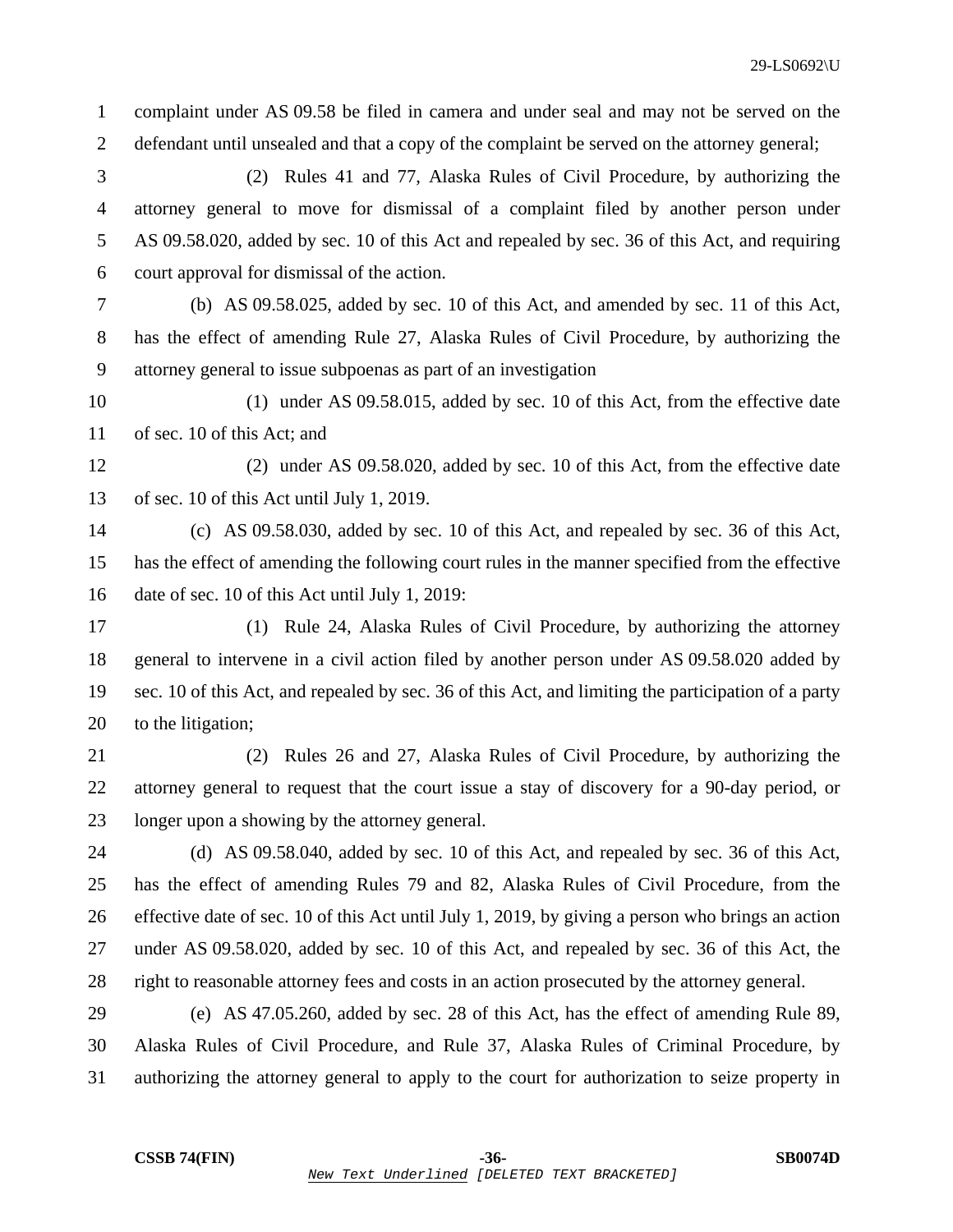29-LS0692\U

1 conjunction with an action filed under AS 47.05.210.

2 **\* Sec. 38.** The uncodified law of the State of Alaska is amended by adding a new section to 3 read:

# 4 IMPLEMENT FEDERAL POLICY ON TRIBAL MEDICAID REIMBURSEMENT.

5 (a) The Department of Health and Social Services shall collaborate with Alaska tribal health 6 organizations and the United States Department of Health and Human Services to fully 7 implement changes in federal policy that authorize 100 percent federal funding for services 8 provided to American Indian and Alaska Native individuals eligible for Medicaid.

9 (b) Within 30 days after the date the Centers for Medicare and Medicaid Services 10 issues a final policy regarding the circumstances in which 100 percent federal funding is 11 available for medical assistance services received through the United States Indian Health 12 Service or tribal health facilities, the Department of Health and Social Services shall notify 13 and submit a report to the co-chairs of the house and senate finance committees of the Alaska 14 State Legislature that includes an estimate of the savings to the state resulting from the final 15 policy. Within six months after the date the Centers for Medicare and Medicaid Services 16 issues the final policy, the Department of Health and Social Services shall fully implement the 17 policy in the state.

18 (c) In this section, "Alaska tribal health organization" means an organization 19 recognized by the United States Indian Health Service to provide health-related services.

20 **\* Sec. 39.** The uncodified law of the State of Alaska is amended by adding a new section to 21 read:

22 HEALTH INFORMATION INFRASTRUCTURE PLAN. (a) The Department of 23 Health and Social Services shall develop a health information infrastructure plan to strengthen 24 the health information infrastructure, including health data analytics capability. The purpose 25 of the health information infrastructure plan is to transform the health care system in the state 26 by providing

27 (1) data required by health care providers for care coordination and quality 28 improvement; and

29 (2) the information support required by the Department of Health and Social 30 Services and health care providers to enable development and implementation of the other 31 provisions of this Act.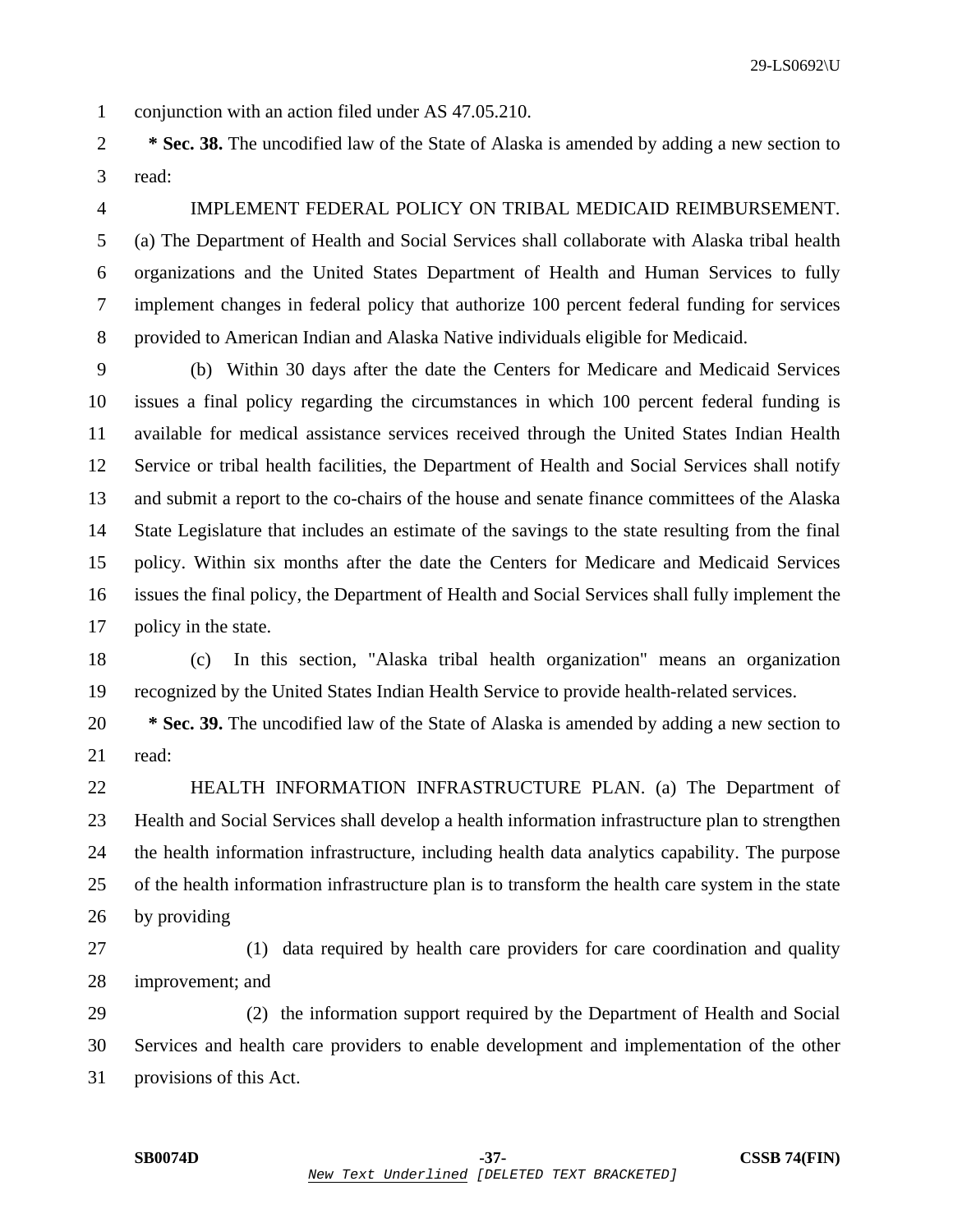1 (b) To the greatest extent practicable, the health information infrastructure plan will 2 leverage existing resources, including the health information exchange, and will identify 3 opportunities for integrating and streamlining health data systems administered by the state.

4 **\* Sec. 40.** The uncodified law of the State of Alaska is amended by adding a new section to 5 read:

6 FEASIBILITY STUDIES FOR THE PROVISION OF SPECIFIED STATE 7 SERVICES. (a) The Department of Health and Social Services shall procure a study 8 analyzing the feasibility of privatizing services delivered at Alaska Pioneers' Homes and 9 select facilities of the division of juvenile justice. The Department of Health and Social 10 Services shall deliver a report summarizing the conclusions of the Department of Health and 11 Social Services to the senate secretary and the chief clerk of the house of representatives and 12 notify the legislature that the report is available within 10 days after the convening of the First 13 Regular Session of the Thirtieth Alaska State Legislature.

14 (b) The Department of Health and Social Services, in conjunction with the Alaska 15 Mental Health Trust Authority, shall procure a study analyzing the feasibility of privatizing 16 services delivered at the Alaska Psychiatric Institute. The Department of Health and Social 17 Services and the Alaska Mental Health Trust Authority shall deliver a joint report 18 summarizing the conclusions of the Department of Health and Social Services and the Alaska 19 Mental Health Trust Authority to the senate secretary and the chief clerk of the house of 20 representatives and notify the legislature that the report is available within 10 days after the 21 convening of the First Regular Session of the Thirtieth Alaska State Legislature.

22 (c) The Department of Administration shall, in collaboration with the house and 23 senate finance committees, procure a study to be completed on or before June 30, 2017, to 24 determine the feasibility of creating a health care authority to coordinate health care plans and 25 consolidate purchasing effectiveness for all state employees, retired state employees, retired 26 teachers, medical assistance recipients, University of Alaska employees, employees of state 27 corporations, and school district employees and to develop appropriate benefit sets, rules, 28 cost-sharing, and payment structures for all employees and individuals whose health care 29 benefits are funded directly or indirectly by the state, with the goal of achieving the greatest 30 possible savings to the state through a coordinated approach administered by a single entity. 31 In developing the study, the Department of Administration shall seek input from the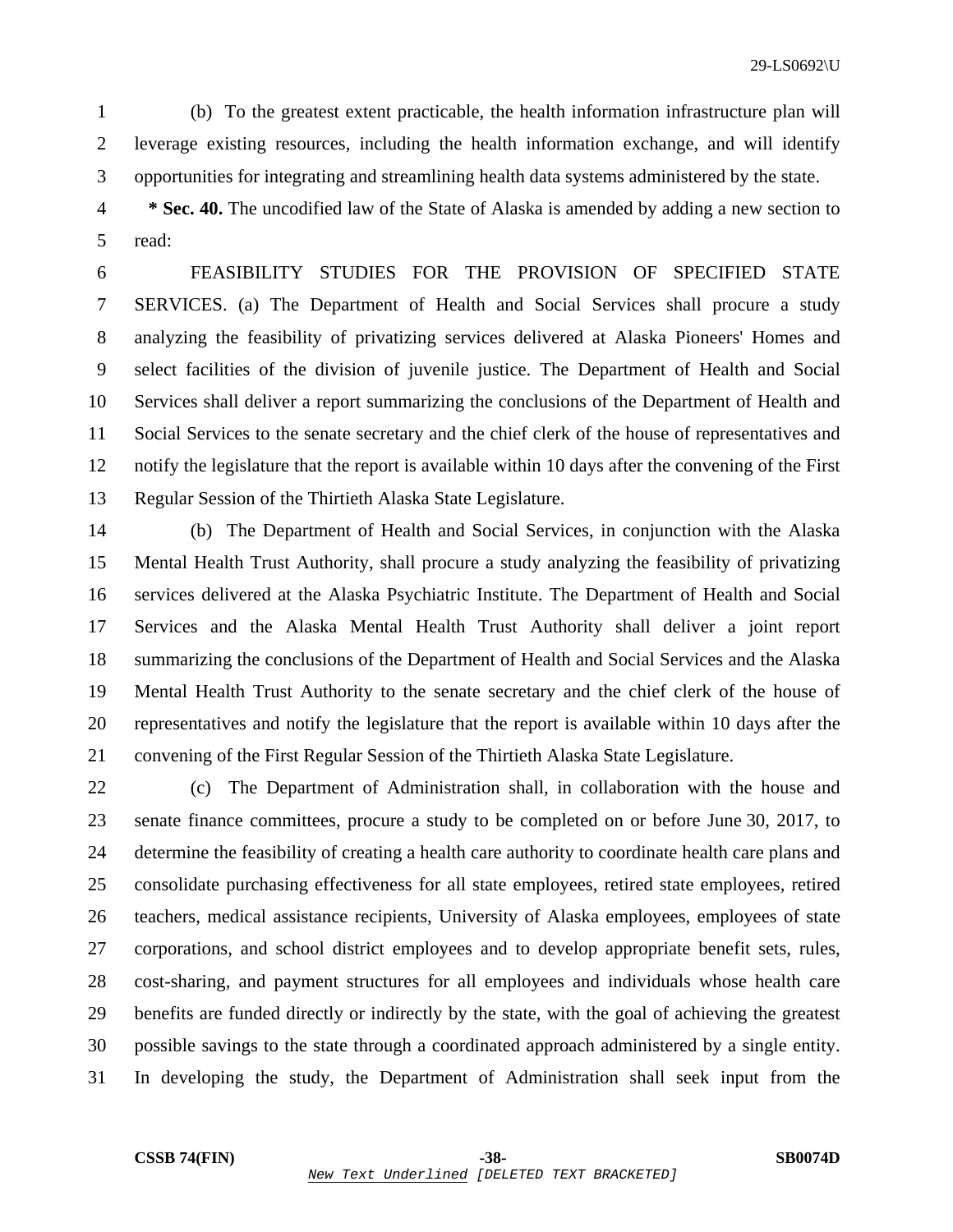29-LS0692\U 1 Department of Health and Social Services, administrators familiar with managing government 2 employee health plans, and human resource professionals familiar with self-insured health 3 care plans. The study must 4 (1) identify cost-saving strategies that a health care authority could implement; 5 (2) analyze local government participation in the authority; 6 (3) analyze a phased approach to adding groups to the health care plans 7 coordinated by the health care authority; 8 (4) consider previous studies procured by the Department of Administration 9 and the legislature; 10 (5) assess the use of community-related health insurance risk pools and the use 11 of the private marketplace; 12 (6) identify organizational models for a health care authority, including private 13 for-profit, private nonprofit, government, and state corporations; and 14 (7) include a public review and comment opportunity for employers, 15 employees, medical assistance recipients, retirees, and health care providers. 16 (d) In this section, "school district" has the meaning given in AS 14.30.350. 17 **\* Sec. 41.** The uncodified law of the State of Alaska is amended by adding a new section to 18 read: 19 MEDICAID STATE PLAN; WAIVERS; INSTRUCTIONS; NOTICE TO REVISOR 20 OF STATUTES. The Department of Health and Social Services shall amend and submit for 21 federal approval a state plan for medical assistance coverage consistent with this Act. The 22 Department of Health and Social Services shall apply to the United States Department of 23 Health and Human Services for any waivers necessary to implement this Act. The 24 commissioner of health and social services shall certify to the revisor of statutes if the 25 provisions of AS  $47.05.270(a)(5)$ ,  $(8)$ , and  $(10)$ , added by sec. 28 of this Act, and the 26 provisions of AS 47.07.038, added by sec. 31 of this Act, are approved by the United States

27 Department of Health and Human Services.

28 **\* Sec. 42.** The uncodified law of the State of Alaska is amended by adding a new section to 29 read:

30 TRANSITION: REGULATIONS. (a) The Department of Health and Social Services 31 may adopt regulations necessary to implement the changes made by this Act. The regulations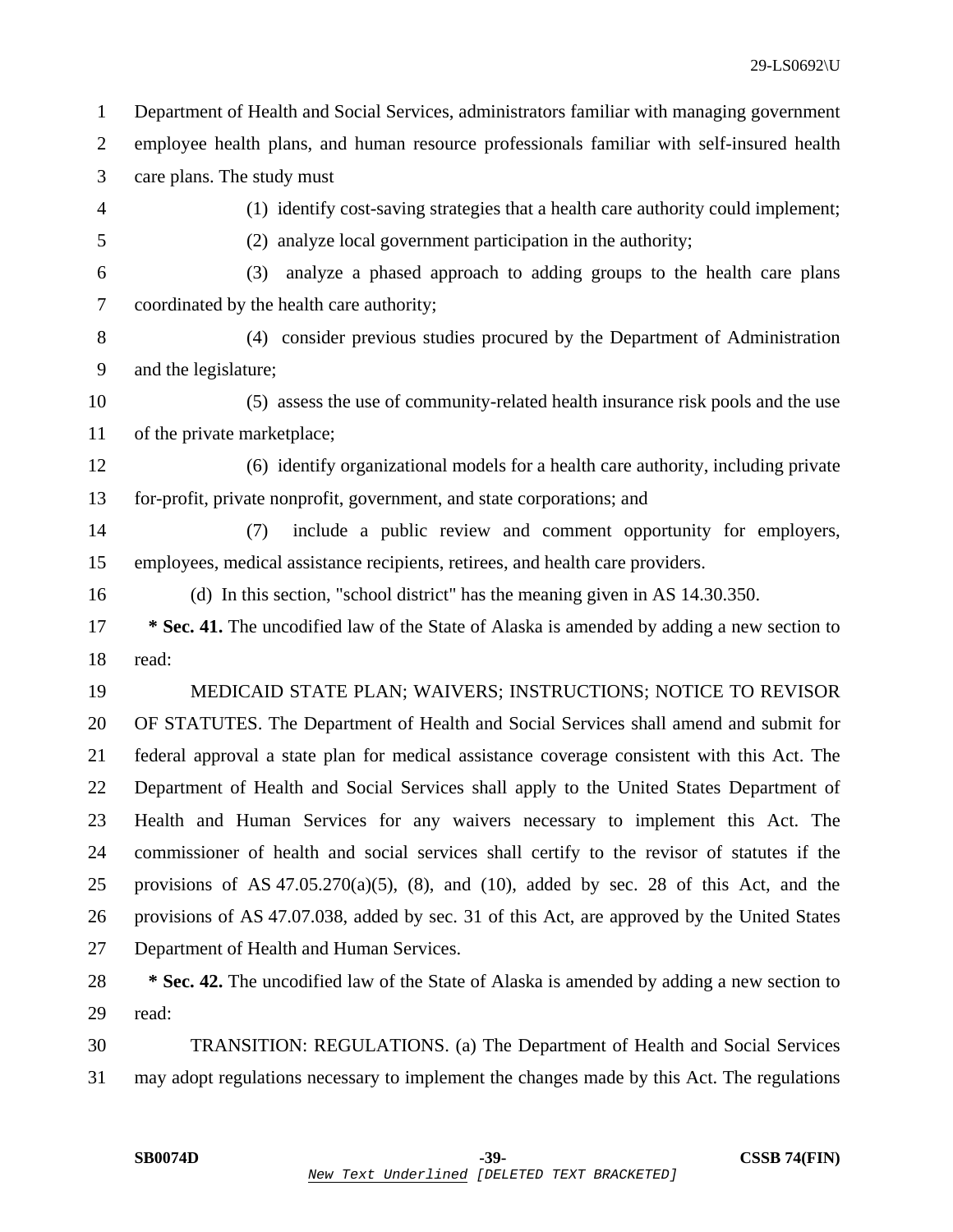1 take effect under AS 44.62 (Administrative Procedure Act), but not before the effective date 2 of the relevant provision of this Act implemented by the regulation.

3 (b) The Board of Pharmacy may adopt regulations necessary to implement the 4 changes made by secs. 13 - 19 of this Act. The regulations take effect under AS 44.62 5 (Administrative Procedure Act), but not before the effective date of the relevant provision of 6 secs. 13 - 19 of this Act implemented by the regulation.

7 **\* Sec. 43.** The uncodified law of the State of Alaska is amended by adding a new section to 8 read:

9 CONDITIONAL EFFECT. (a) AS 47.05.270(a)(5), enacted by sec. 28 of this Act, 10 takes effect only if the commissioner of health and social services certifies to the revisor of 11 statutes under sec. 41 of this Act, on or before October 1, 2017, that all of the provisions 12 added by AS 47.05.270(a)(5) have been approved by the United States Department of Health 13 and Human Services.

- 14 (b) AS 47.05.270(a)(8), enacted by sec. 28 of this Act, takes effect only if the 15 commissioner of health and social services certifies to the revisor of statutes under sec. 41 of 16 this Act, on or before October 1, 2017, that all of the provisions added by AS 47.05.270(a)(8) 17 have been approved by the United States Department of Health and Human Services.
- 18 (c) AS 47.05.270(a)(10), enacted by sec. 28 of this Act, takes effect only if the 19 commissioner of health and social services certifies to the revisor of statutes under sec. 41 of 20 this Act, on or before October 1, 2017, that all of the provisions added by 21 AS 47.05.270(a)(10) have been approved by the United States Department of Health and 22 Human Services.

23 (d) AS 47.07.038, enacted by sec. 31 of this Act, takes effect only if the commissioner 24 of health and social services certifies to the revisor of statutes under sec. 41 of this Act, on or 25 before October 1, 2017, that all of the provisions added by AS 47.07.038 have been approved 26 by the United States Department of Health and Human Services.

27 (e) AS 09.58.020, added by sec. 10 of this Act, AS 09.58.025, added by sec. 10 of this 28 Act and amended by sec. 11 of this Act, AS 09.58.030, added by sec. 10 of this Act and 29 repealed by sec. 36 of this Act, AS 09.58.040, added by sec. 10 of this Act, and AS 47.05.260, 30 added by sec. 28 of this Act, take effect only if sec. 37 of this Act receives the two-thirds 31 majority vote of each house required by art. IV, sec. 15, Constitution of the State of Alaska.